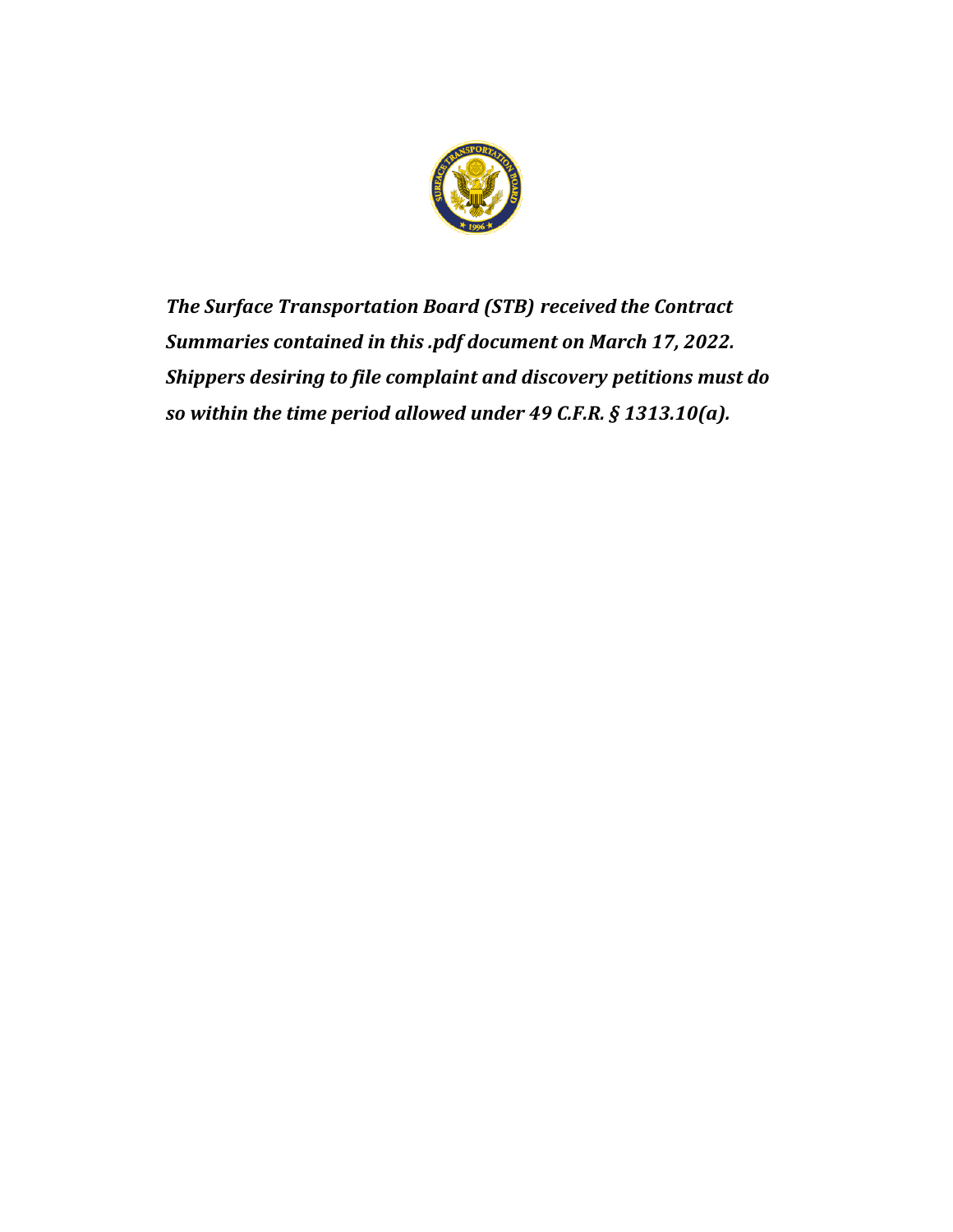

STB-UPOTMQ 150381-H

# **UNION PACIFIC RAILROAD COMPANY**

# **AMENDED CONTRACT SUMMARY**

**Issued:**  March 14, 2022

**Effective:** January 1, 2021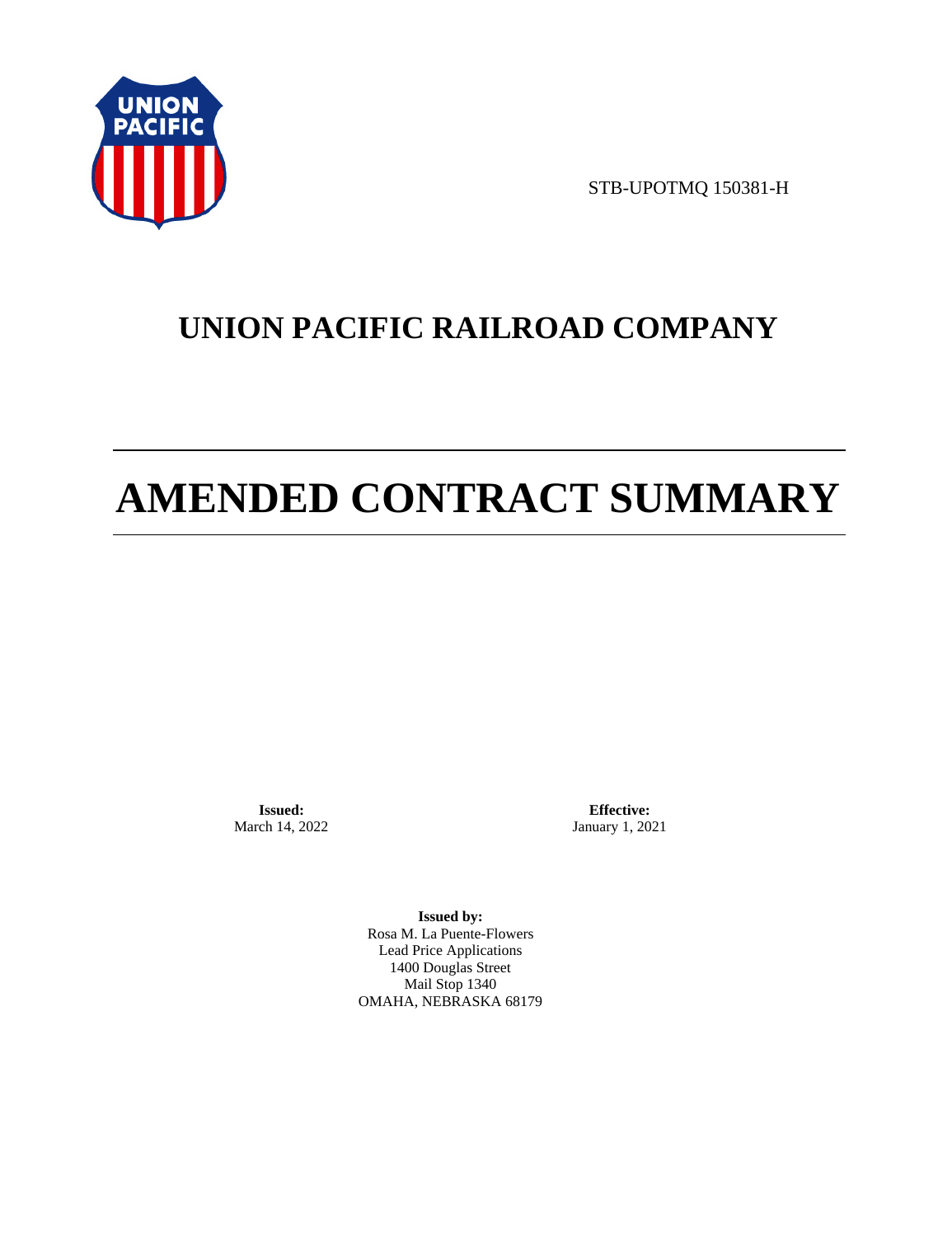UNION PACIFIC RAILROAD COMPANY 1400 Douglas St. Omaha, NE 68179

#### **COMMODITY:**

 Wheat, Not Organically Grown Free Of Fertilizer And Or Pesticide Applications **ADDITION**  Wheat Exc.Buckwheat See 01139 **ADDITION** 

#### **SHIPPER:**

AGREX INC

#### **ORIGIN(S):**

 RIRIE, ID **ADDITION**  MILWAUKEE, WI **ADDITION**  ROBERTS, ID **ADDITION**  STRATFORD, TX **ADDITION**  STRATTON, CO **ADDITION**  ASHTON, ID **ADDITION**  AMERICAN FALLS, ID **ADDITION** 

## **DESTINATION(S):**

NOGALES, AZ **ADDITION** 

#### **PORT(S):**

Not Applicable

#### **DURATION:**

 Effective Date: September 18, 2013 Amendment Effective Date: January 1, 2021 **ADDITION**  Expiration Date: December 31, 2021 **EXTENSION** 

#### **RAIL CAR DATA:**

No cars dedicated to service under this Contract. Cars are provided on a common carrier basis only.

## **RATES & CHARGES:**

Not applicable

# **VOLUME:**

Single Car Shipments **ADDITION** 

# **SPECIAL FEATURES:**

 Special Switching Provision Not Applicable. This change pertained only to confidential data. (Switching)

#### **SPECIAL NOTICE:**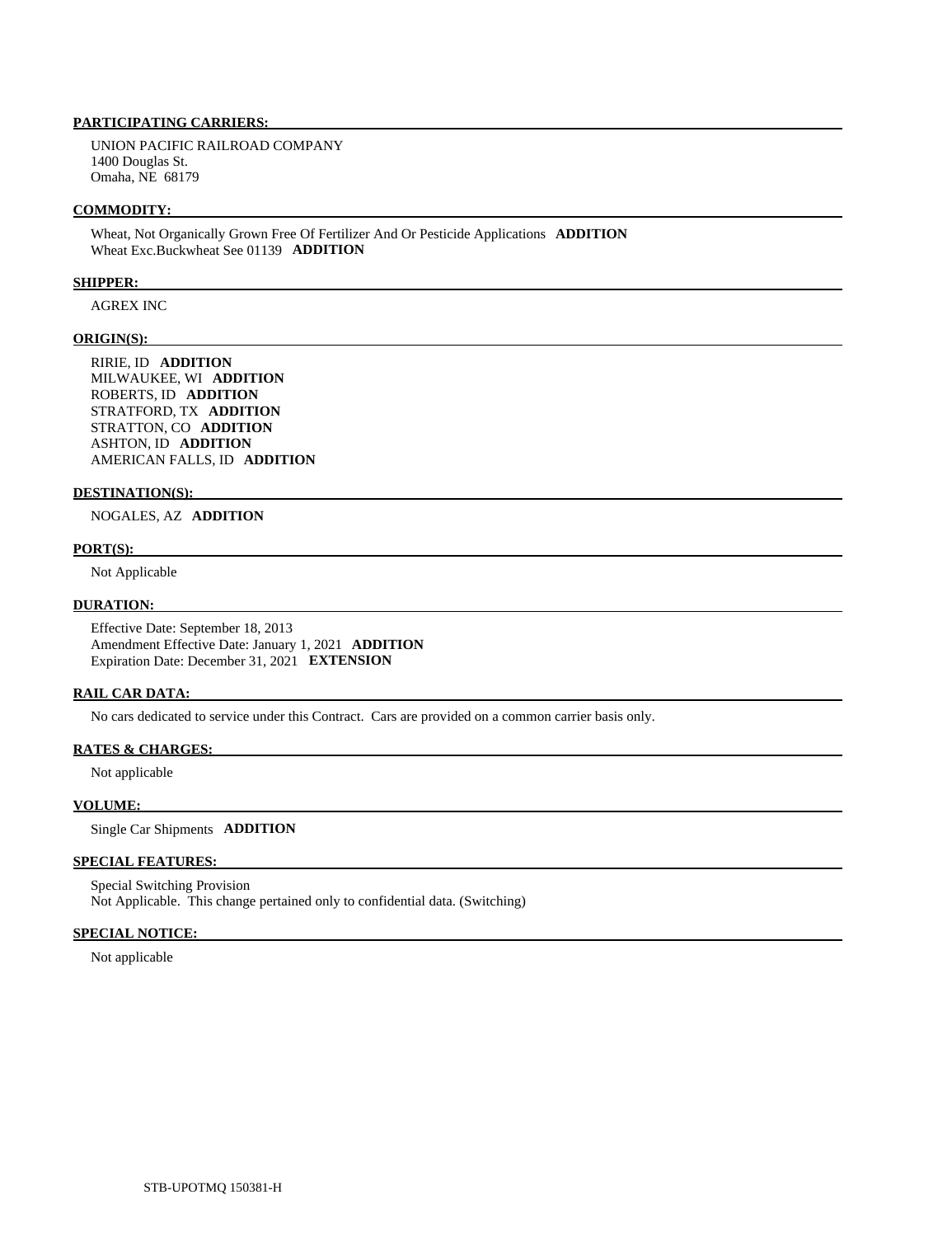

STB-UPOTMQ 161896-F

# **UNION PACIFIC RAILROAD COMPANY**

# **AMENDED CONTRACT SUMMARY**

**Issued:**  March 14, 2022

**Effective:** January 1, 2022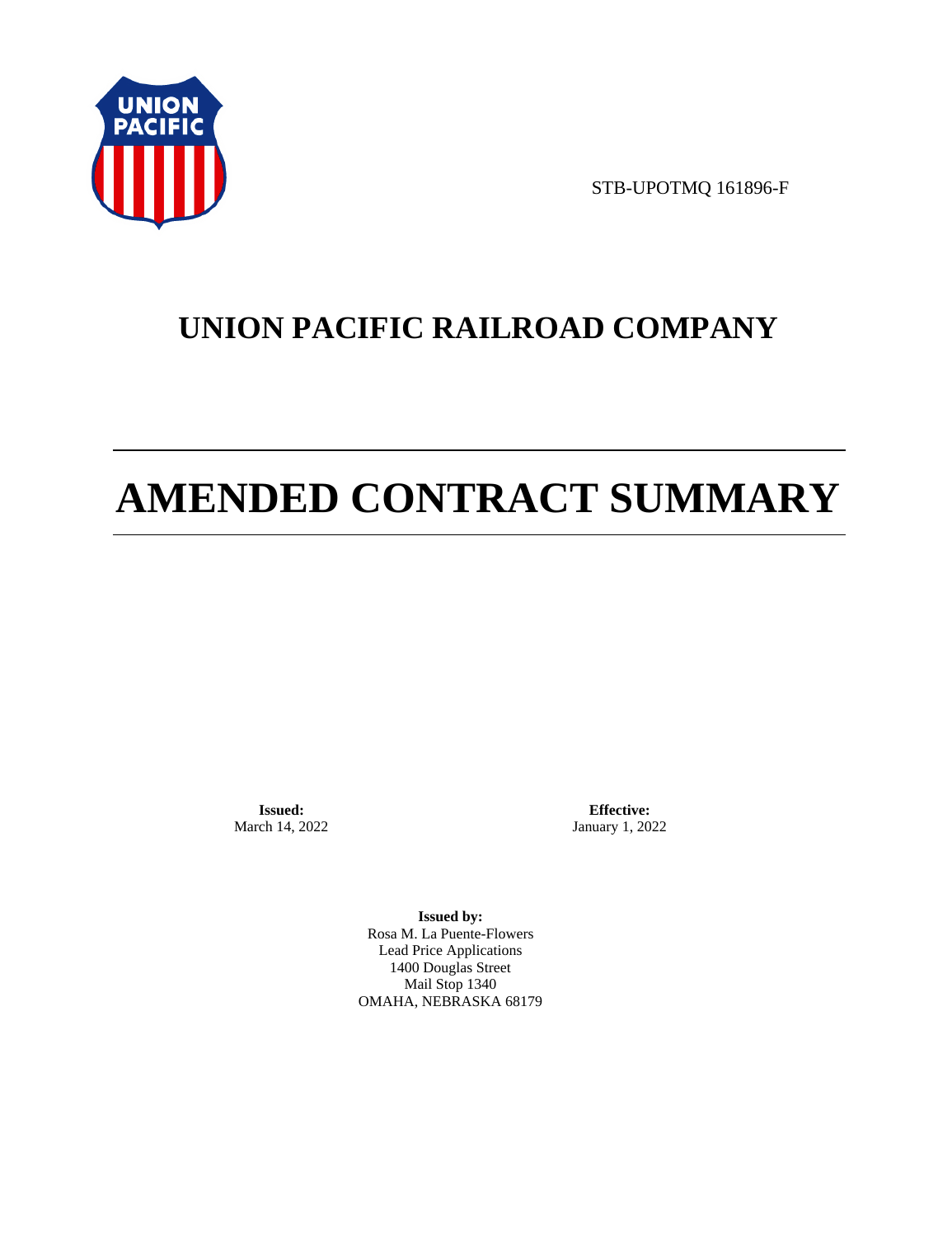UNION PACIFIC RAILROAD COMPANY 1400 Douglas St. Omaha, NE 68179

#### **COMMODITY:**

Sorghum Grains **ADDITION** 

# **SHIPPER:**

ADM GRAIN

### **ORIGIN(S):**

GOODLAND, KS **ADDITION** 

# **DESTINATION(S):**

 CORPUS CHRISTI, TX **ADDITION**  GALVESTON, TX **ADDITION** 

# **PORT(S):**

Not Applicable

# **DURATION:**

 Effective Date: January 1, 2017 Amendment Effective Date: January 1, 2022 **ADDITION**  Expiration Date: December 31, 2022 **EXTENSION** 

# **RAIL CAR DATA:**

No cars dedicated to service under this Contract. Cars are provided on a common carrier basis only.

# **RATES & CHARGES:**

Not applicable

# **VOLUME:**

 Minimum shipment of 107 carloads. **ADDITION**  Multiple Car Shipments **ADDITION** 

# **SPECIAL FEATURES:**

Special Switching Provision

# **SPECIAL NOTICE:**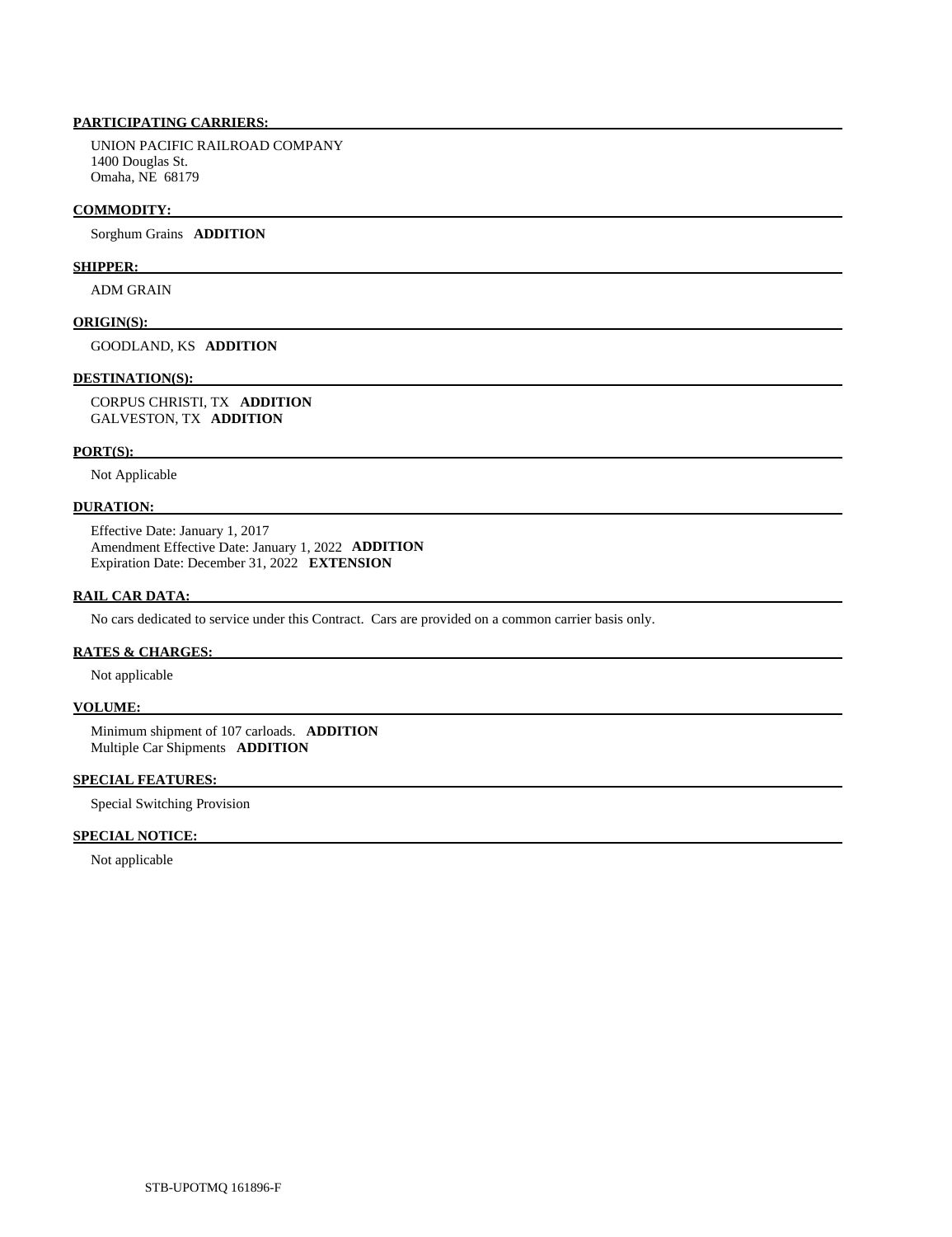

STB-UPOTMQ 168019-F

# **UNION PACIFIC RAILROAD COMPANY**

# **AMENDED CONTRACT SUMMARY**

**Issued:**  March 16, 2022

**Effective:** January 1, 2022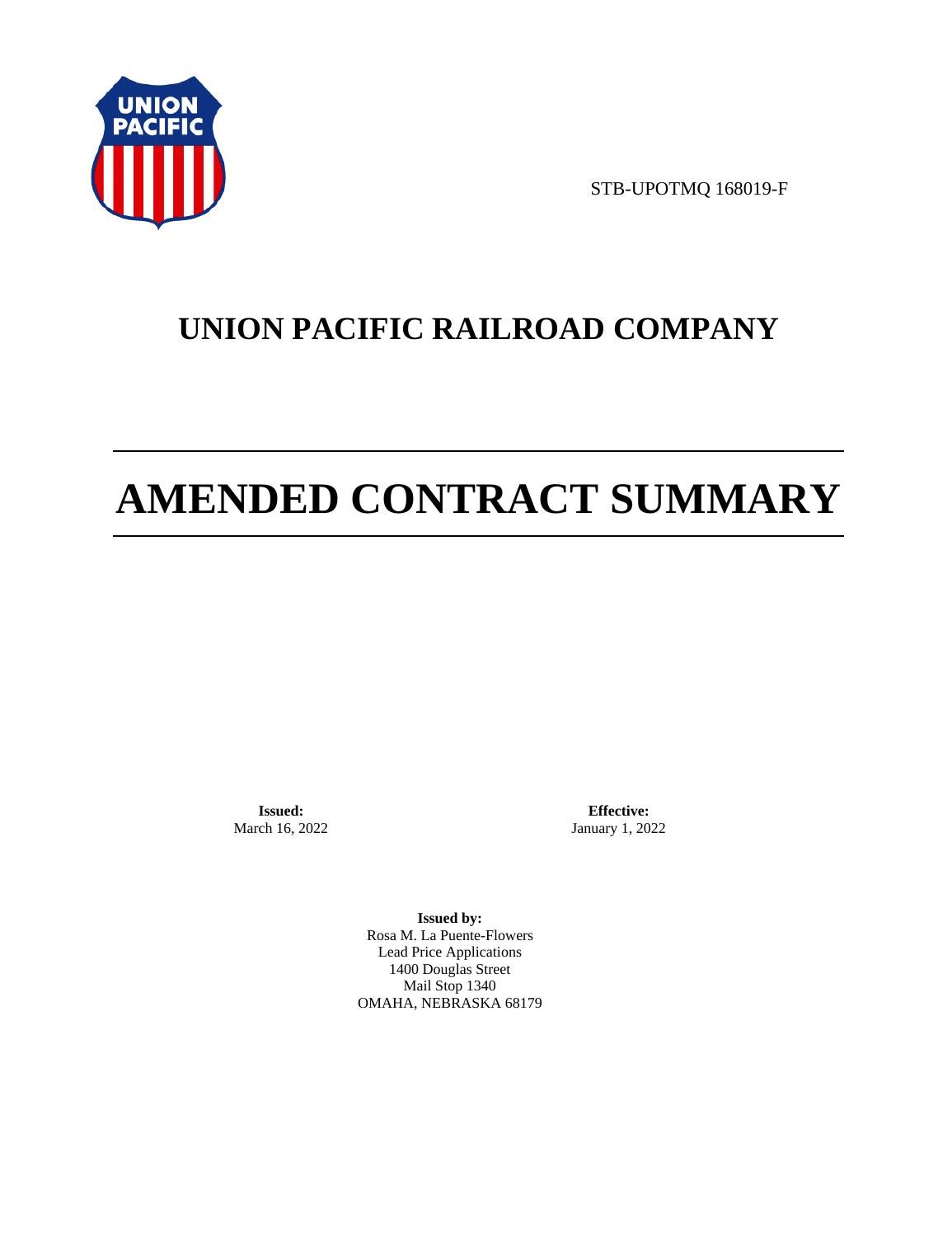AT & L RAILROAD CO INC **ADDITION**  P.O. Box 29 Watonga, OK 73772

 UNION PACIFIC RAILROAD COMPANY 1400 Douglas St. Omaha, NE 68179

#### **COMMODITY:**

 Corn Exc.Popcorn See 01152 **ADDITION**  Wheat Exc.Buckwheat See 01139 **ADDITION** 

#### **SHIPPER:**

THE ANDERSONS INC **ADDITION** 

#### **ORIGIN(S):**

 MILAN, MN **ADDITION**  ST ANNE, IL **ADDITION**  GRAND ISLAND, NE **ADDITION**  WATONGA, OK **ADDITION**  LINCOLN, NE **ADDITION**  SIOUX CITY, IA **ADDITION**  BROWNTON, MN **ADDITION** 

#### **DESTINATION(S):**

 LYNNDYL, UT **ADDITION**  BRYAN, TX **ADDITION**  SHREVEPORT, LA **ADDITION**  CLINTON, OK **ADDITION**  EAGLE PASS, TX **ADDITION**  NACOGDOCHES, TX **ADDITION**  WUNOTOO, NV **ADDITION**  LAREDO, TX **ADDITION** 

#### **PORT(S):**

Not Applicable

## **DURATION:**

 Effective Date: January 1, 2022 Amendment Effective Date: January 1, 2022 **ADDITION**  Expiration Date: December 31, 2022 **EXTENSION** 

#### **RAIL CAR DATA:**

No cars dedicated to service under this Contract. Cars are provided on a common carrier basis only.

# **RATES & CHARGES:**

Not applicable

#### **VOLUME:**

 Minimum shipment of 107 carloads. **ADDITION**  Multiple Car Shipments **ADDITION** 

# **SPECIAL FEATURES:**

 Special Switching Provision Not Applicable. This change pertained only to confidential data. (Switching)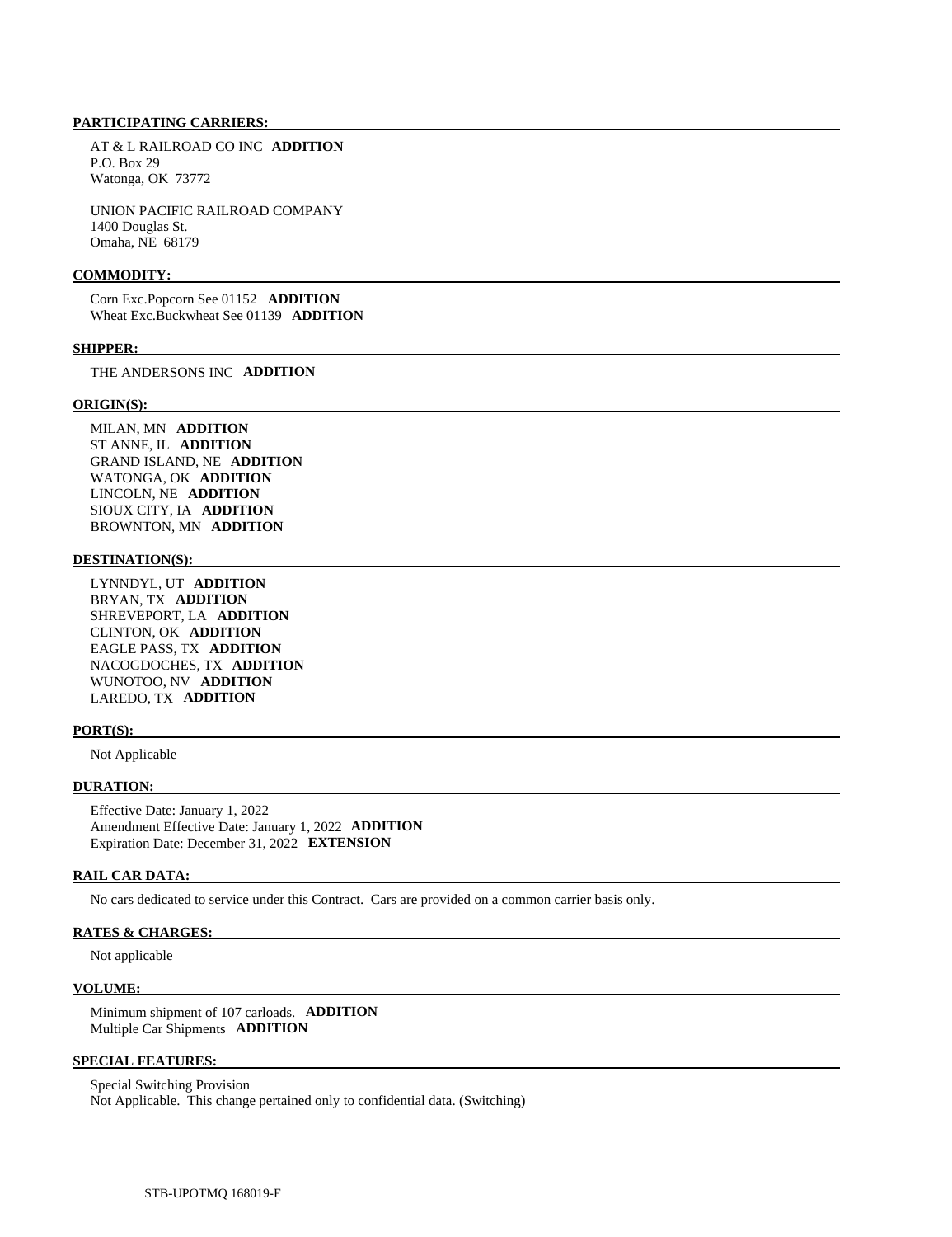# **SPECIAL NOTICE:**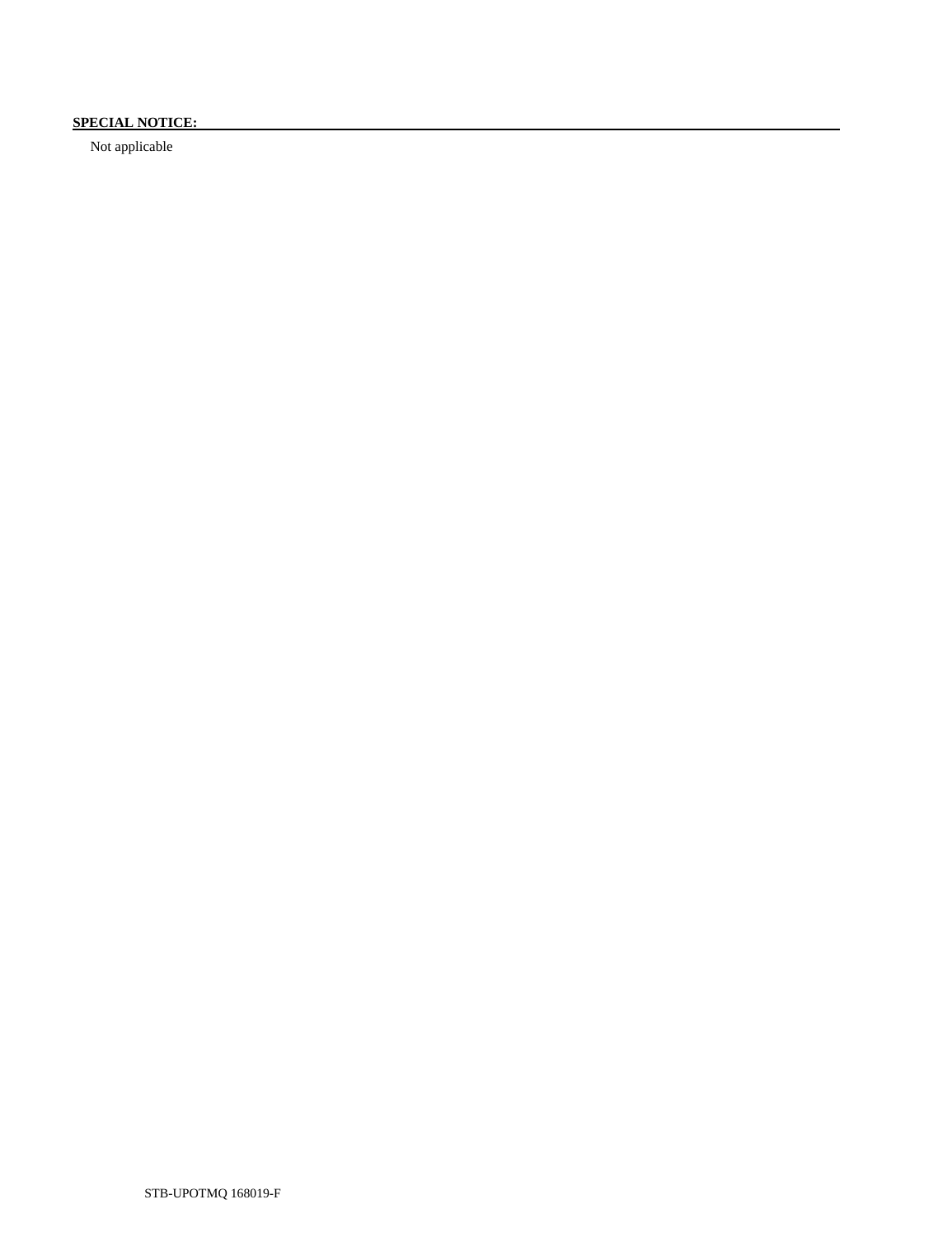

STB-UPOTMQ 168027-C

# **UNION PACIFIC RAILROAD COMPANY**

# **AMENDED CONTRACT SUMMARY**

**Issued:**  March 17, 2022

**Effective:** January 1, 2022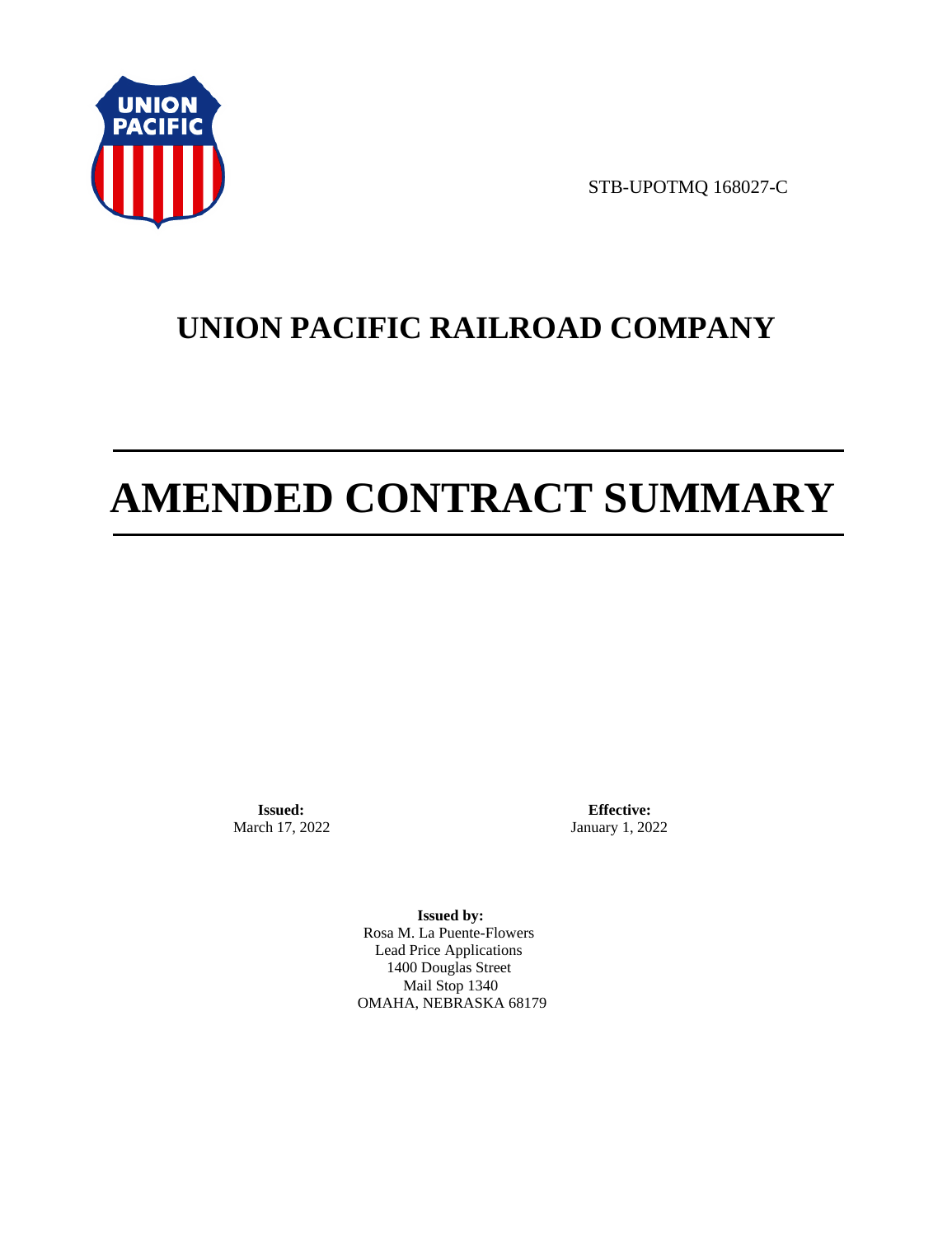UNION PACIFIC RAILROAD COMPANY 1400 Douglas St. Omaha, NE 68179

# **COMMODITY:**

 Soybeans (Soya Beans) **ADDITION**  Wheat Middlings Or Shorts,Pelletized **ADDITION**  Distillers Mash, Spent, Not Wholly From Grain Or Grain Products, Feed **ADDITION** 

## **SHIPPER:**

GAVILON GLOBAL AG HOLDINGS LLC **ADDITION** 

#### **ORIGIN(S):**

 SPARKS, NV **ADDITION**  GRAND ISLAND, NE **ADDITION**  AMES, IA **ADDITION** 

### **DESTINATION(S):**

 ARROWHEAD, NV **ADDITION**  CA - LA BASIN AGS (See Exhibit Definition) IL - ST LOUIS AGS (See Exhibit Definition) PLEASANTON, TX **ADDITION** 

#### **PORT(S):**

Not Applicable

# **DURATION:**

 Effective Date: January 1, 2022 Amendment Effective Date: January 1, 2022 **ADDITION**  Expiration Date: December 31, 2022 **EXTENSION** 

#### **RAIL CAR DATA:**

No cars dedicated to service under this Contract. Cars are provided on a common carrier basis only.

#### **RATES & CHARGES:**

Not applicable

#### **VOLUME:**

Single Car Shipments **ADDITION** 

# **SPECIAL FEATURES:**

 Special Switching Provision Not Applicable. This change pertained only to confidential data. (Switching)

# **SPECIAL NOTICE:**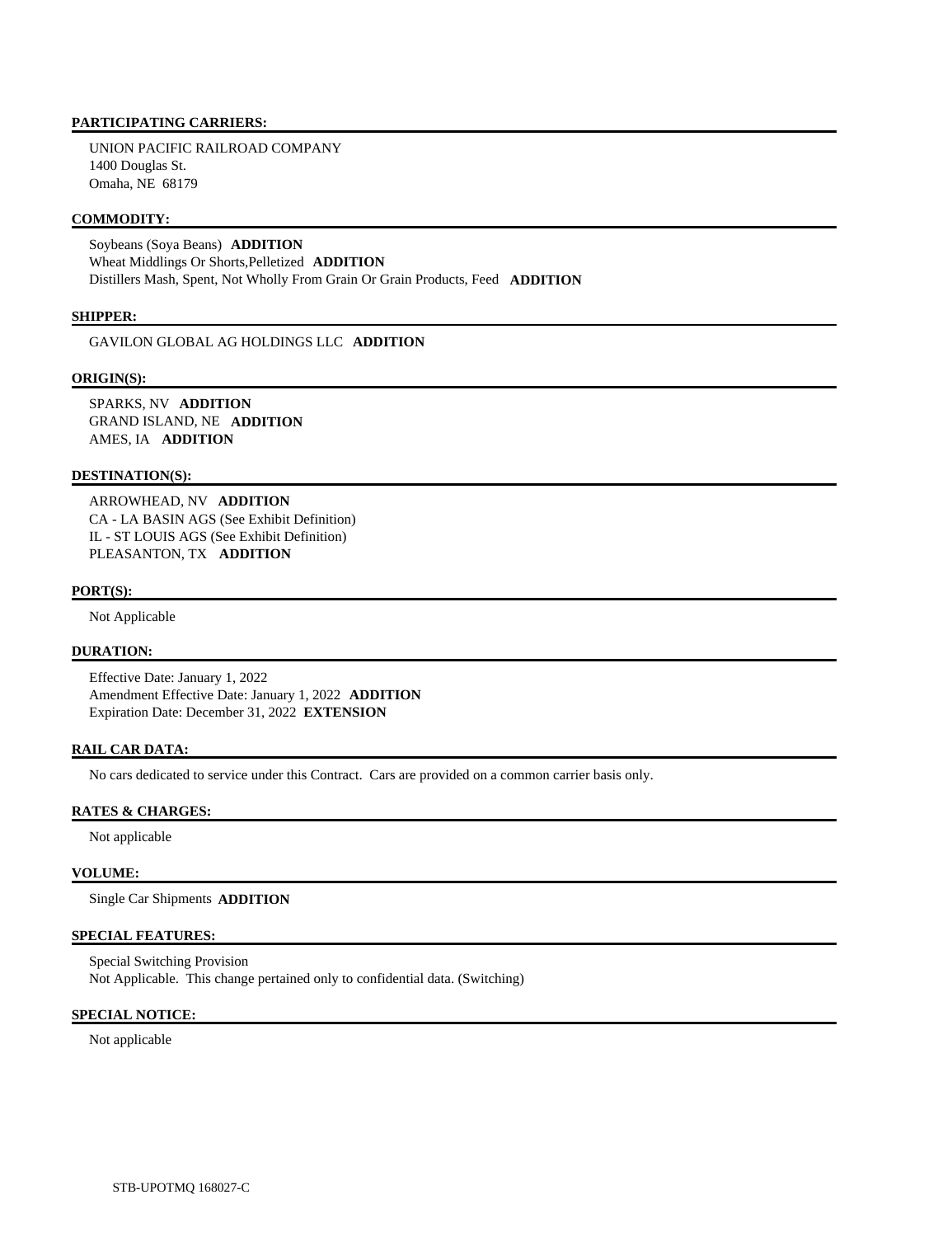CA - LA BASIN AGS consist of: AIRBASE, CA **ADDITION**  ALHAMBRA, CA **ADDITION**  ALRAY, CA **ADDITION**  ANAHEIM, CA **ADDITION**  ARLINGTON, CA **ADDITION**  AURANT, CA **ADDITION**  AZUSA, CA **ADDITION**  BALDWIN PARK, CA **ADDITION**  BALLOU, CA **ADDITION**  BARODA, CA **ADDITION**  BARSTOW, CA **ADDITION**  BASIN, CA **ADDITION**  BASSETT, CA **ADDITION**  BASTA, CA **ADDITION**  BEAUMONT, CA **ADDITION**  BELL, CA **ADDITION**  BETTERAVIA, CA **ADDITION**  BETTERAVIA JCT, CA **ADDITION**  BREA, CA **ADDITION**  BUENA PARK, CA **ADDITION**  BURBANK, CA **ADDITION**  CAJON, CA **ADDITION**  CAMARILLO, CA **ADDITION**  CANOGA PARK, CA **ADDITION**  CAPITAN, CA **ADDITION**  CARMENITA, CA **ADDITION**  CARPINTERIA, CA **ADDITION**  CARR, CA **ADDITION**  CARSON, CA **ADDITION**  CHAMPAGNE, CA **ADDITION**  CHATSWORTH, CA **ADDITION**  CHINO, CA **ADDITION**  CIMA, CA **ADDITION**  CITY OF COMMERCE, CA **ADDITION**  CITY OF INDUSTRY, CA **ADDITION**  COLTON, CA **ADDITION**  COLTON GATX, CA **ADDITION**  COMPTON, CA **ADDITION**  CONCEPCION, CA **ADDITION**  CORONA, CA **ADDITION**  COSTA MESA, CA **ADDITION**  COVINA, CA **ADDITION**  CRESTMORE, CA **ADDITION**  CRUTCHER, CA **ADDITION**  CUSHENBURY, CA **ADDITION**  DAGGETT, CA **ADDITION**  DECLEZVILLE, CA **ADDITION**  DEL AMO, CA **ADDITION**  DENIS, CA **ADDITION**  DES MOINES, CA **ADDITION**  DEVORE, CA **ADDITION**  DIKE, CA **ADDITION**  DOLORES, CA **ADDITION**  DOMINGUEZ, CA **ADDITION**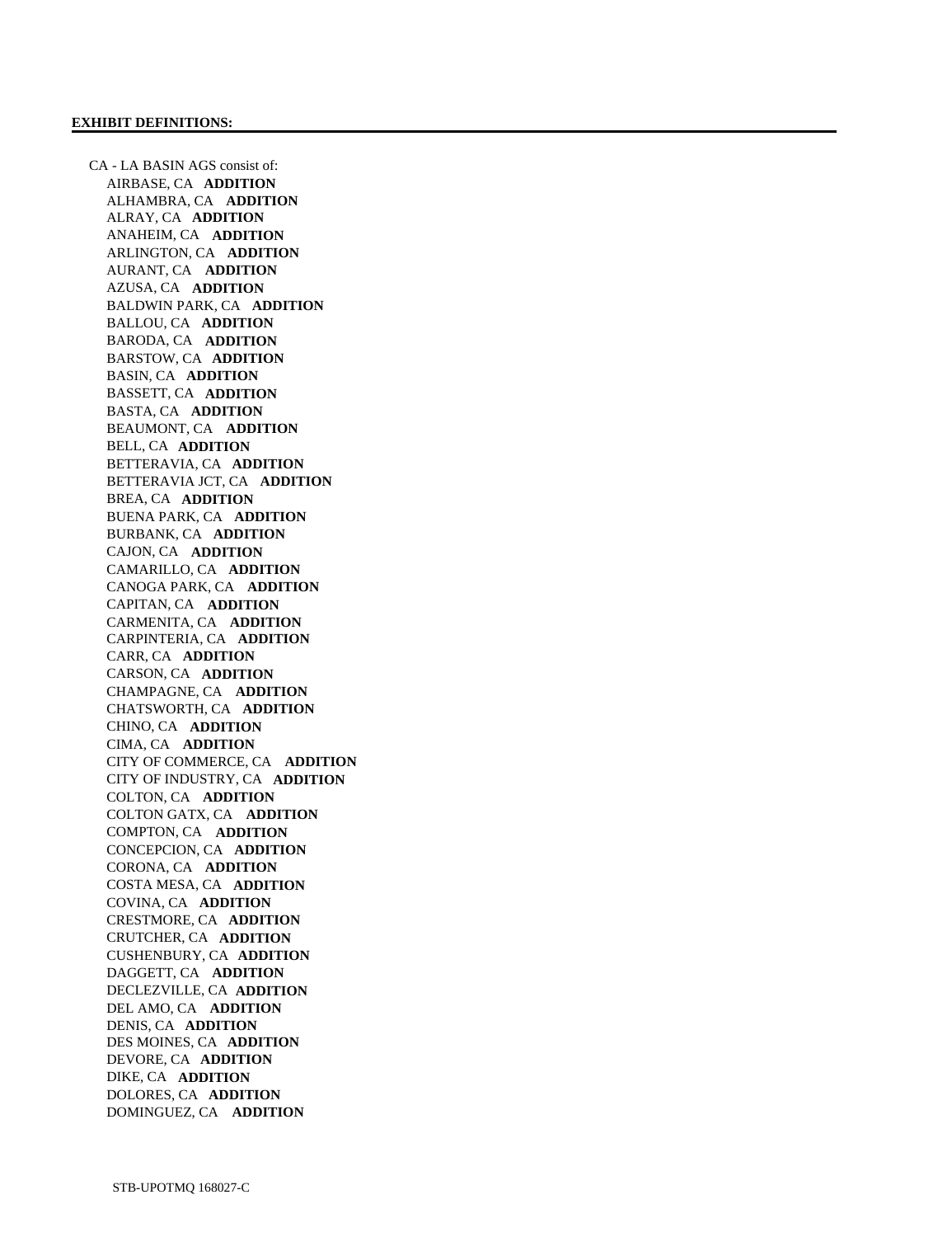DONLON, CA **ADDITION**  DOWNEY, CA **ADDITION**  DUNN, CA **ADDITION**  DYER, CA **ADDITION**  E SANTA BARBARA, CA **ADDITION**  EAST SAN PEDRO, CA **ADDITION**  EAST WATSON, CA **ADDITION**  EL MONTE, CA **ADDITION**  EL SEGUNDO, CA **ADDITION**  ELFTMAN, CA **ADDITION**  ELLWOOD, CA **ADDITION**  FIELD, CA **ADDITION**  FIRESTONE PARK, CA **ADDITION**  FONTANA, CA **ADDITION**  FROST, CA **ADDITION**  FRUITLAND, CA **ADDITION**  FULLERTON, CA **ADDITION**  GARDENA, CA **ADDITION**  GAVIOTA, CA **ADDITION**  GEMCO, CA **ADDITION**  GLENDALE, CA **ADDITION**  GLOBAL GATEWAY SO, CA **ADDITION**  GOLETA, CA **ADDITION**  GRAND TERRACE, CA **ADDITION**  GUASTI, CA **ADDITION**  HAROLD, CA **ADDITION**  HAWTHORNE, CA **ADDITION**  HELENDALE, CA **ADDITION**  HESPERIA, CA **ADDITION**  HEWITT, CA **ADDITION**  HIGHGROVE, CA **ADDITION**  HINKLEY, CA **ADDITION**  HIVOLT, CA **ADDITION**  HOBART, CA **ADDITION**  HODGE, CA **ADDITION**  HOLLYDALE, CA **ADDITION**  HONBY, CA **ADDITION**  HONDA, CA **ADDITION**  HUNTINGTON PARK, CA **ADDITION**  ICTF, CA **ADDITION**  IRVING, CA **ADDITION**  IRWINDALE, CA **ADDITION**  IVANPAH, CA **ADDITION**  KAISER, CA **ADDITION**  KEENBROOK, CA **ADDITION**  KELSO, CA **ADDITION**  LA HABRA, CA **ADDITION**  LA HARBOR APM TERMI, CA **ADDITION**  LA METRO, CA **ADDITION**  LA MIRADA, CA **ADDITION**  LA PATERA, CA **ADDITION**  LA VERNE, CA **ADDITION**  LAKEWOOD, CA **ADDITION**  LANCASTER, CA **ADDITION**  LANG, CA **ADDITION**  LATC, CA **ADDITION**  LAXT, CA **ADDITION**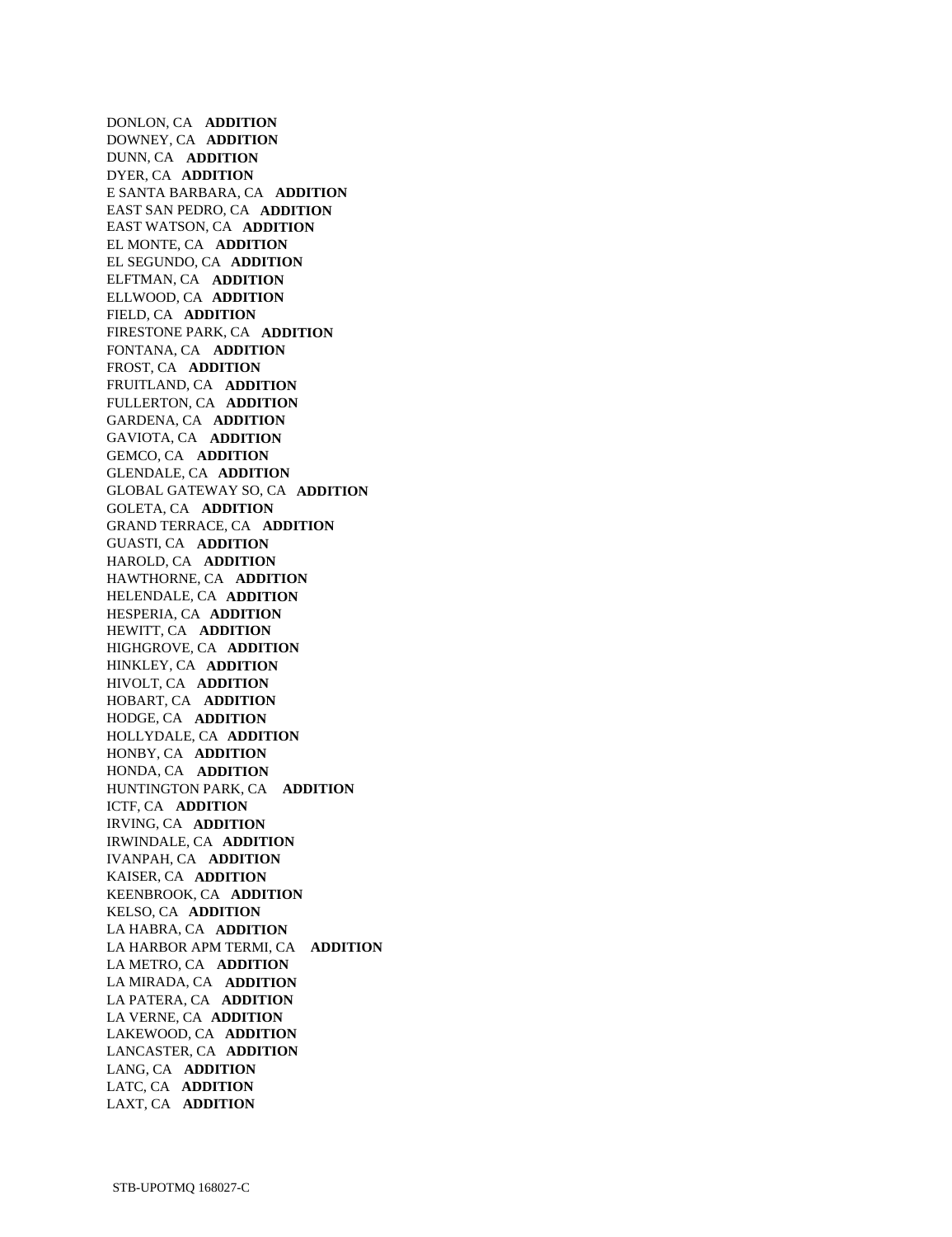LEESDALE, CA **ADDITION**  LENWOOD, CA **ADDITION**  LOMA LINDA, CA **ADDITION**  LOMPOC, CA **ADDITION**  LONG BEACH, CA **ADDITION**  LONG BEACH A PIER, CA **ADDITION**  LONG BEACH E PIER, CA **ADDITION**  LONG BEACH ITS, CA **ADDITION**  LONG BEACH LBC, CA **ADDITION**  LONG BEACH PCT, CA **ADDITION**  LONG BEACH T PIER, CA **ADDITION**  LOS ANGELES, CA **ADDITION**  LOS ANGELES HARBOR, CA **ADDITION**  LOS ANGELES JCT, CA **ADDITION**  LOS NIETOS, CA **ADDITION**  LYNWOOD, CA **ADDITION**  MANIX, CA **ADDITION**  MANUEL, CA **ADDITION**  MARLBORO, CA **ADDITION**  MARNE, CA **ADDITION**  MAYWOOD, CA **ADDITION**  MEAD TRANSFER, CA **ADDITION**  MIRA LOMA, CA **ADDITION**  MONTALVO, CA **ADDITION**  MONTCLAIR, CA **ADDITION**  MONTEBELLO, CA **ADDITION**  MOORPARK, CA **ADDITION**  NADEAU, CA **ADDITION**  NARLON, CA **ADDITION**  NEBO, CA **ADDITION**  NEWHALL, CA **ADDITION**  NIPTON, CA **ADDITION**  NORTH POMONA, CA **ADDITION**  NORTH SANTA MARIA, CA **ADDITION**  NORTH STANTON, CA **ADDITION**  NORTHRIDGE, CA **ADDITION**  NORWALK, CA **ADDITION**  ONO, CA **ADDITION**  ONTARIO, CA **ADDITION**  ORANGE, CA **ADDITION**  ORMAND, CA **ADDITION**  ORO GRANDE, CA **ADDITION**  OXNARD, CA **ADDITION**  PACOIMA, CA **ADDITION**  PALMDALE, CA **ADDITION**  PARAMOUNT, CA **ADDITION**  PATATA, CA **ADDITION**  PEDLEY, CA **ADDITION**  PICO RIVERA, CA **ADDITION**  POMONA, CA **ADDITION**  PORT HUENEME, CA **ADDITION**  POST, CA **ADDITION**  PT HUENEME NAV BASE, CA **ADDITION**  RAVENNA, CA **ADDITION**  RAYMER, CA **ADDITION**  REDLANDS, CA **ADDITION**  REYES, CA **ADDITION**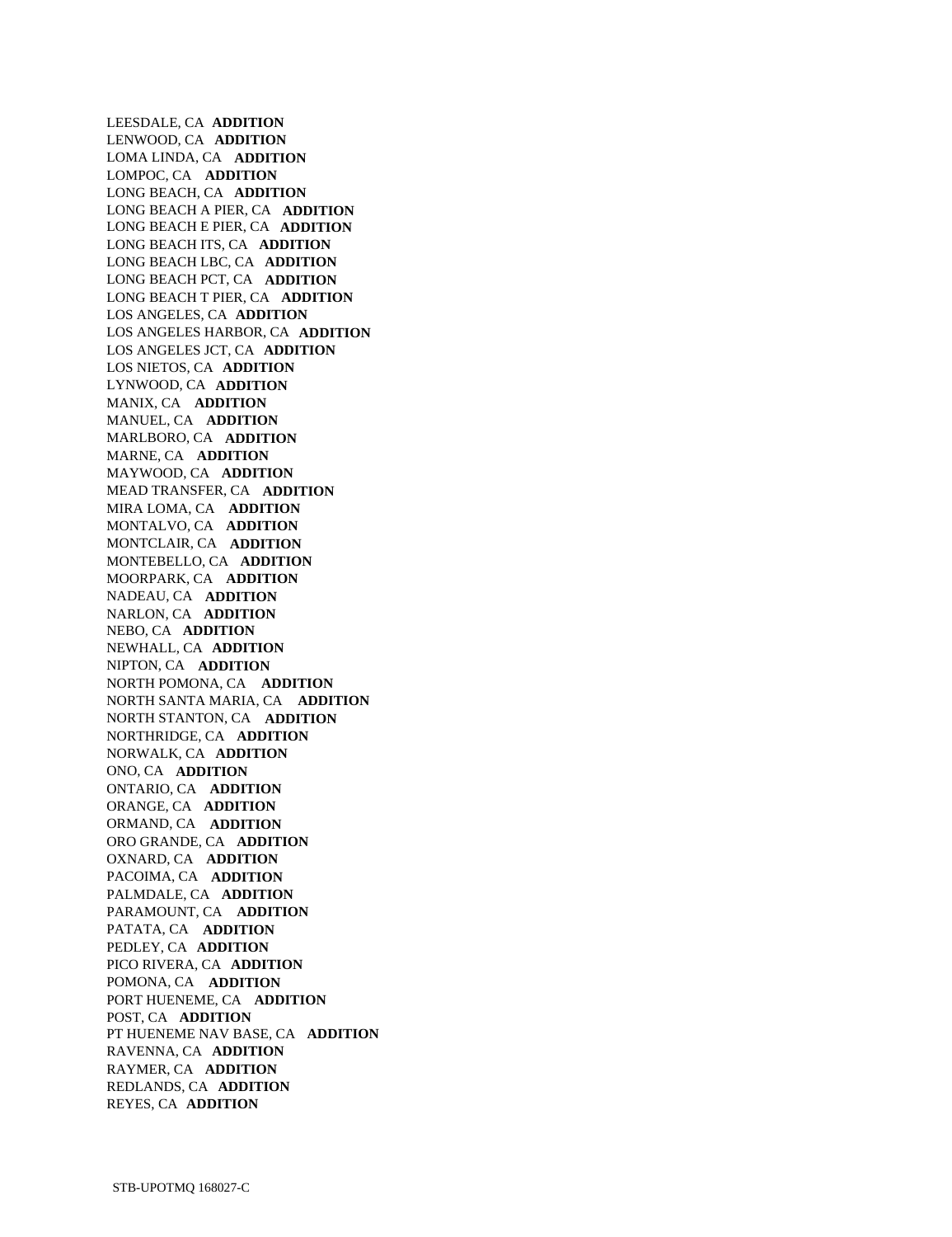RIALTO, CA **ADDITION**  RIOCO, CA **ADDITION**  RIVERSIDE, CA **ADDITION**  ROSEMARY, CA **ADDITION**  SACATE, CA **ADDITION**  SAN BERNARDINO, CA **ADDITION**  SAN DIMAS, CA **ADDITION**  SAN FERNANDO, CA **ADDITION**  SAN GABRIEL, CA **ADDITION**  SAN PEDRO, CA **ADDITION**  SANTA ANA, CA **ADDITION**  SANTA BARBARA, CA **ADDITION**  SANTA FE SPRINGS, CA **ADDITION**  SANTA MARIA, CA **ADDITION**  SANTA PAULA, CA **ADDITION**  SANTA SUSANA, CA **ADDITION**  SATICOY, CA **ADDITION**  SAUGUS, CA **ADDITION**  SEA CLIFF, CA **ADDITION**  SIMI VALLEY, CA **ADDITION**  SMELTZER, CA **ADDITION**  SOMIS, CA **ADDITION**  SOUTH ANAHEIM, CA **ADDITION**  SOUTH FONTANA, CA **ADDITION**  SOUTH GATE, CA **ADDITION**  SOUTH LOS ANGELES, CA **ADDITION**  SOUTH OXNARD, CA **ADDITION**  SOUTH SANTA ANA, CA **ADDITION**  SOUTH VANDENBERG, CA **ADDITION**  SPADRA, CA **ADDITION**  SUDDEN, CA **ADDITION**  SUMMIT, CA **ADDITION**  SUN VALLEY, CA **ADDITION**  SURF, CA **ADDITION**  SYLMAR, CA **ADDITION**  TANGAIR, CA **ADDITION**  TEMPLE CITY, CA **ADDITION**  TERMINAL ISLAND, CA **ADDITION**  THENARD, CA **ADDITION**  THORN, CA **ADDITION**  TICTF, CA **ADDITION**  TORRANCE, CA **ADDITION**  VALLA, CA **ADDITION**  VENTURA, CA **ADDITION**  VERDEMONT, CA **ADDITION**  VERNON, CA **ADDITION**  VICTORVILLE, CA **ADDITION**  VINA VISTA, CA **ADDITION**  VINCENT, CA **ADDITION**  WALKER, CA **ADDITION**  WALNUT, CA **ADDITION**  WASH, CA **ADDITION**  WATSON, CA **ADDITION**  WATTS, CA **ADDITION**  WEST BASIN, CA **ADDITION**  WEST COLTON, CA **ADDITION**  WEST COVINA, CA **ADDITION**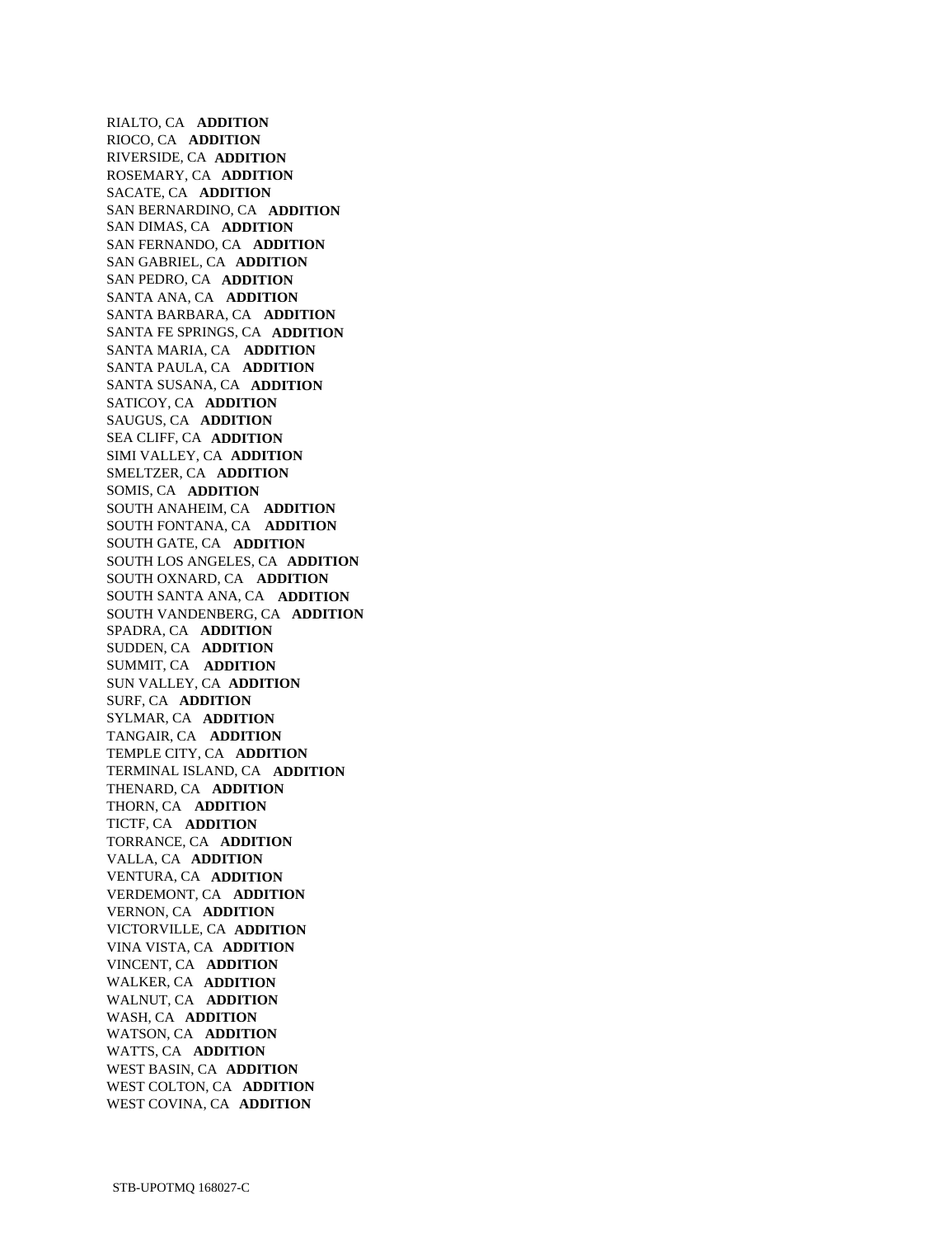WEST GLENDALE, CA **ADDITION**  WEST YERMO, CA **ADDITION**  WESTMINSTER, CA **ADDITION**  WHITE HILLS, CA **ADDITION**  WHITTIER JCT, CA **ADDITION**  WILDS, CA **ADDITION**  WILMINGTON, CA **ADDITION**  WINGFOOT, CA **ADDITION**  WINTERSBURG, CA **ADDITION**  WISE, CA **ADDITION**  WORKMAN, CA **ADDITION**  YERMO, CA **ADDITION**  YUSEN TERMINAL, CA **ADDITION**  IL - ST LOUIS AGS consist of: ALTON, IL **ADDITION**  BALDWIN, IL **ADDITION**  BEAUCOUP, IL **ADDITION**  BRIDGE JUNCTION, IL **ADDITION**  BRIGHTON, IL **ADDITION**  BROOKLYN, IL **ADDITION**  BURNING STAR 2, IL **ADDITION**  BURNING STAR 3, IL **ADDITION**  CAHOKIA, IL **ADDITION**  CAPTAIN MINE, IL **ADDITION**  CARLINVILLE, IL **ADDITION**  CENTREVILLE, IL **ADDITION**  CHESTER, IL **ADDITION**  COULTERVILLE, IL **ADDITION**  CUTLER, IL **ADDITION**  DUPO, IL **ADDITION**  EAST ALTON, IL **ADDITION**  EAST ALTON, IL **ADDITION**  EAST GREENVILLE, IL **ADDITION**  EAST ST LOUIS, IL **ADDITION**  FEDERAL, IL **ADDITION**  FLINTON, IL **ADDITION**  FORD, IL **ADDITION**  FOUNTAIN, IL **ADDITION**  FULTS, IL **ADDITION**  GATEWAY MINE, IL **ADDITION**  GATEWAY YARD, IL **ADDITION**  GIRARD, IL **ADDITION**  GODFREY, IL **ADDITION**  GRANITE CITY, IL **ADDITION**  HARTFORD, IL **ADDITION**  HILLSBORO, IL **ADDITION**  IRVING, IL **ADDITION**  KELLOGG, IL **ADDITION**  LENOX, IL **ADDITION**  LENZBURG, IL **ADDITION**  LIVINGSTON, IL **ADDITION**  MADISON, IL **ADDITION**  MAPLEWOOD, IL **ADDITION**  MENARD, IL **ADDITION**  MITCHELL, IL **ADDITION**  MITCHELL YARD, IL **ADDITION**  MONTEREY MINE 1, IL **ADDITION**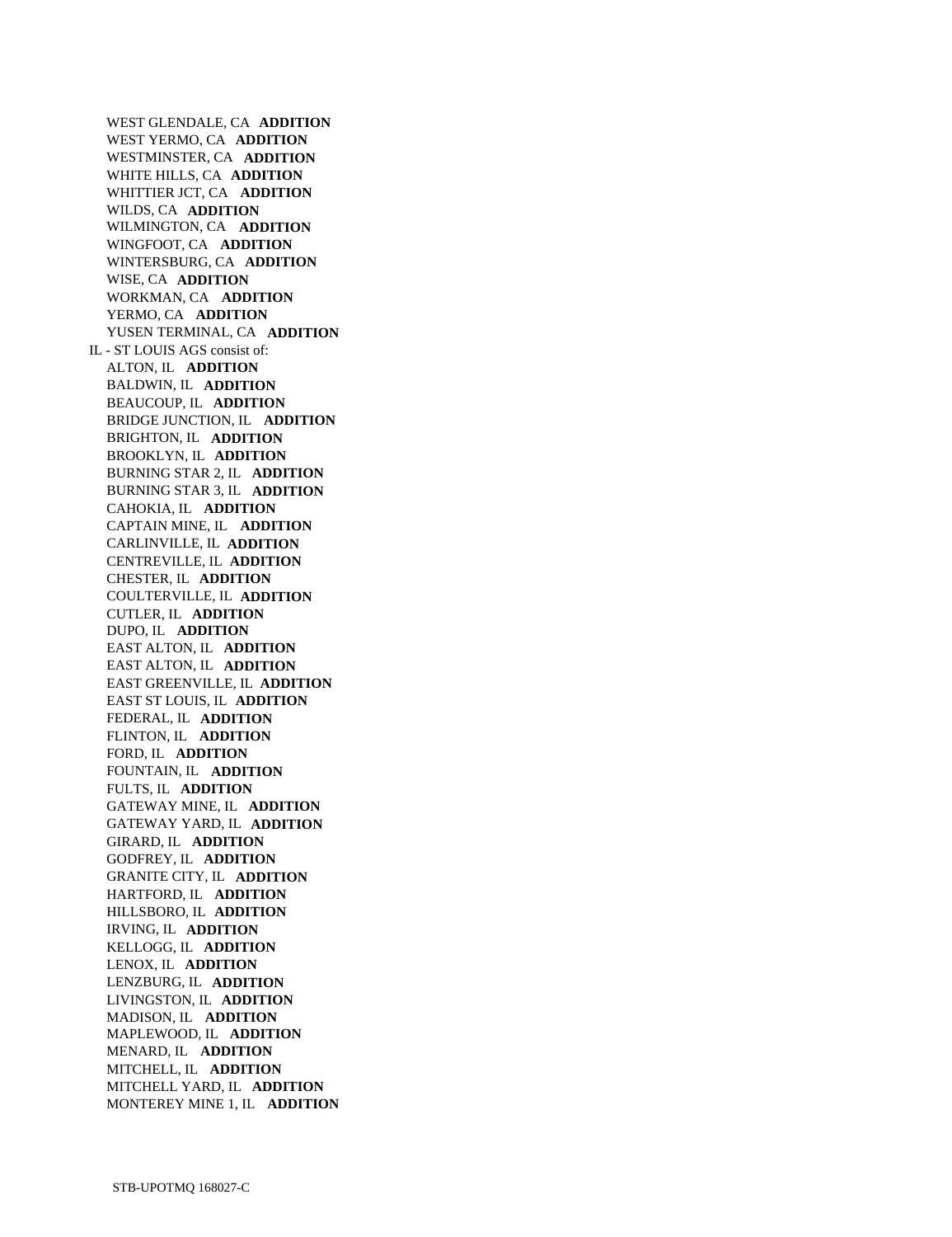NAMEOKI, IL **ADDITION**  NATIONAL STOCK YARD, IL **ADDITION**  NEW WILSON, IL **ADDITION**  NILWOOD, IL **ADDITION**  NOKOMIS, IL **ADDITION**  OHLMAN, IL **ADDITION**  PERCY, IL **ADDITION**  PINCKNEYVILLE, IL **ADDITION**  PLAINVIEW, IL **ADDITION**  PRAIRIE DU ROCHER, IL **ADDITION**  REILY LAKE, IL **ADDITION**  ROSAMOND, IL **ADDITION**  ROXANA, IL **ADDITION**  SAUGET, IL **ADDITION**  SHIPMAN, IL **ADDITION**  SPARTA, IL **ADDITION**  SPARTAN MINE, IL **ADDITION**  STEELEVILLE, IL **ADDITION**  TAMAROA, IL **ADDITION**  TAYLOR SPRINGS, IL **ADDITION**  TOLSON, IL **ADDITION**  VALLEY JCT, IL **ADDITION**  VALMEYER, IL **ADDITION**  VENICE, IL **ADDITION**  VENICE JCT, IL **ADDITION**  VINER, IL **ADDITION**  VIRDEN, IL **ADDITION**  WANN, IL **ADDITION**  WARNOCK, IL **ADDITION**  WASHINGTON PARK, IL **ADDITION**  WELGE, IL **ADDITION**  WEST SMITHBORO, IL **ADDITION**  WITT, IL **ADDITION**  WOMAC, IL **ADDITION**  WOOD RIVER, IL **ADDITION**  AIR PARK, MO **ADDITION**  BADEN, MO **ADDITION**  BARRETTS, MO **ADDITION**  BEAUFORT, MO **ADDITION**  BON HOMME, MO **ADDITION**  BONHOMME, MO **ADDITION**  BRENTWOOD, MO **ADDITION**  BUSSEN SPUR, MO **ADDITION**  CENTAUR, MO **ADDITION**  CHESTERFIELD, MO **ADDITION**  CRYSTAL CITY, MO **ADDITION**  DESOTO, MO **ADDITION**  EUREKA, MO **ADDITION**  FESTUS, MO **ADDITION**  GLENDALE, MO **ADDITION**  GRAY SUMMIT, MO **ADDITION**  HERCULANEUM, MO **ADDITION**  HILL CREST, MO **ADDITION**  HILLSDALE, MO **ADDITION**  HINE, MO **ADDITION**  HORINE, MO **ADDITION**  IVORY, MO **ADDITION**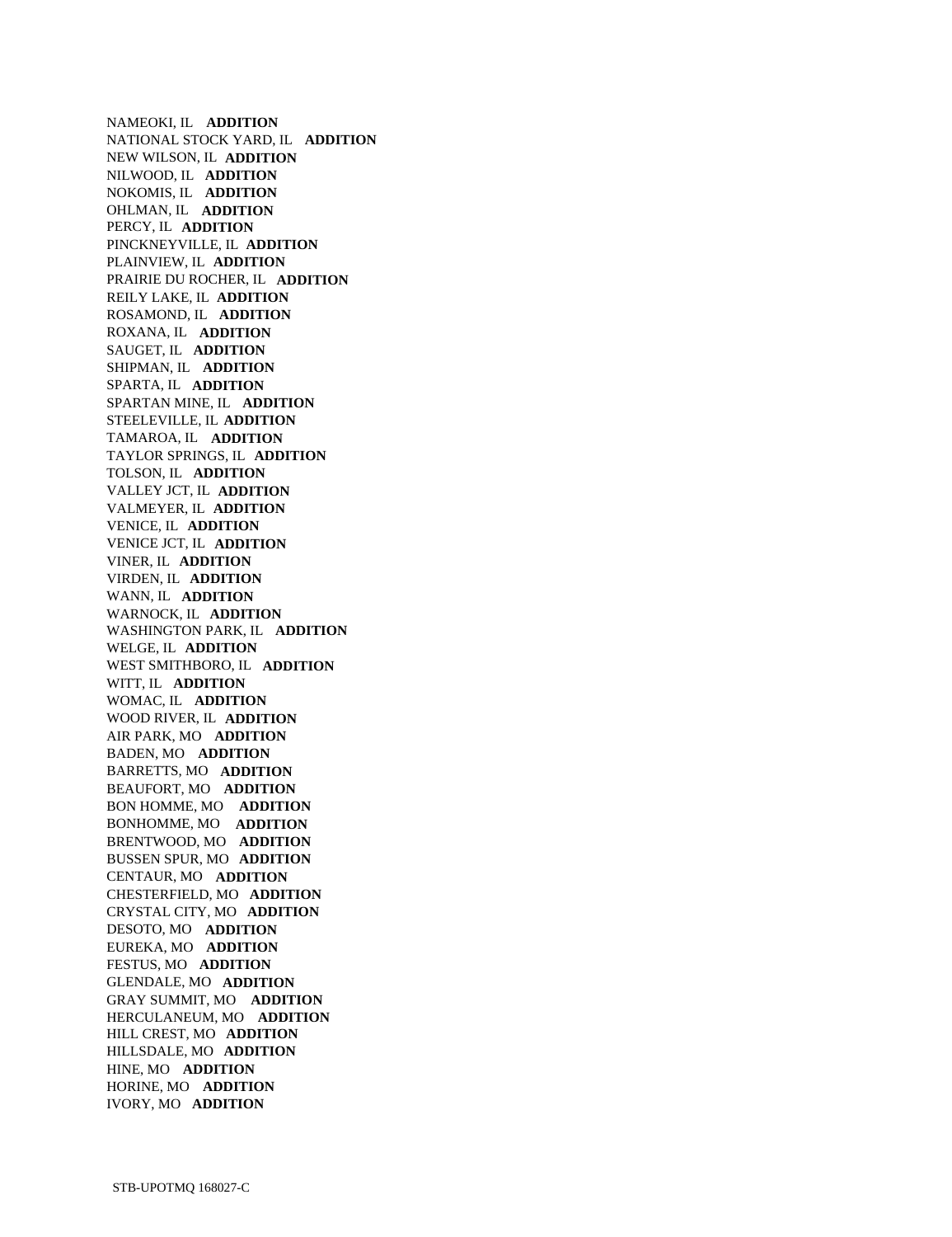JEDBURG, MO **ADDITION**  JEFFERSON BARRACKS, MO **ADDITION**  JEFFRIESBURG, MO **ADDITION**  KIRKWOOD, MO **ADDITION**  LABADIE, MO **ADDITION**  LACKLAND, MO **ADDITION**  LADUE, MO **ADDITION**  LAKE JCT, MO **ADDITION**  LARKIN, MO **ADDITION**  MAPLEWOOD, MO **ADDITION**  MARYLAND HEIGHTS, MO **ADDITION**  OLIVETTE, MO **ADDITION**  OVERLAND, MO **ADDITION**  PACIFIC, MO **ADDITION**  PAGEDALE, MO **ADDITION**  PAGEDALE, MO **ADDITION**  PEVELY, MO **ADDITION**  SOUTH POINT, MO **ADDITION**  ST ALBANS, MO **ADDITION**  ST LOU MP, MO **ADDITION**  ST LOUIS, MO **ADDITION**  ST LOUIS (MP), MO **ADDITION**  UNION, MO **ADDITION**  UNIVERSITY CITY, MO **ADDITION**  VALLEY PARK, MO **ADDITION**  VIGUS, MO **ADDITION**  VILLA RIDGE, MO **ADDITION**  VILLAGE OF CHARLACK, MO **ADDITION**  VINITA PARK, MO **ADDITION**  WASHINGTON, MO **ADDITION**  WEBSTER GROVES, MO **ADDITION**  WELLSTON, MO **ADDITION**  WEST LABADIE, MO **ADDITION**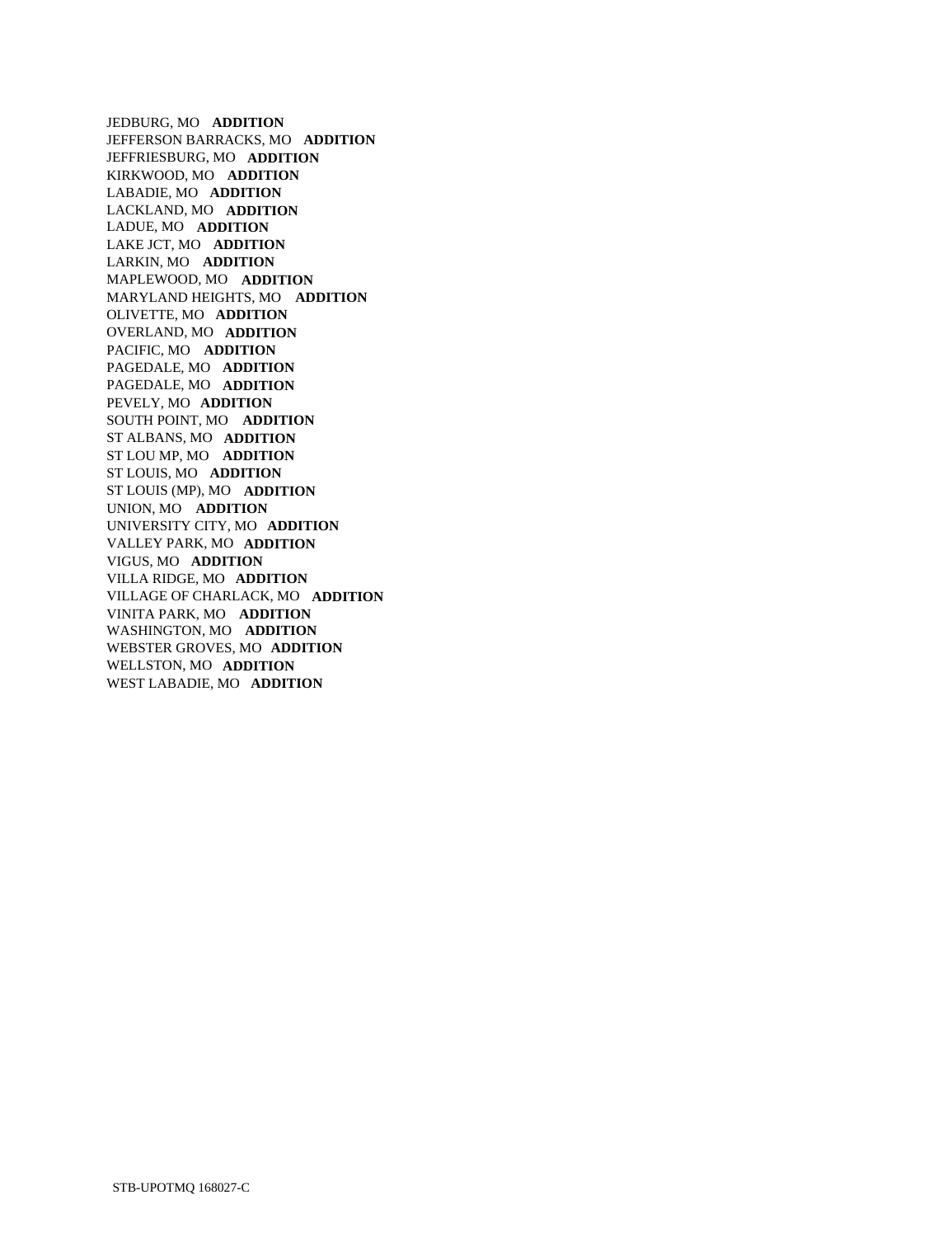

STB-UPOTMQ 168075-D

# **UNION PACIFIC RAILROAD COMPANY**

# **AMENDED CONTRACT SUMMARY**

**Issued:**  March 12, 2022

**Effective:** January 1, 2022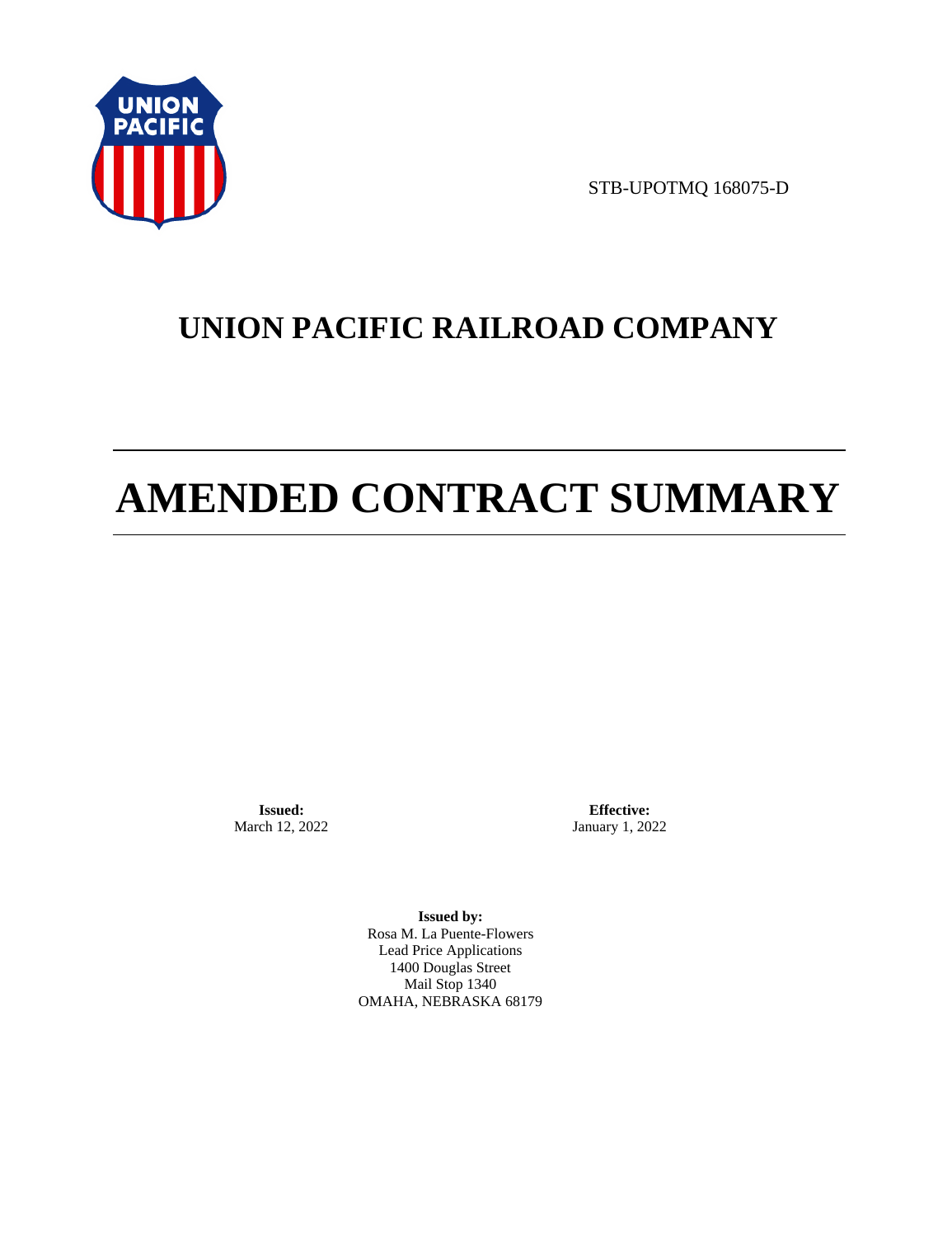UNION PACIFIC RAILROAD COMPANY 1400 Douglas St. Omaha, NE 68179

#### **COMMODITY:**

Wheat Flour Exc.Blended Or Prepared See 20451- 20452 **ADDITION** 

#### **SHIPPER:**

# GRAIN CRAFT INC **ADDITION**

#### **ORIGIN(S):**

 ELMENDORF, TX **ADDITION**  TACOMA, WA **ADDITION**  KANSAS CITY, KS **ADDITION**  HENDERSON, NV **ADDITION** 

#### **DESTINATION(S):**

 OGDEN, UT **ADDITION**  BLACKFOOT, ID **ADDITION**  COLLINS, ID **ADDITION** 

### **PORT(S):**

Not Applicable

# **DURATION:**

 Effective Date: January 1, 2022 Amendment Effective Date: January 1, 2022 **ADDITION**  Expiration Date: December 31, 2022 **EXTENSION** 

### **RAIL CAR DATA:**

No cars dedicated to service under this Contract. Cars are provided on a common carrier basis only.

# **RATES & CHARGES:**

Subject to increases.

#### **VOLUME:**

Single Car Shipments **ADDITION** 

# **SPECIAL FEATURES:**

 Special Switching Provision Not Applicable. This change pertained only to confidential data. (Switching)

#### **SPECIAL NOTICE:**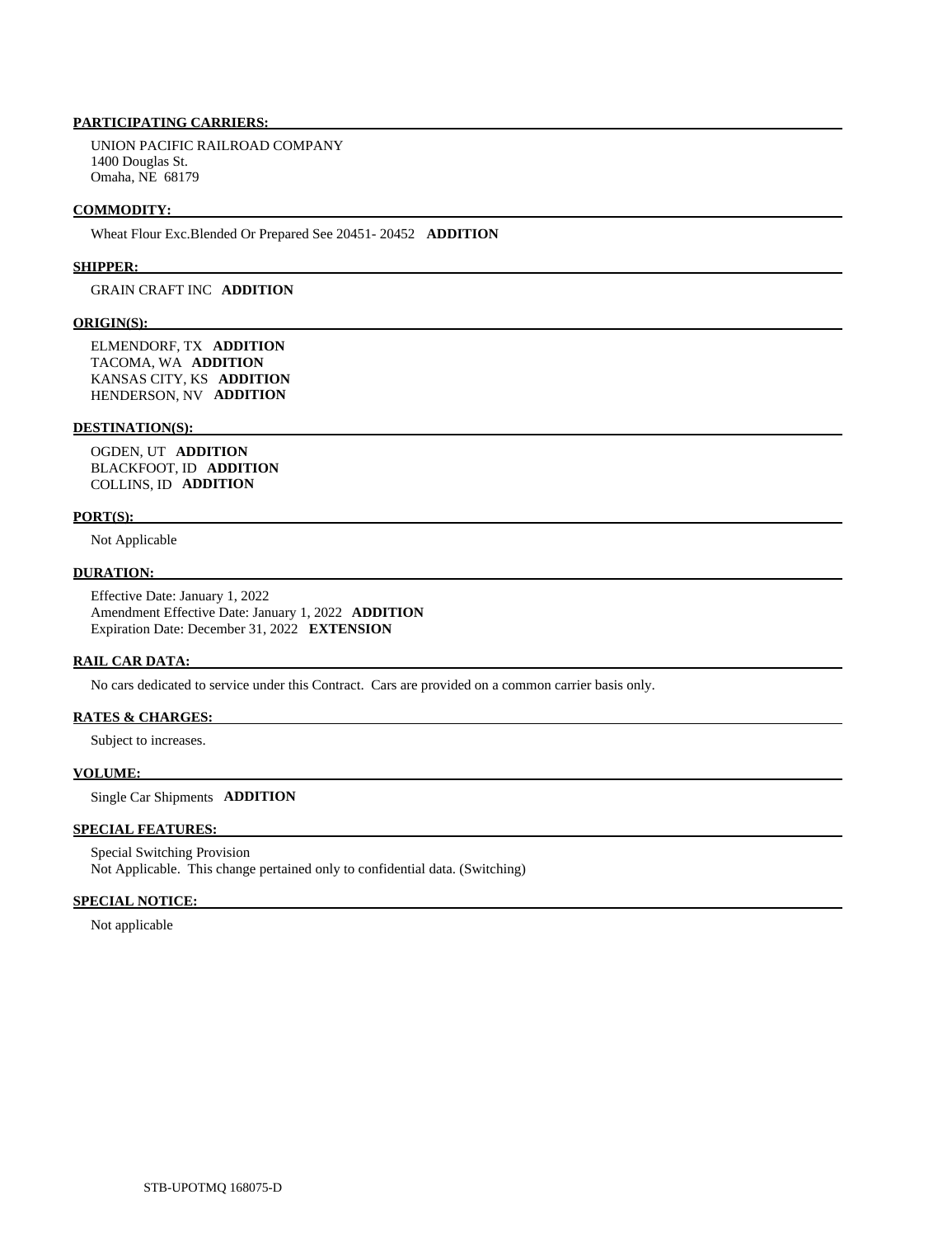

STB-UP-C-54354-08

# **UNION PACIFIC RAILROAD COMPANY**

# **AMENDED CONTRACT SUMMARY**

**Issued:**  March 16, 2022

**Effective:** March 1, 2022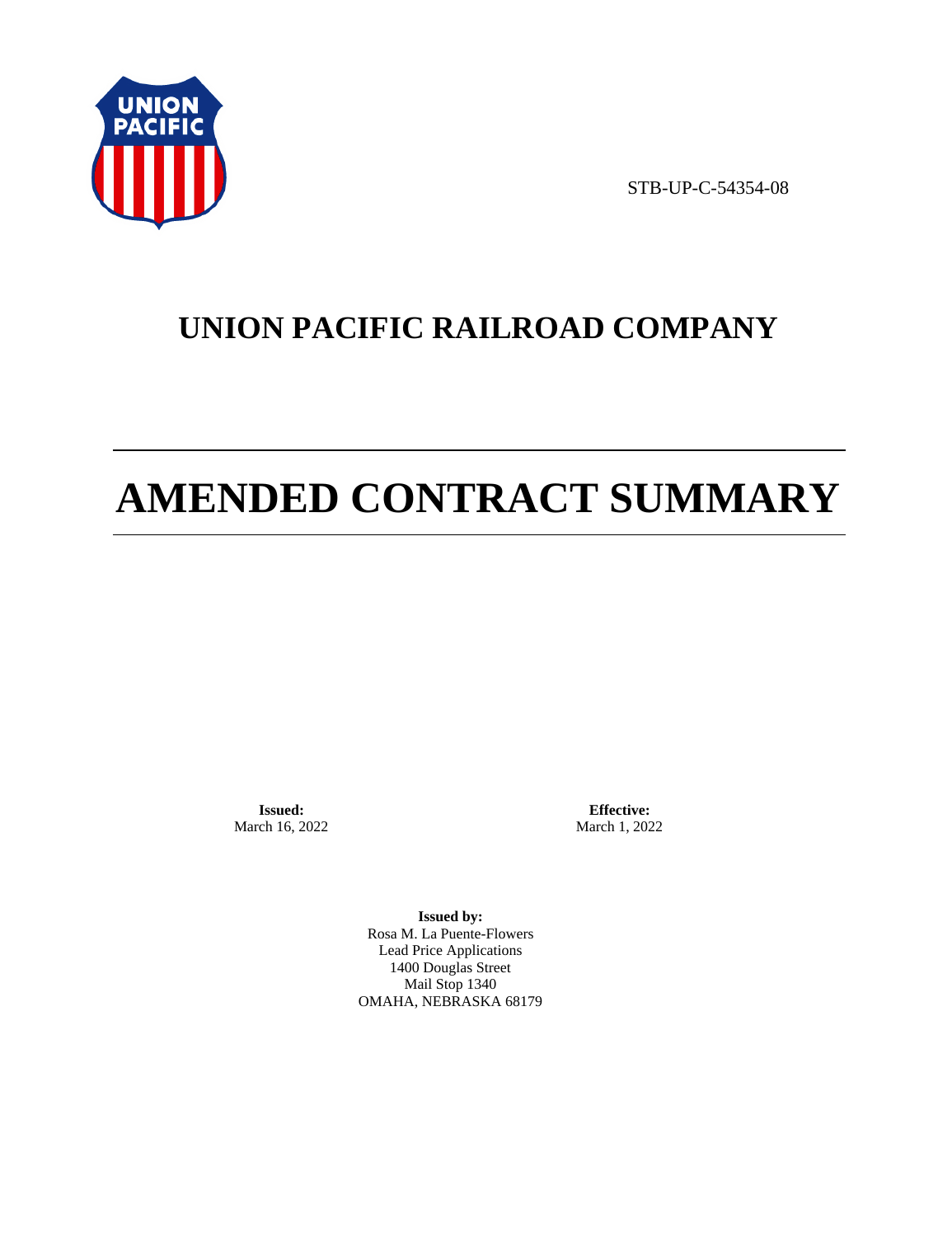UNION PACIFIC RAILROAD COMPANY 1400 Douglas St. Omaha, NE 68179

#### **COMMODITY:**

 Corn Sugar Dextrine,Corn,Tapioca Or Other

#### **SHIPPER:**

ARCHER DANIELS MIDLAND COMPANY

#### **ORIGIN(S):**

 CLINTON, IA COLUMBUS, NE CEDAR RAPIDS, IA COUNCIL BLUFFS, IA KANSAS CITY, MO **DELETION** 

# **DESTINATION(S):**

 PEORIA, IL STOCKTON, CA CA, LA GROUP (See Exhibit Definition) NOGALES, AZ LODI, CA CA, SOUTHERN GROUP (See Exhibit Definition) EL PASO GROUP (See Exhibit Definition) PORTLAND, OR WICHITA, KS DENVER, CO NORTHLAKE, IL WEST CHICAGO, IL ST LOUIS, MO TX, DALLAS GROUP 02 (See Exhibit Definition) TX, LAREDO GROUP (See Exhibit Definition) UT,SALT LAKE GROUP (See Exhibit Definition) MONROE, LA HONDO, TX MARYLAND HEIGHTS, MO MEMPHIS, TN BRANSON, MO HIAWATHA, KS **DELETION**  UNION CITY, CA **DELETION** 

# **PORT(S):**

Not Applicable

### **DURATION:**

 Effective Date: January 1, 2011 Amendment Effective Date: March 1, 2022 **ADDITION**  Expiration Date: February 28, 2025 **EXTENSION** 

## **RAIL CAR DATA:**

Carrier Equipment not involved.

# **RATES & CHARGES:**

Subject to increases.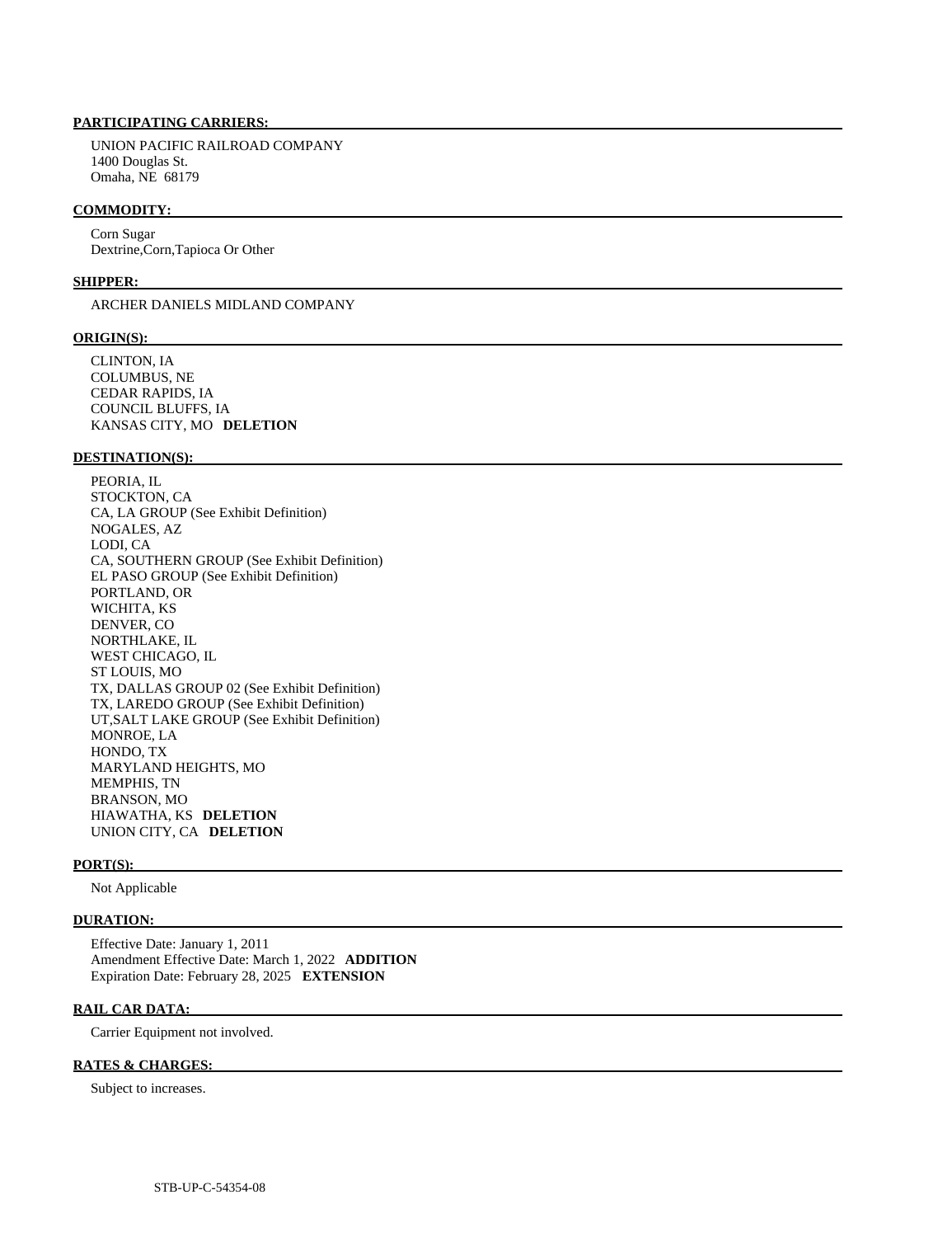# **VOLUME:**

Single Car Shipments

# **SPECIAL FEATURES:**

Special Switching Provision

# **SPECIAL NOTICE:**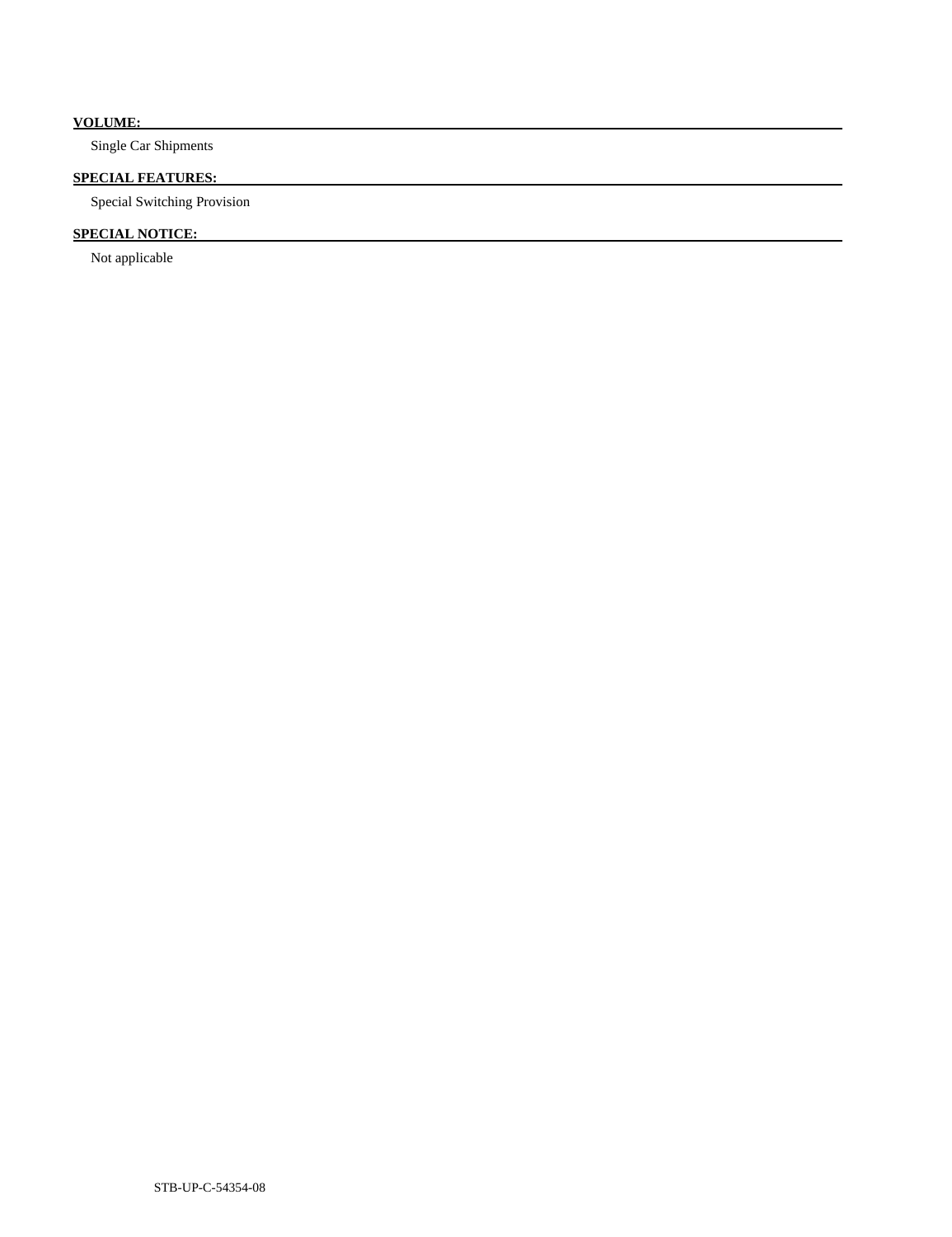# **EXHIBIT DEFINITIONS:**

 CA, LA GROUP consist of: AURANT, CA LOS ANGELES, CA LYNWOOD, CA CA, SOUTHERN GROUP consist of: CITY OF INDUSTRY, CA DOWNEY, CA LA MIRADA, CA LYNWOOD, CA MIRA LOMA, CA NORWALK, CA ONTARIO, CA EL PASO GROUP consist of: SANTA TERESA, NM EL PASO, TX TX, DALLAS GROUP 02 consist of: ARLINGTON, TX DALLAS, TX DENTON, TX FOREST HILL, TX FT WORTH, TX GARLAND, TX GRAND PRAIRIE, TX GREENVILLE, TX MOCKINGBIRD, TX TX, LAREDO GROUP consist of: EAGLE PASS, TX LAREDO, TX UT,SALT LAKE GROUP consist of: CITY LIMITS, UT SALT LAKE CITY, UT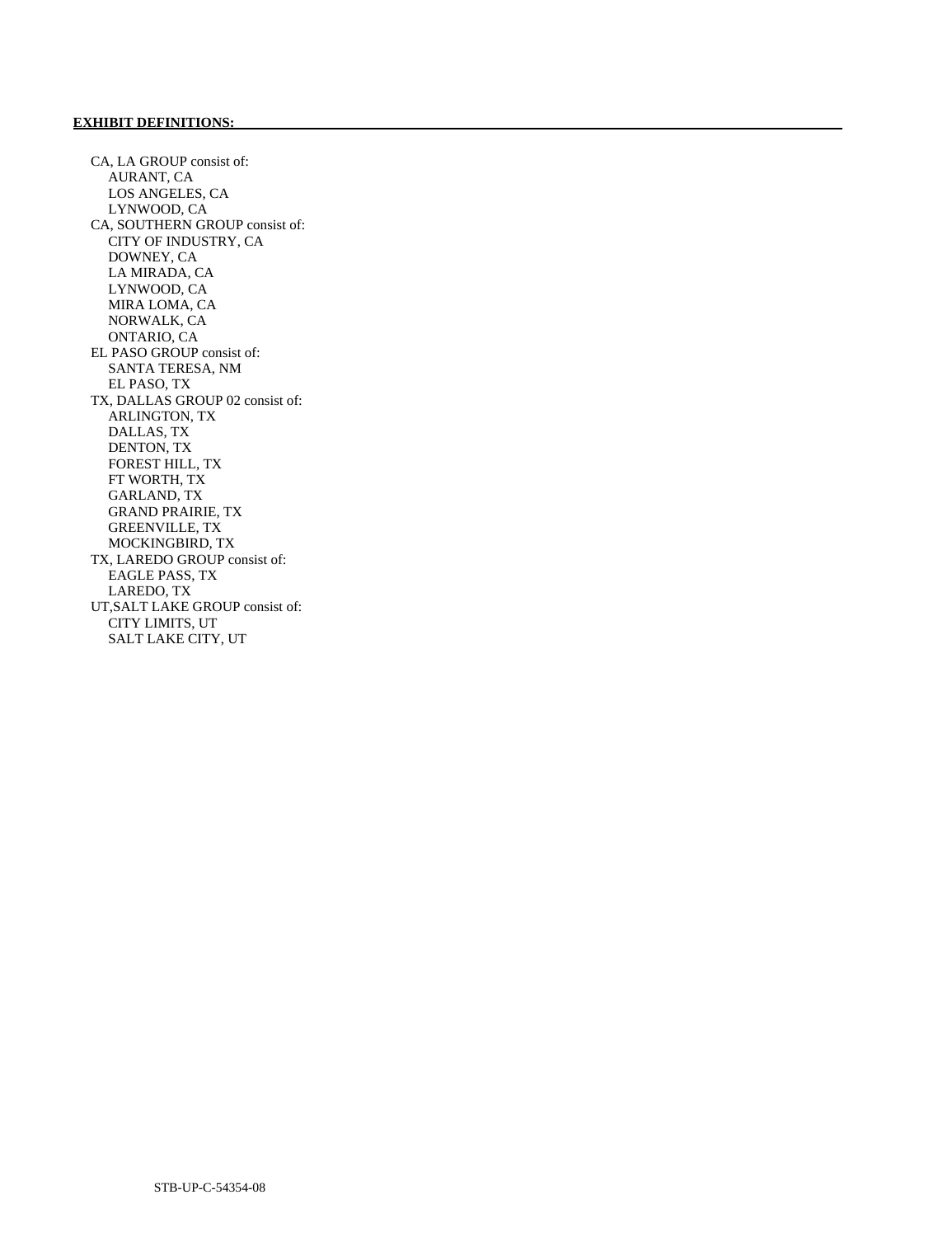

STB-UP-C-56748-13

# **UNION PACIFIC RAILROAD COMPANY**

# **AMENDED CONTRACT SUMMARY**

**Issued:**  March 17, 2022

**Effective:** April 1, 2022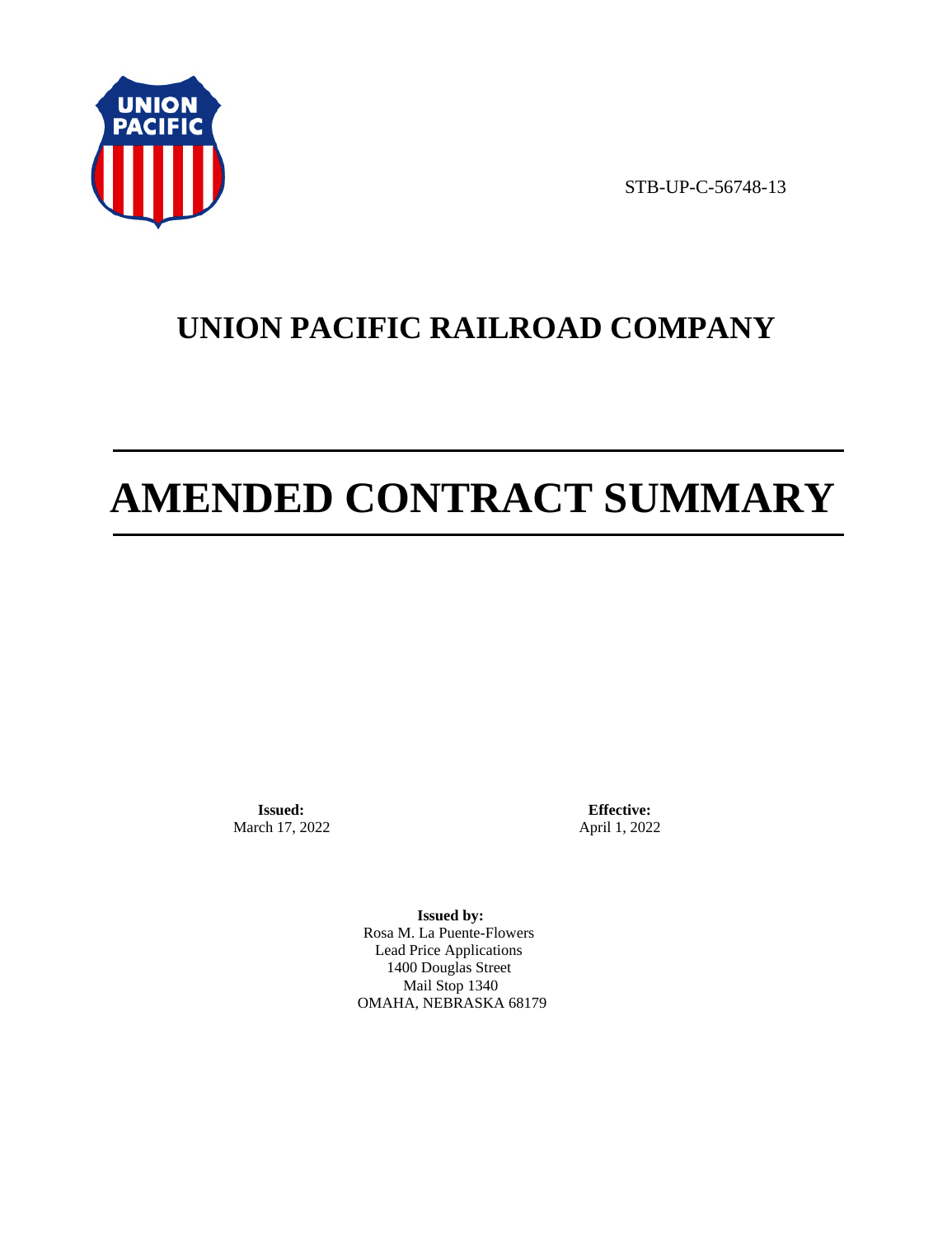UNION PACIFIC RAILROAD COMPANY 1400 Douglas St. Omaha, NE 68179

# **COMMODITY:**

 Corn Exc.Popcorn See 01152 Soybeans (Soya Beans)

# **SHIPPER:**

SCOULAR CO

### **ORIGIN(S):**

 APPROVED SHUTTLE ORIGINS (See Exhibit Definition) NON IL ORIGINS (See Exhibit Definition) State of Illinois. (see Exhibit Definition) NE - SUPERIOR AGS (See Exhibit Definition) KS - FRANKFORT AGS (See Exhibit Definition) PRATT, KS ALL OTHER SHUTTLE ORIGINS (See Exhibit Definition)

### **DESTINATION(S):**

 CUAUTITLAN/TLALNEPANTLA (See Exhibit Definition) CELAYA, GJ KCSM DESTINATIONS (See Exhibit Definition) MORALES/SALINAS VICTORIA (See Exhibit Definition) SAN LUIS POTOSI, SL CHICALOTE/ENCARNACION/SAN JUAN DE LOS LAGOS (See Exhibit Definition) VIBORILLAS, QA WESTERN MEX DESTINATIONS (See Exhibit Definition) RANCHO/NUPLEN (See Exhibit Definition) PENJAMO/LA JUNTA/LA BARCA/PATTI (See Exhibit Definition) GOMEZ PALACIO/VINEDO/TORREON (See Exhibit Definition) GUADALAJARA, JA RAGASA (See Exhibit Definition)

#### **PORT(S):**

Not Applicable

# **DURATION:**

 Effective Date: October 1, 2017 Amendment Effective Date: April 1, 2022 **ADDITION**  Expiration Date: September 30, 2022 **EXTENSION** 

# **RAIL CAR DATA:**

No cars dedicated to service under this Contract. Cars are provided on a common carrier basis only.

### **RATES & CHARGES:**

Not applicable

#### **VOLUME:**

Minimum shipment of 92 carloads.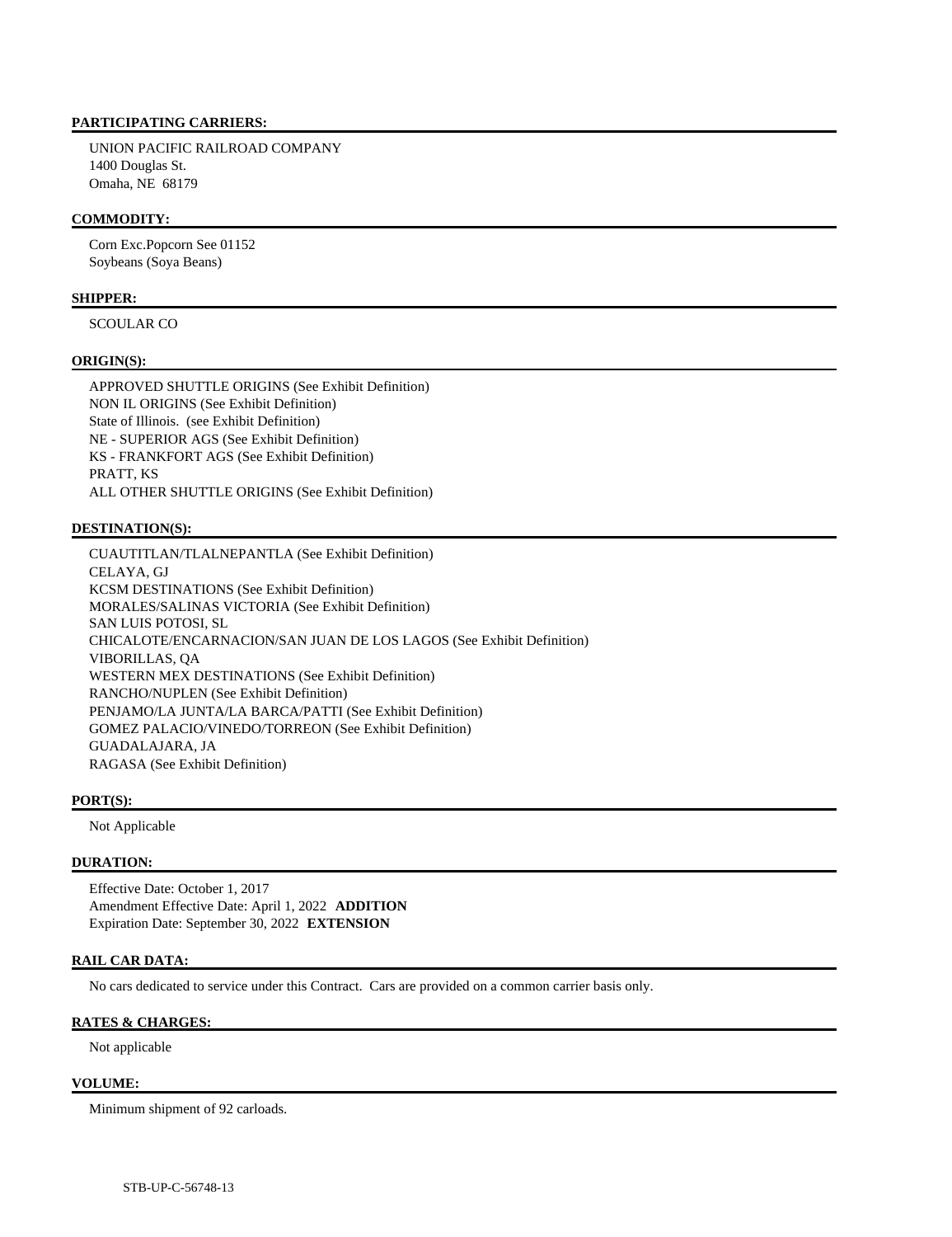# **SPECIAL FEATURES:**

Not applicable

# **SPECIAL NOTICE:**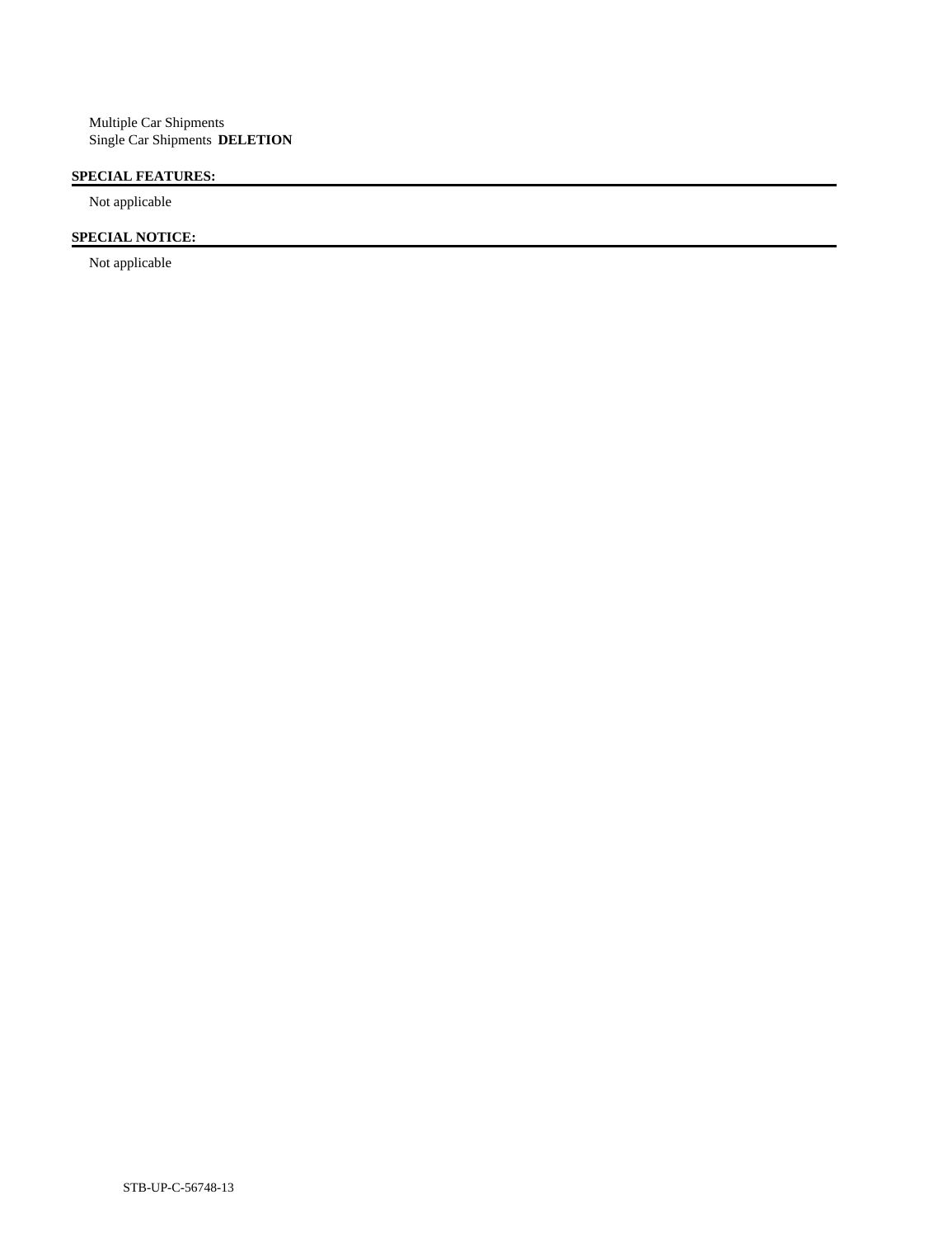# **EXHIBIT DEFINITIONS:**

 APPROVED SHUTTLE ORIGINS consist of: BYERS, CO CHEYENNE WELLS, CO ALBERT CITY, IA ALTON, IA ASHTON, IA AVON, IA BELMOND, IA BRADFORD, IA BURT, IA CHAPIN, IA CLARE, IA CLARION, IA COUNCIL BLUFFS, IA DOWS, IA EMMETSBURG, IA FARNHAMVILLE, IA GARDEN CITY, IA GOWRIE, IA GRUVER, IA HANCOCK, IA HARTLEY, IA HAVELOCK, IA HINTON, IA JEFFERSON, IA JOICE, IA JORDAN, IA MALLARD, IA MARATHON, IA NEVADA, IA NORTHWOOD, IA PICKERING, IA RAKE, IA RALSTON, IA ROELYN, IA ROLFE, IA SLOAN, IA SUPERIOR, IA VINCENT, IA WEST BEND, IA BLISS, ID ALLEN, IL BLOOMINGTON, IL ELKHART, IL HARVARD, IL PONTIAC, IL ROYAL, IL SOUTH BELOIT, IL STERLING, IL TUSCOLA, IL ABILENE, KS ATCHISON, KS CANTON, KS COLBY, KS DOWNS, KS FRANKFORT, KS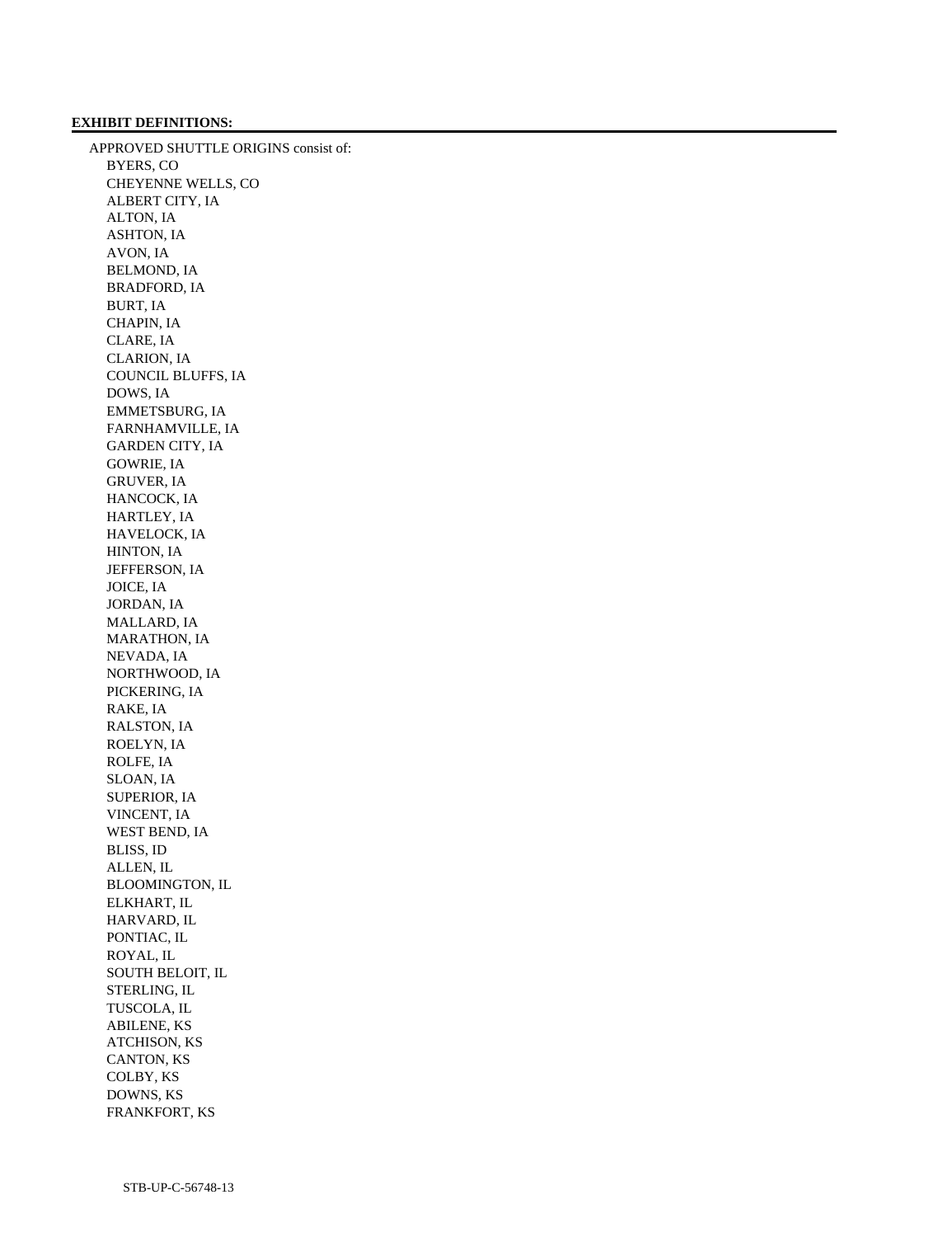GLEN ELDER, KS GREAT BEND, KS HANOVER, KS HAVILAND, KS HUTCHINSON, KS KANSAS CITY, KS LIBERAL, KS NEW CAMBRIA, KS OGALLAH, KS PLAINS, KS PRATT, KS SALINA, KS SHARON SPRINGS, KS TOPEKA, KS WAKEENEY, KS WICHITA, KS APPLETON, MN BREWSTER, MN BROWNTON, MN BUFFALO LAKE, MN DANUBE, MN DELAVAN, MN DULUTH, MN FAIRMONT, MN HERON LAKE, MN HOPE, MN LAMBERTON, MN MADELIA, MN MARNA, MN MILOMA, MN MONTEVIDEO, MN MOUNTAIN LAKE, MN NEW ULM, MN RANDOLPH, MN SAVAGE, MN SPRINGFIELD, MN ST JAMES, MN WALNUT GROVE, MN WELCOME, MN ADRIAN, MO ESSEX, MO SANDSTONE, MO ST JOSEPH, MO ALBION, NE BRAINARD, NE BROWNSON, NE CARLETON, NE CHAPPELL, NE COZAD, NE ELM CREEK, NE ENOLA, NE FREMONT, NE GIBBON, NE GOTHENBURG, NE GRAND ISLAND, NE HASTINGS, NE HAYLAND, NE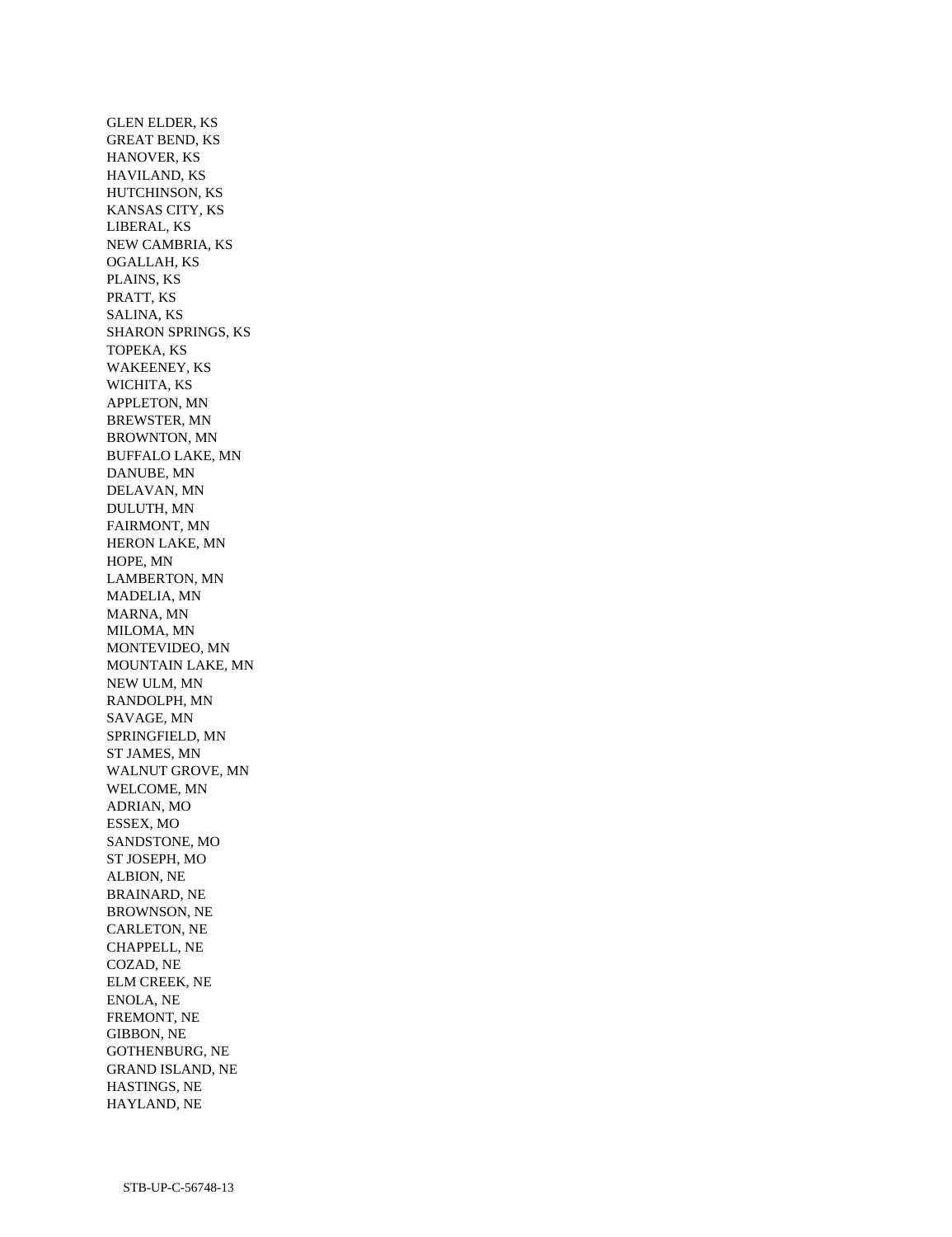JANSEN, NE KEARNEY, NE KIMBALL, NE LEXINGTON, NE LINCOLN, NE MEAD, NE MONROE, NE NEBRASKA CITY, NE NORTH BEND, NE NORTH PLATTE, NE ORD, NE OVERTON, NE PLYMOUTH, NE POLK, NE SCHAFER, NE SEDAN, NE SHELBY, NE SHELTON, NE ST EDWARD, NE STROMSBURG, NE SUPERIOR, NE SYRACUSE, NE THUMEL, NE WOOD RIVER, NE YANKA, NE KINGFISHER, OK MEDFORD, OK OPTIMA, OK AMARILLO, TX AVALON, WI EVANSVILLE, WI SUPERIOR, WI NON IL ORIGINS consist of: All railpoints in the state of Iowa as published in OPSL 6000-Series. All railpoints in the state of Kansas as published in OPSL 6000-Series. All railpoints in the state of Minnesota as published in OPSL 6000-Series. All railpoints in the state of Missouri as published in OPSL 6000-Series. All railpoints in the state of Nebraska as published in OPSL 6000-Series. All railpoints in the state of Illinois as published in OPSL 6000-Series. NE - SUPERIOR AGS consist of: SUPERIOR, NE SUPERIOR, NE KS - FRANKFORT AGS consist of: AIKINS, KS ALMA, KS AXTELL, KS BAILEYVILLE, KS BEATTIE, KS BELVUE, KS BESTWALL, KS DELIA, KS EMMETT, KS EUREKA LAKE, KS FRANKFORT, KS FT RILEY, KS FUNSTON, KS GROVE, KS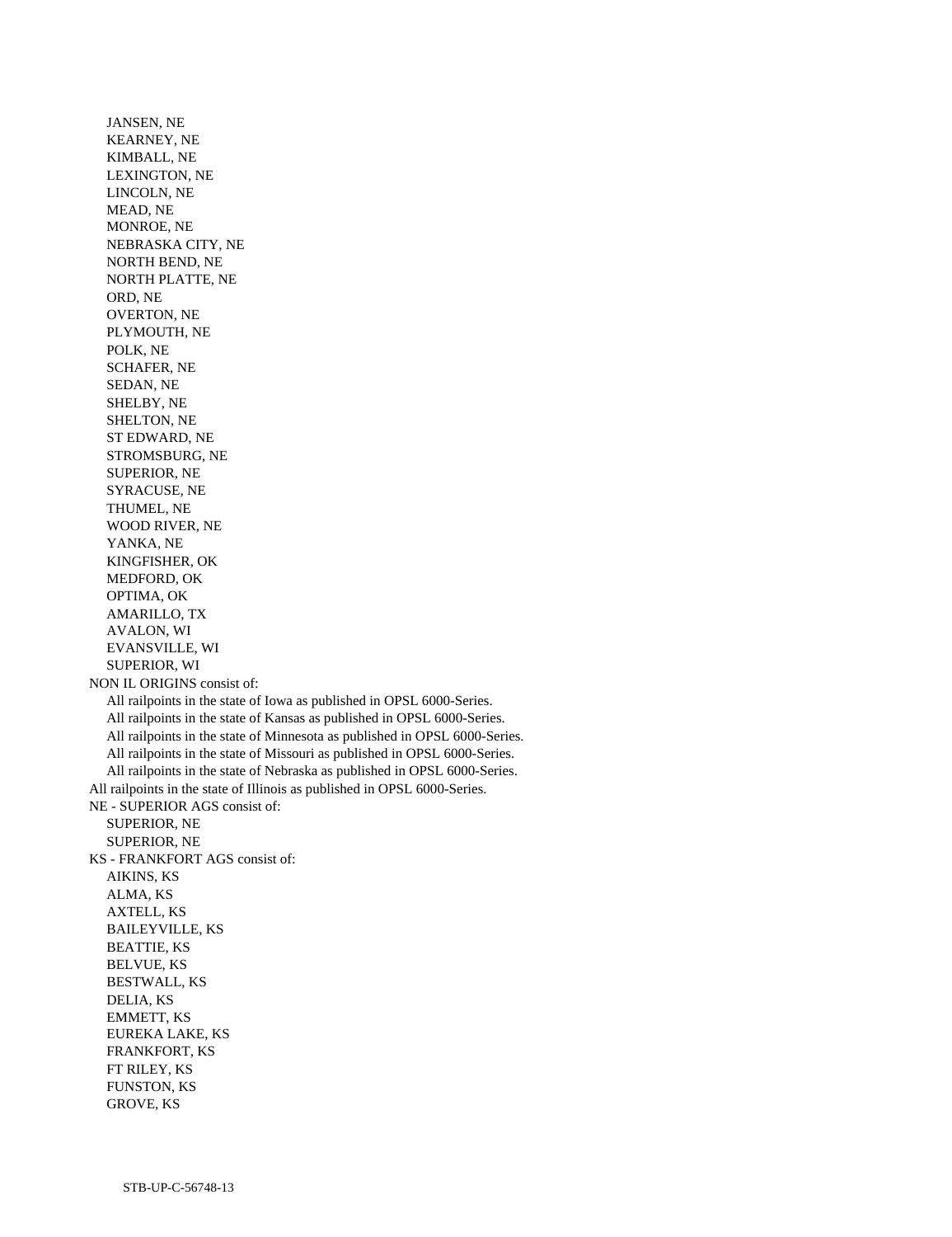HAMLIN, KS HANOVER, KS HERKIMER, KS HIAWATHA, KS HOME, KS JEFFREY, KS JUNCTION CITY, KS KIRO, KS LACY, KS LILLIS, KS MANHATTAN, KS MAPLE HILL, KS MARYSVILLE, KS MENOKEN, KS MIP, KS MORRILL, KS ONAGA, KS ONEIDA, KS PADONIA, KS PAXICO, KS RESERVE, KS ROBINSON, KS ROSSVILLE, KS SABETHA, KS SENECA, KS SILVER LAKE, KS ST MARYS, KS SULLIVAN, KS SUMMIT, KS WAMEGO, KS WINIFRED, KS ALL OTHER SHUTTLE ORIGINS consist of: All railpoints in the state of Iowa as published in OPSL 6000-Series. All railpoints in the state of Kansas as published in OPSL 6000-Series. All railpoints in the state of Minnesota as published in OPSL 6000-Series. All railpoints in the state of Missouri as published in OPSL 6000-Series. All railpoints in the state of Nebraska as published in OPSL 6000-Series. FRANKFORT, KS HANOVER, KS SUPERIOR, NE CUAUTITLAN/TLALNEPANTLA consist of: CUAUTITLAN, EM TLALNEPANTLA, EM KCSM DESTINATIONS consist of: CHICALOTE, AG EL TULE, AG AHORCADO, QA QUERETARO, QA SAN JUAN DEL RIO, QA MORALES/SALINAS VICTORIA consist of: MORALES, NL SALINAS VICTORIA, NL CHICALOTE/ENCARNACION/SAN JUAN DE LOS LAGOS consist of: CHICALOTE, AG ENCARNACION, JA SAN JUAN DE LOS LAG, JA WESTERN MEX DESTINATIONS consist of: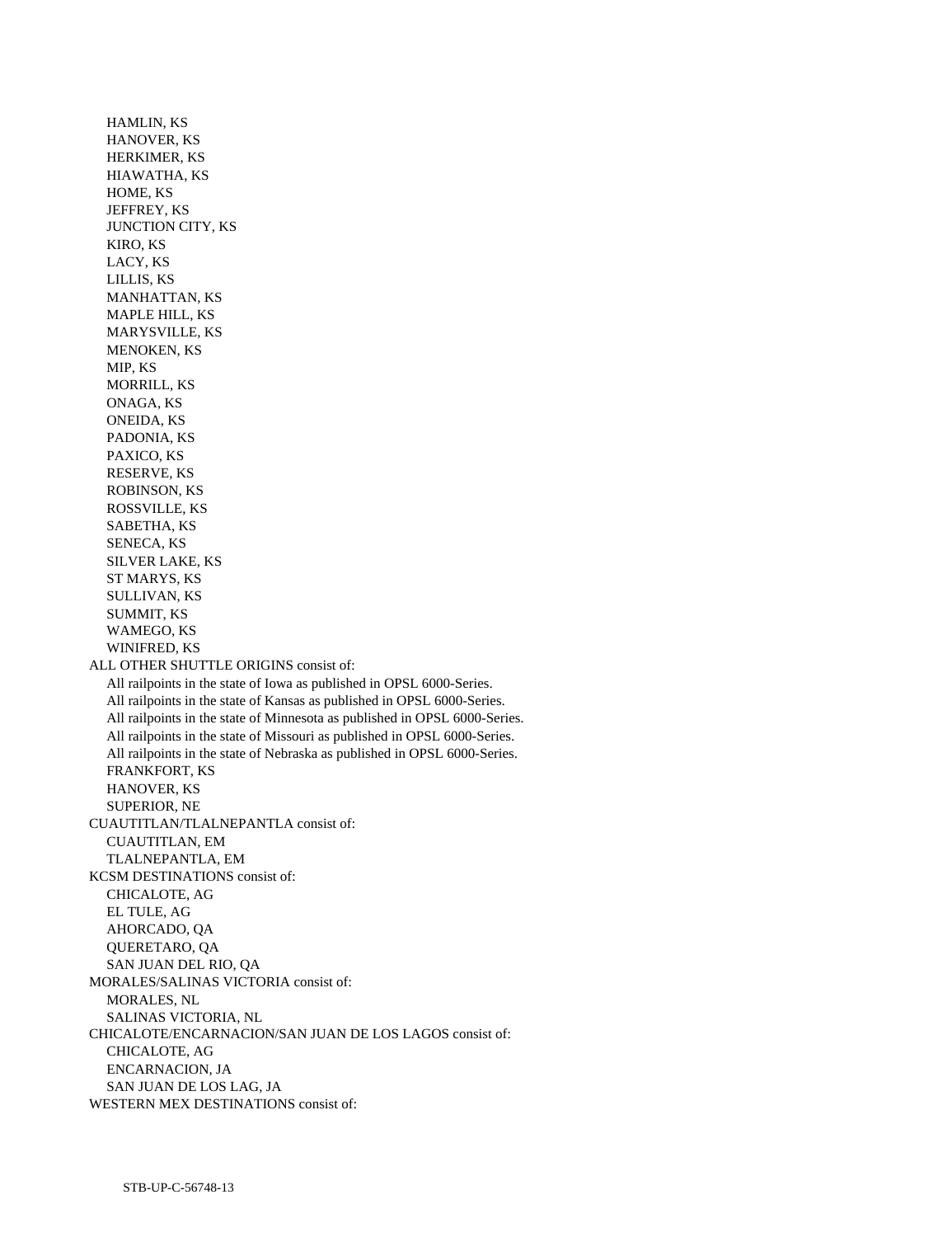CIUDAD INDUSTRIAL, SO CIUDAD OBREGON, SO HERMOSILLO, SO RANCHO/NUPLEN consist of: GOMEZ PALACIO, DG VINEDO, DG PENJAMO/LA JUNTA/LA BARCA/PATTI consist of: PENJAMO, GJ LA BARCA, JA LA JUNTA, JA PATTI, MH GOMEZ PALACIO/VINEDO/TORREON consist of: TORREON, CU GOMEZ PALACIO, DG VINEDO, DG RAGASA consist of: CADEREYTA JIMENEZ, NL MONTERREY, NL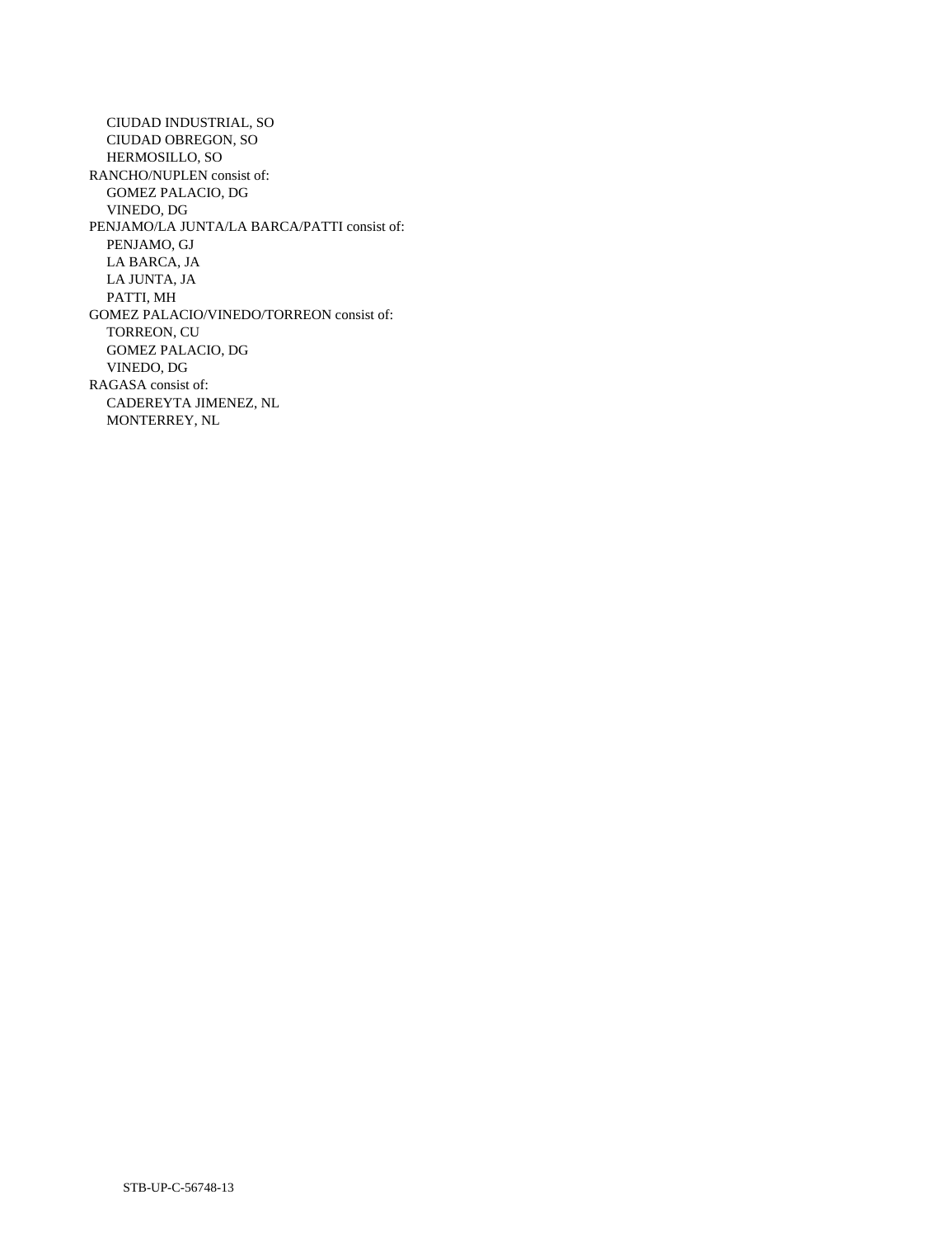

STB-UPUPCQ 101813-DH

# **UNION PACIFIC RAILROAD COMPANY**

# **AMENDED CONTRACT SUMMARY**

**Issued:**  March 12, 2022

**Effective:** June 1, 2021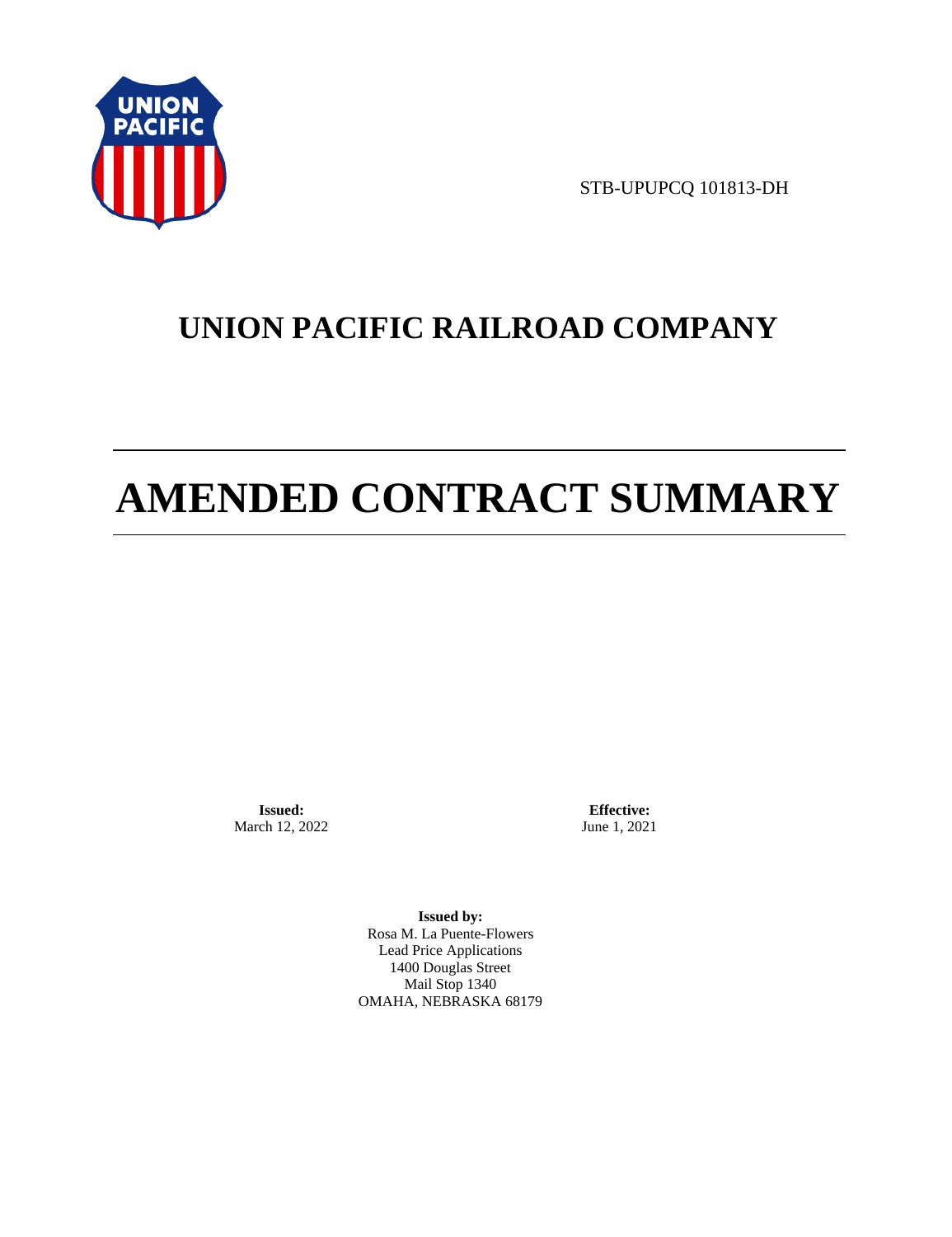UNION PACIFIC RAILROAD COMPANY 1400 Douglas St. Omaha, NE 68179

#### **COMMODITY:**

 Wheat Exc.Buckwheat See 01139 Barley **ADDITION** 

#### **SHIPPER:**

THE SCOULAR COMPANY

#### **ORIGIN(S):**

 DOWNS, KS GOODLAND, KS SIDNEY, NE GRAINFIELD, KS BUFFALO PARK, KS GORHAM, KS HAYS, KS HOISINGTON, KS TOULON, KS VICTORIA, KS WALKER, KS YOCEMENTO, KS DENMARK, KS LINCOLN, KS WINONA, KS BUCKLIN, KS PRATT, KS FREMONT, NE BROWNSON, NE SALINA, KS LEVANT, KS PITTSBURG, KS ADRIAN, MO SEIBERT, CO BAZINE, KS **ADDITION**  BISON, KS ALBERT, KS **ADDITION**  AMY, KS **ADDITION**  DIGHTON, KS **ADDITION**  BEELER, KS **ADDITION**  HANSTON, KS **ADDITION**  MARIENTHAL, KS **ADDITION**  TEXHOMA, OK **ADDITION**  JEROME, ID **ADDITION**  HERSHEY, NE PINE BLUFFS, WY LINDBERGH, WY HOOKER, OK TYHEE, ID BANCROFT, ID MICHAUD, ID RIRIE, ID REXBURG, ID OGDEN, UT LINCOLN, ID **ADDITION**  KANSAS CITY, MO **ADDITION**  STRATTON, CO **ADDITION**  FREDERICK, OK **ADDITION**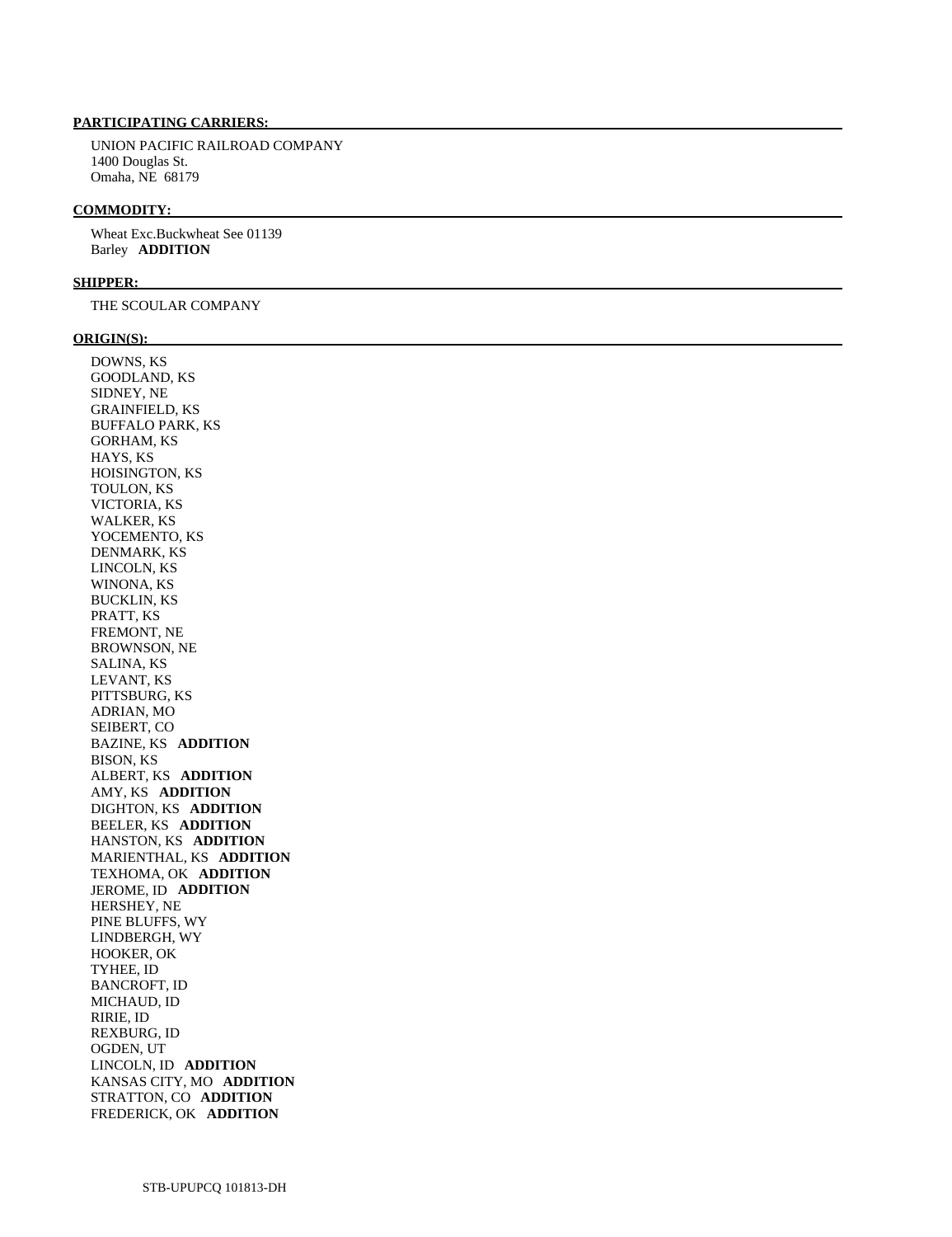HOLLISTER, OK **ADDITION**  GRANDFIELD, OK **ADDITION**  AVON, IA **ADDITION**  DRESDEN, KS **ADDITION**  SELDEN, KS **ADDITION**  TALMAGE, ID

# **DESTINATION(S):**

 CHICAGO, IL DENVER, CO STOCKTON, CA AVON, IA KANSAS CITY, MO ALTON, IL EAST ST LOUIS, IL MT VERNON, IL ST LOUIS, MO MEMPHIS, TN KENOSHA, WI PENDLETON, OR PORT ALLEN, LA TRAVER, CA MODESTO, CA PETALUMA, CA TOLLESON, AZ COLTON, CA LOS ANGELES, CA SAN BERNARDINO, CA FAMOSO, CA FRESNO, CA GOSHEN JCT, CA OAKLAND, CA TAGUS, CA CITY OF COMMERCE, CA PHOENIX, AZ **ADDITION**  PNW GROUP (See Exhibit Definition) EAGLE PASS, TX EL PASO, TX LAREDO, TX NOGALES, AZ CARLISLE, IA KEARNEY, CA WINONA, MN MILFORD, UT **ADDITION**  MANKATO, MN **ADDITION**  MINNEAPOLIS, MN **ADDITION**  WA - SEATTLE AGS (See Exhibit Definition) OR - PORTLAND AGS (See Exhibit Definition) HATCH, CA PORTLAND, OR SEATTLE, WA WILLIAMS, CA BUCKEYE, AZ VERDEMONT, CA ADRIAN, MO **ADDITION**  NEW BRAUNFELS, TX BAIN, WI **ADDITION**  SAN ANTONIO, TX TURLOCK, CA

#### **PORT(S):**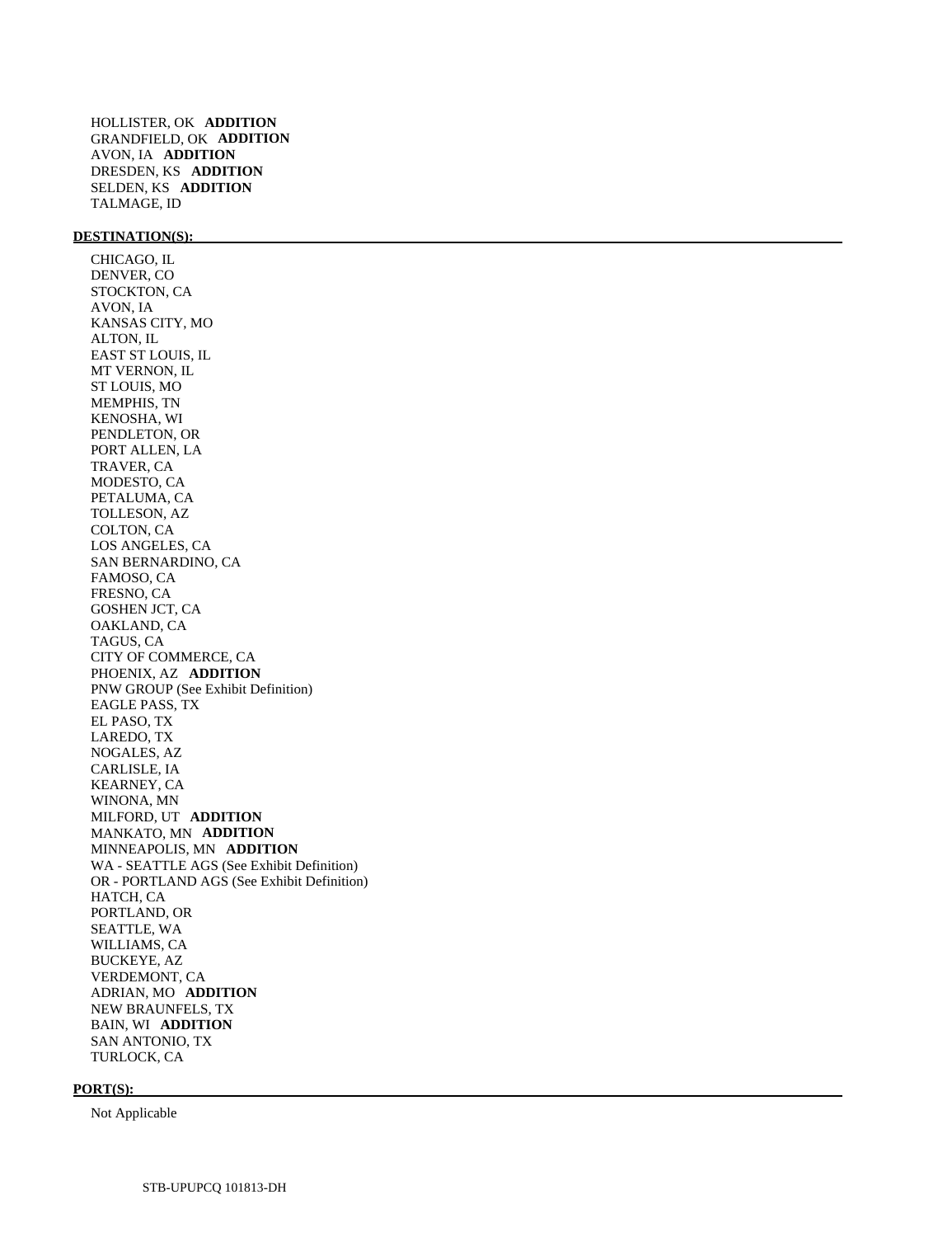# **DURATION:**

 Effective Date: January 1, 2018 Amendment Effective Date: June 1, 2021 **ADDITION**  Expiration Date: May 31, 2022 **EXTENSION** 

# **RAIL CAR DATA:**

 Carrier Equipment not involved. **ADDITION**  No cars dedicated to service under this Contract. Cars are provided on a common carrier basis only. **DELETION** 

# **RATES & CHARGES:**

Not applicable

#### **VOLUME:**

 Minimum shipment of 107 carloads. Multiple Car Shipments Single Car Shipments **DELETION** 

# **SPECIAL FEATURES:**

Special Switching Provision

# **SPECIAL NOTICE:**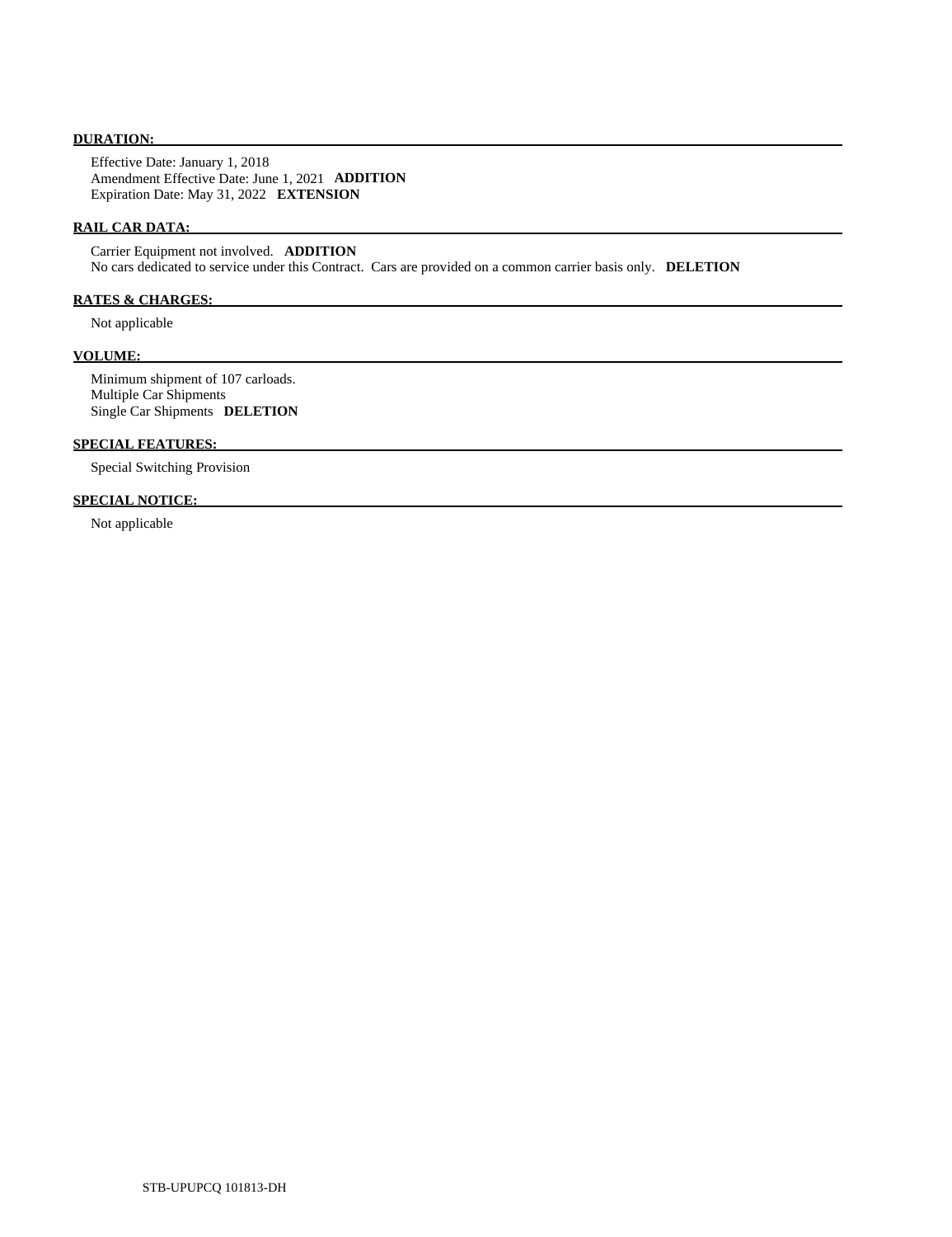PNW GROUP consist of: PORTLAND, OR RIVER GATE, OR KALAMA, WA LONGVIEW, WA WA - SEATTLE AGS consist of: ABERDEEN, WA ABERDEEN JCT, WA ALDERTON, WA ALLISON, WA ANDOVER, WA ARGO, WA AUBURN, WA BALLARD, WA BALLARD JCT, WA BANGOR, WA BAY SHORE, WA BELFAIR, WA BELLINGHAM, WA BELMORE, WA BLACK RIVER, WA BLAJCT, WA BLAKESLEE JCT, WA BREMERTON, WA BRIARWOOD, WA BUCODA, WA BURLINGTON, WA CAMP MURRAY, WA CAPITOL, WA CENPARK, WA CENTRALIA, WA CHEHALIS, WA CLAY CITY, WA CONCORA, WA DIVIDE, WA DUPONT, WA EAST OLYMPIA, WA EAST PUYALLUP, WA EATONVILLE JCT, WA EDMOND, WA EDMONDS, WA ELBE, WA ELMA, WA ESSEX, WA EVERETT, WA EVERETT, WA FERNDALE, WA FIFE, WA FREDERICKSON, WA FT LEWIS, WA GATE, WA GLOBAL GATEWAY NO, WA GRAHAM, WA GRAND MOUND, WA GREENDALE, WA HARBOR ISLAND, WA HILLSDALE, WA HOQUIAM, WA INTERBAY, WA JUNCTION CITY, WA KAPOWSIN, WA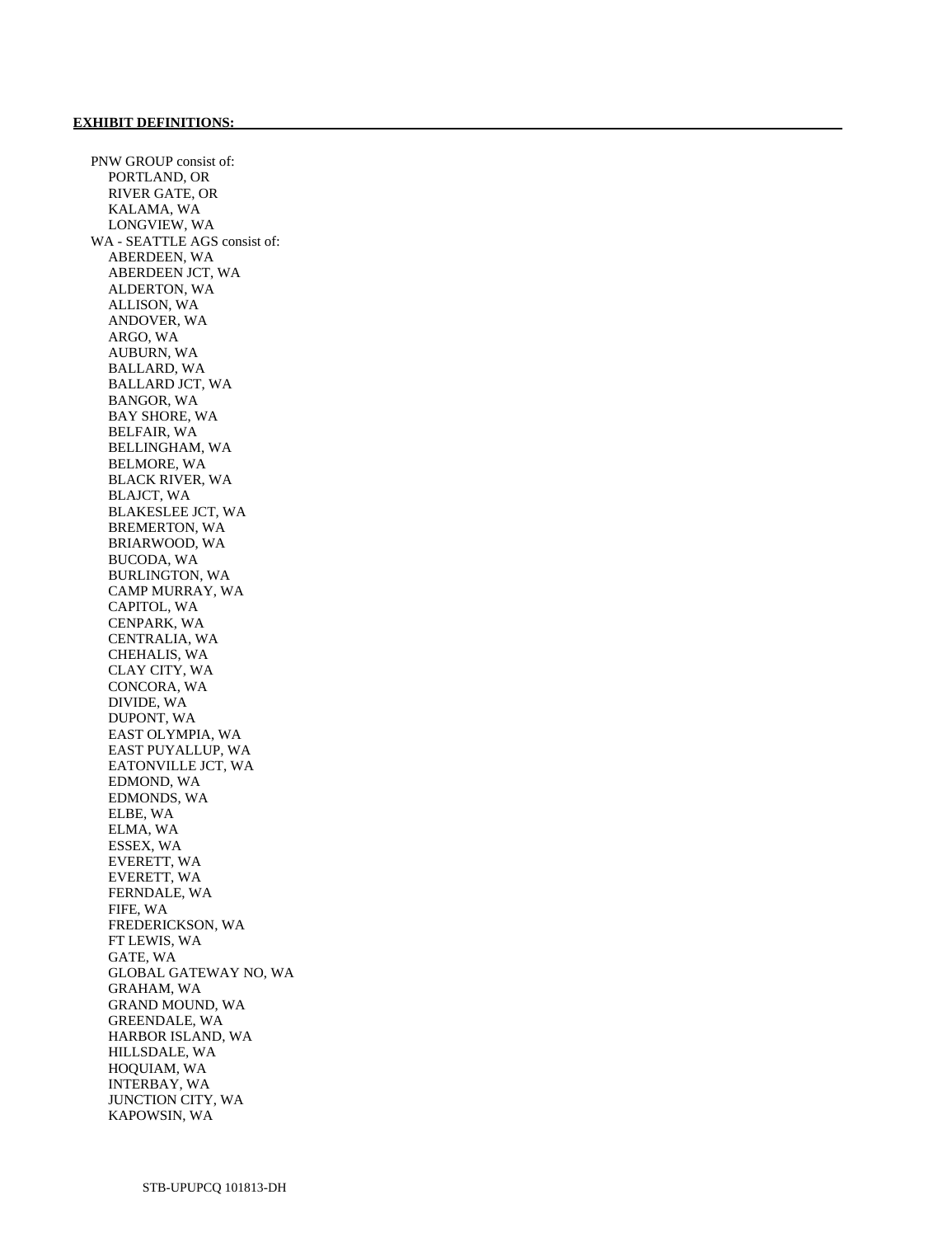KENT, WA KETRON, WA KYRO, WA LAKESIDE, WA LAKEVIEW, WA LOVELAND, WA LYNCH CREEK, WA LYNDEN, WA MALTBY, WA MARMAC, WA MAYTOWN, WA MCCLEARY, WA MCKENNA, WA MCMILLIN, WA MEEKER, WA MIDLAND, WA MINERAL, WA MONROE, WA MONTESANO, WA MORTON, WA MOUNT VERNON, WA MT VERNON, WA NAD JCT, WA NAPAVINE, WA NEW RELIANCE, WA NISQUALLY, WA NORTH PUYALLUP, WA OAKVILLE, WA OFFLAKE, WA OFFUTT LAKE, WA OHOP, WA OLYMPIA, WA PARK JCT, WA PIONEER, WA PORT TOWNSEND, WA PUYALLUP, WA RAINIER, WA RAISH, WA RESERVATION, WA ROCHESTER, WA ROY, WA SEATTLE, WA SEATTLE PIER, WA SHELTON, WA SILVERDALE, WA SKOOKUMCH, WA SKOOKUMCHUCK, WA SOUTH BELFAIR, WA SOUTH TACOMA, WA ST CLAIR, WA STEILACOOM, WA STIMSON, WA SUMNER, WA TACOMA, WA TACOMA EXP, WA TACOMA EXPORT, WA TACOMA JCT, WA TACOMA PCT, WA TAYLOR WAY, WA TENINO, WA THRIFT, WA TITLOW, WA TUKWILA, WA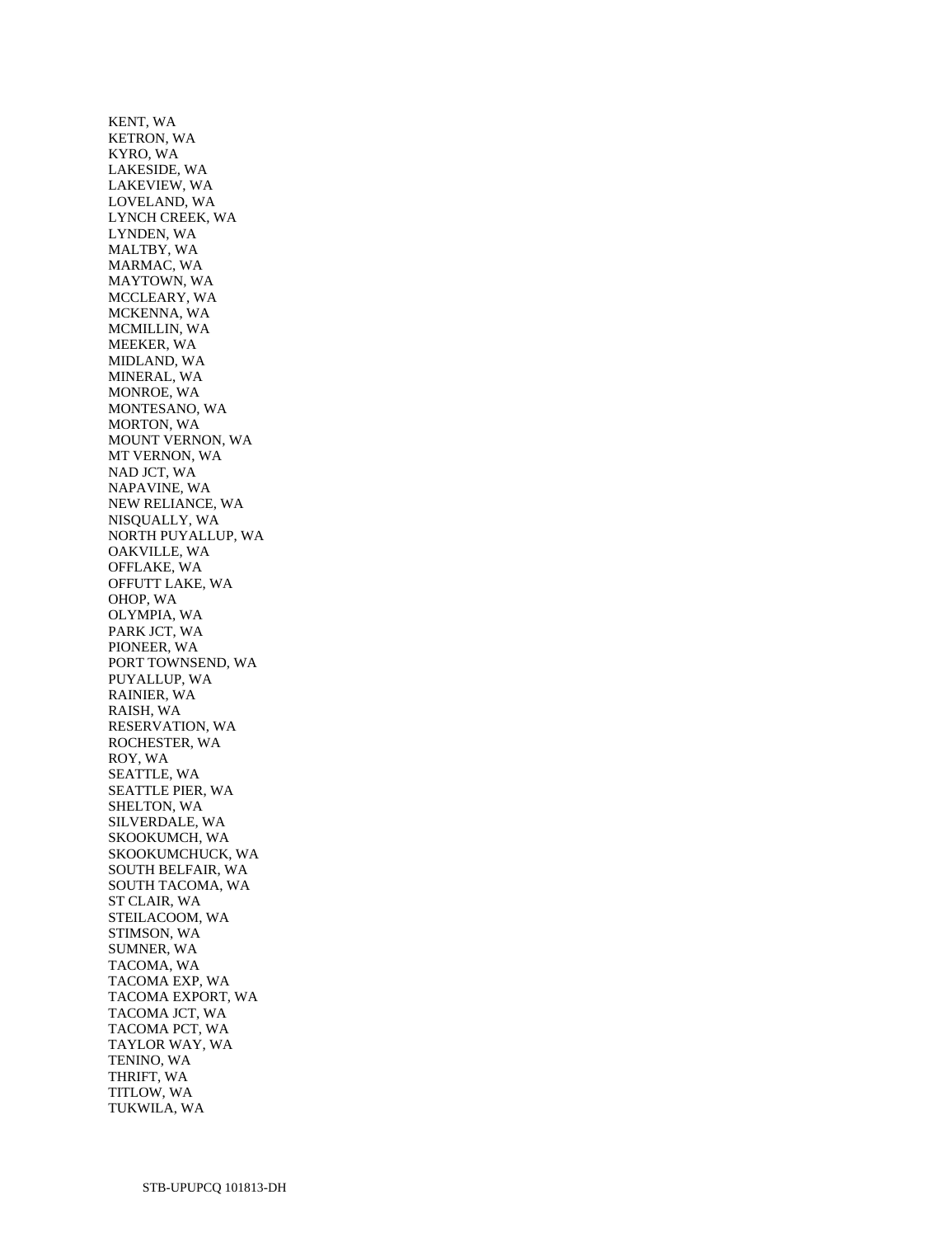TUMWATER, WA VADER, WA WABASH, WA WESCO, WA WEST BLAIR, WA WEST HILLSDALE, WA WEST TACOMA, WA WESTERN JCT, WA WHITES, WA WINLOCK, WA WJCT, WA WOODINVILLE, WA YELM, WA OR - PORTLAND AGS consist of: ALBINA, OR ASTORIA, OR AUMSVILLE, OR AURORA, OR BARNES YARD, OR BATTERSON, OR BONNEVILLE, OR BRIDAL VEIL, OR BROOKS, OR BUXTON, OR CANBY, OR CLACKAMAS, OR COALCA, OR COCHRAN, OR DODSON, OR EAST MILWAUKIE, OR EAST PORTLAND, OR FIR, OR GARBALDI, OR GARIBALDI, OR GEER, OR GERVAIS, OR HEMLOCK, OR HITO, OR HUBBARD, OR KENTON, OR LAKE YARD, OR LIBERAL, OR MILWAUKIE, OR MOHLER, OR MT ANGEL, OR NORTH PORTLAND, OR OREGON CITY, OR OSWEGO, OR PORTLAND, OR PRATUM, OR PULP, OR RENARD, OR RIVER GATE, OR ROCKWOOD, OR SHAW, OR SILVERTON, OR ST JOHNS, OR STAYTON, OR TILLAMOOK, OR TROUTDALE, OR WARRENTON, OR WEST LINN, OR WHEELER, OR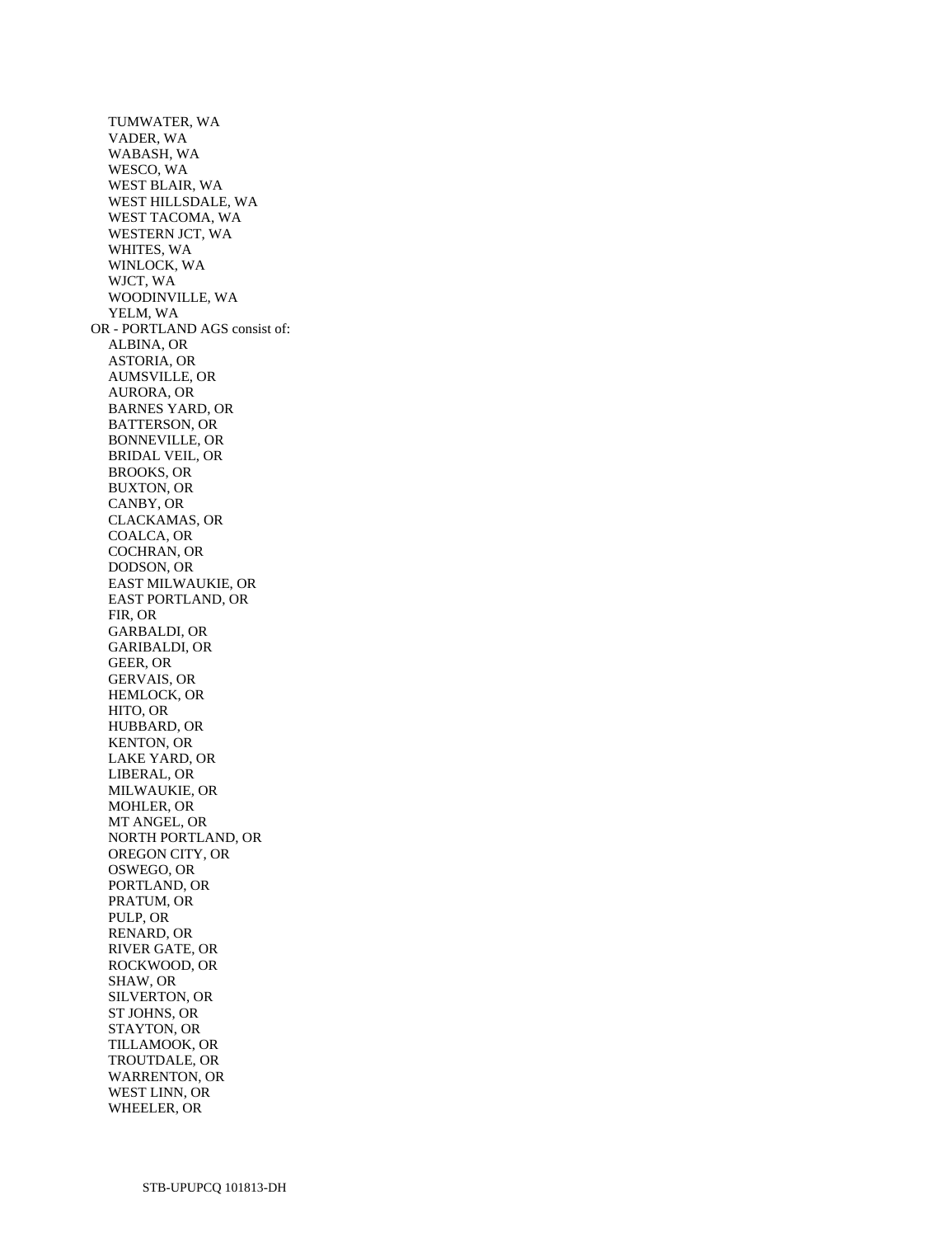WOODBURN, OR AMPERE, WA BARBERTON, WA BATTLE GROUND, WA BRUSH PRAIRIE, WA CAMAS, WA CASTLE ROCK, WA CATHLAMET, WA CHELATCHIE, WA COLUMBIA JCT, WA HEISON, WA HOMAN, WA KALAMA, WA KELSO, WA LONGVIEW, WA OSTRANDER, WA RIDGEFIELD, WA ROCKY POINT, WA RYE JCT, WA VANCOUVER, WA VANCOUVER JCT, WA WASHOUGAL, WA WOODLAND, WA YACOLT, WA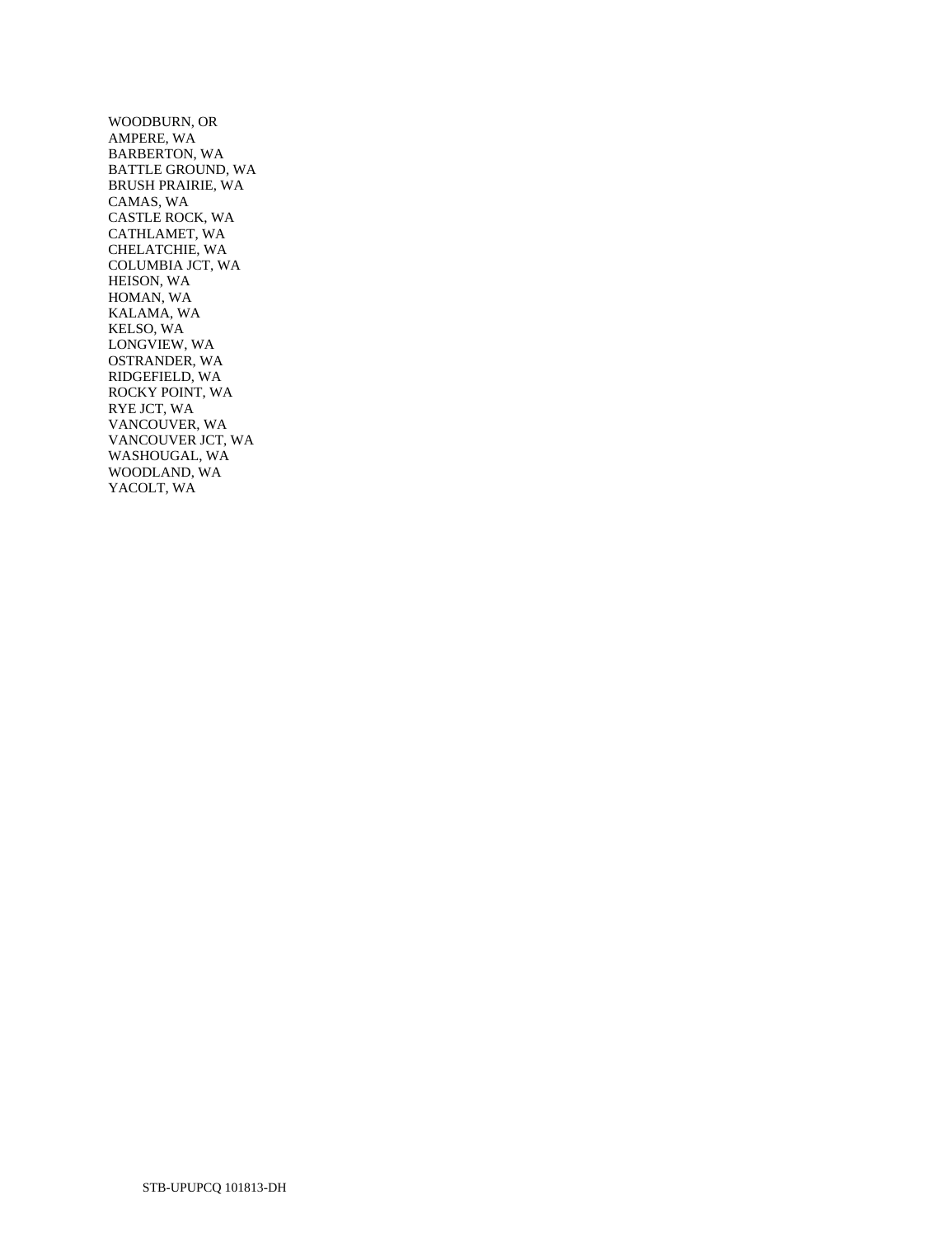

STB-UPUPCQ 102534-X

# **UNION PACIFIC RAILROAD COMPANY**

# **AMENDED CONTRACT SUMMARY**

**Issued:**  March 14, 2022

**Effective:** September 1, 2021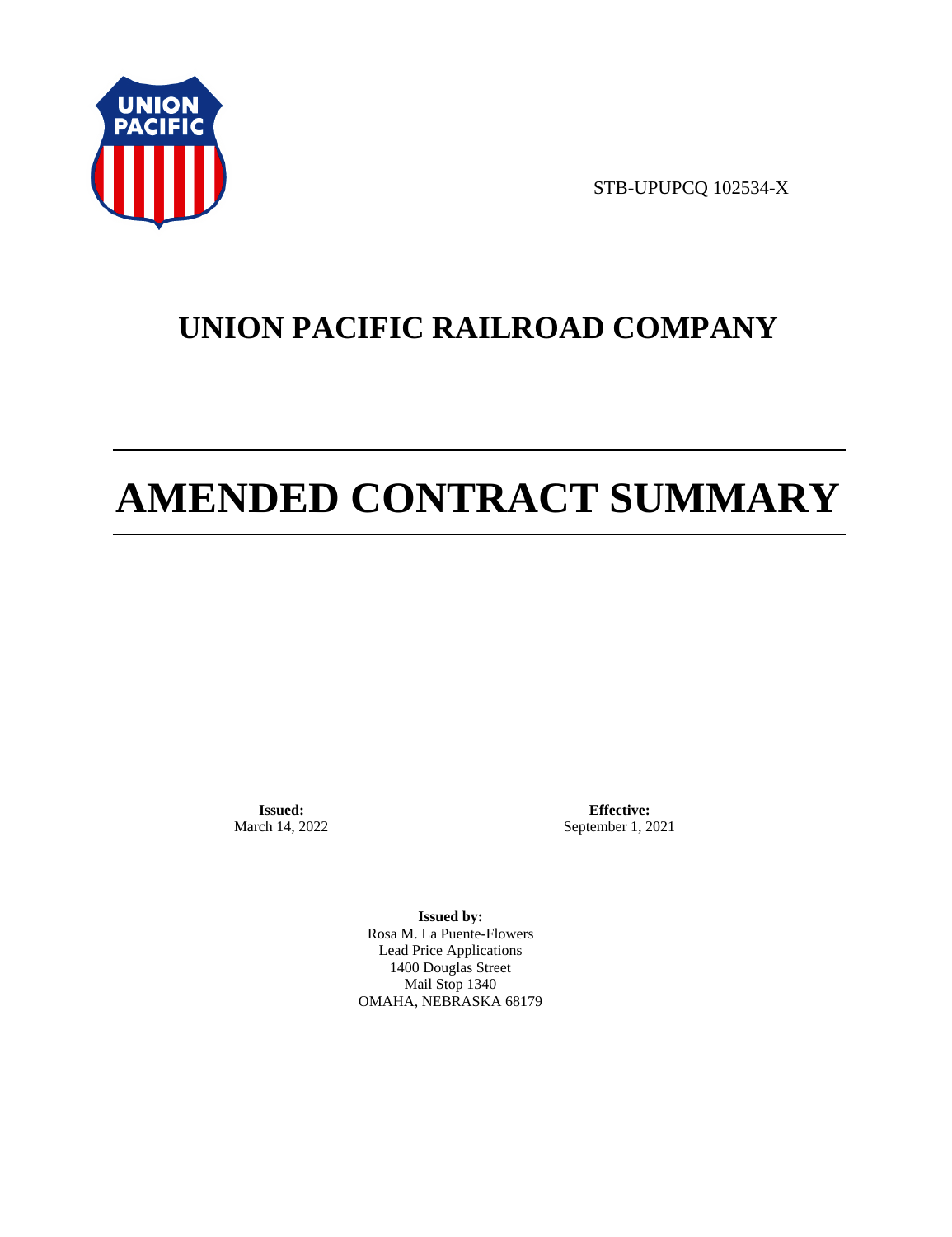UNION PACIFIC RAILROAD COMPANY 1400 Douglas St. Omaha, NE 68179

#### **COMMODITY:**

Sorghum Grains **ADDITION** 

#### **SHIPPER:**

CARGILL INC

#### **ORIGIN(S):**

 LABETTE, KS **ADDITION**  EAGLE PASS, TX **ADDITION**  PARAGOULD, AR **ADDITION**  HEARNE, TX **ADDITION**  HOOKS, TX **ADDITION**  LAREDO, TX **ADDITION**  WICHITA FALLS, TX **ADDITION**  HUTCHINSON, KS **ADDITION**  BROWNSVILLE, TX **ADDITION**  CRESSON, TX **ADDITION**  HOCKLEY, TX **ADDITION**  LOLITA, TX **ADDITION**  FT WORTH, TX **ADDITION**  SALINA, KS **ADDITION**  TOPEKA, KS **ADDITION**  WAKEENEY, KS **ADDITION**  CHEYENNE WELLS, CO **ADDITION**  COLBY, KS **ADDITION**  HARLINGEN, TX **ADDITION**  GRAND ISLAND, NE **ADDITION**  EAST ST LOUIS, IL **ADDITION**  OMAHA, NE **ADDITION**  CONNELL, TX **ADDITION**  CEDAR RAPIDS, IA **ADDITION** 

#### **DESTINATION(S):**

 GRAND ISLAND, NE **ADDITION**  SIOUX CITY, IA **ADDITION**  KANSAS CITY, MO **ADDITION**  EAST ST LOUIS, IL **ADDITION**  OMAHA, NE **ADDITION**  EDDYVILLE, IA **ADDITION**  CHICAGO, IL **ADDITION**  CEDAR RAPIDS, IA **ADDITION**  BATON ROUGE, LA **ADDITION**  CAMANCHE, IA **ADDITION**  AVONDALE, LA **ADDITION**  ST PAUL, MN **ADDITION**  HOOKS, TX **ADDITION**  HOUSTON, TX **ADDITION**  BLAIR, NE **ADDITION**  BRIDGEPORT, IA **ADDITION**  FT DODGE, IA **ADDITION**  MEMPHIS, TN **ADDITION**  OR - PORTLAND AGS (See Exhibit Definition) WORTHINGTON, MN **ADDITION**  IOWA FALLS, IA **ADDITION**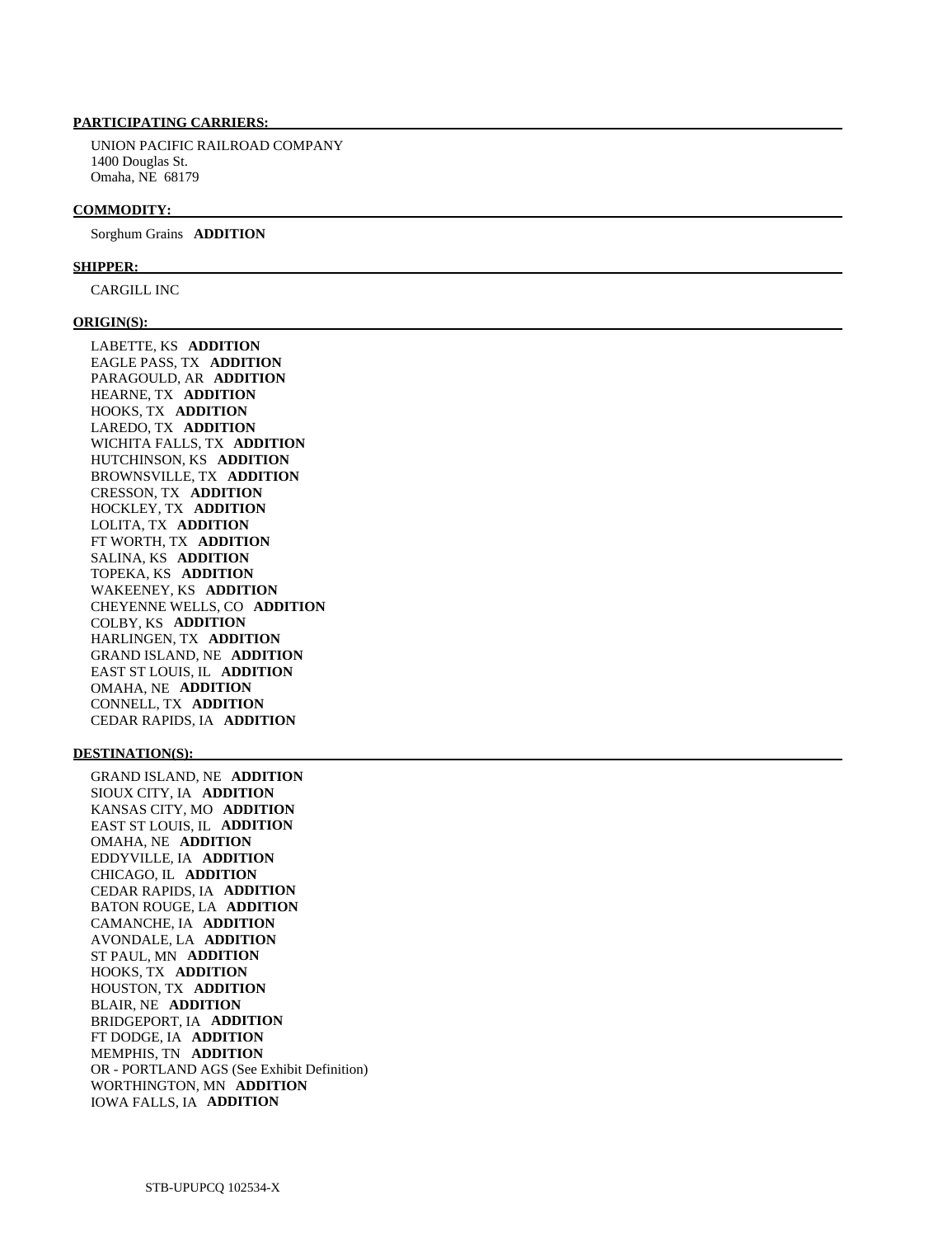TIMPIE, UT **ADDITION**  BREAUX BRIDGE, LA **ADDITION**  NEWARK, CA **ADDITION**  SCHUYLER, NE **ADDITION**  FT WORTH, TX **ADDITION**  WA - SEATTLE AGS (See Exhibit Definition) STE GENEVIEVE, MO **ADDITION** 

#### **PORT(S):**

Not Applicable

## **DURATION:**

 Effective Date: August 1, 2019 Amendment Effective Date: September 1, 2021 **ADDITION**  Expiration Date: July 31, 2022 **EXTENSION** 

#### **RAIL CAR DATA:**

No cars dedicated to service under this Contract. Cars are provided on a common carrier basis only.

# **RATES & CHARGES:**

Subject to increases.

# **VOLUME:**

 Minimum shipment of 107 carloads. **ADDITION**  Multiple Car Shipments **ADDITION** 

# **SPECIAL FEATURES:**

 Special Switching Provision Not Applicable. This change pertained only to confidential data. (Switching)

# **SPECIAL NOTICE:**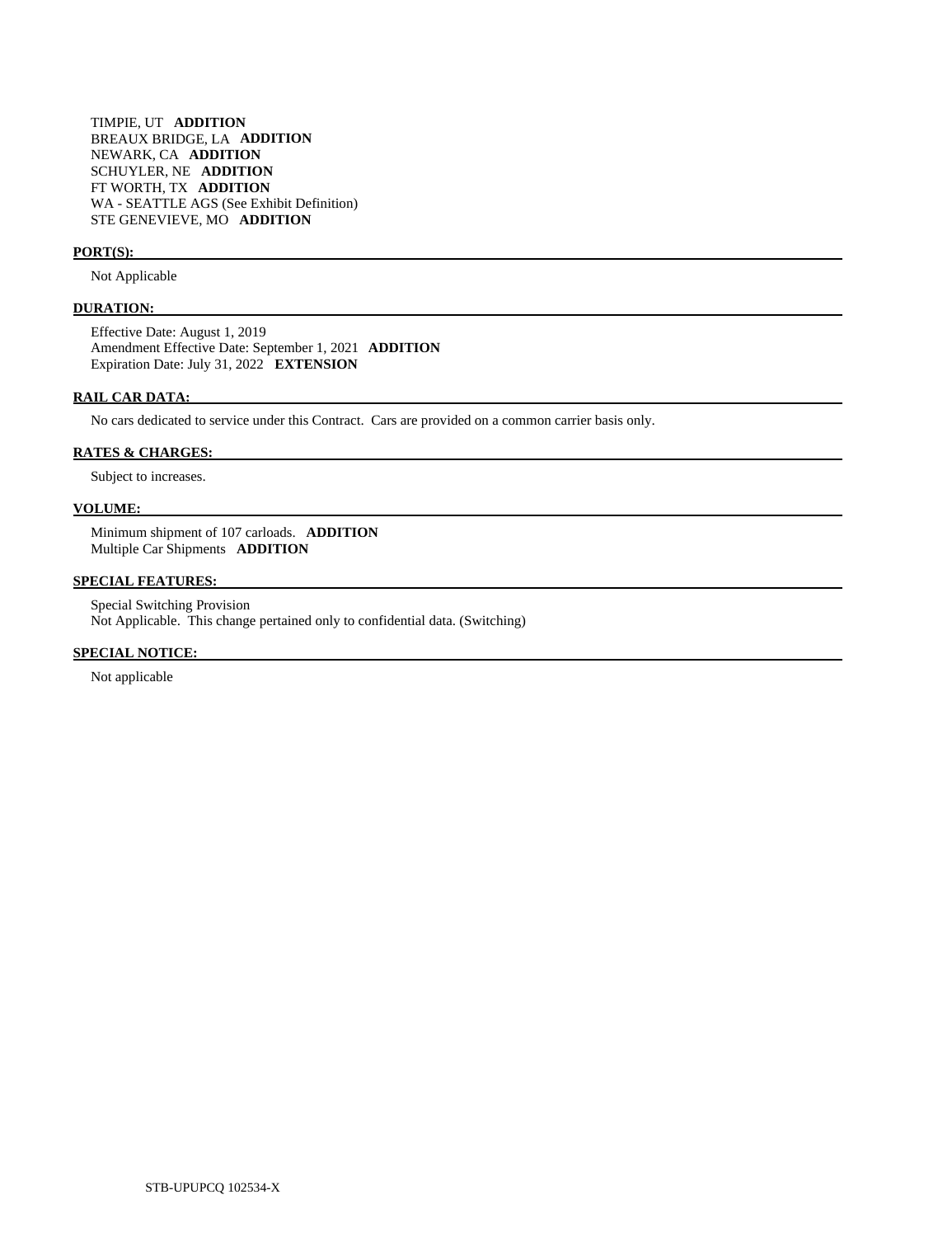OR - PORTLAND AGS consist of: ALBINA, OR **ADDITION**  ASTORIA, OR **ADDITION**  AUMSVILLE, OR **ADDITION**  AURORA, OR **ADDITION**  BARNES YARD, OR **ADDITION**  BATTERSON, OR **ADDITION**  BONNEVILLE, OR **ADDITION**  BRIDAL VEIL, OR **ADDITION**  BROOKS, OR **ADDITION**  BUXTON, OR **ADDITION**  CANBY, OR **ADDITION**  CLACKAMAS, OR **ADDITION**  COALCA, OR **ADDITION**  COCHRAN, OR **ADDITION**  DODSON, OR **ADDITION**  EAST MILWAUKIE, OR **ADDITION**  EAST PORTLAND, OR **ADDITION**  FIR, OR **ADDITION**  GARBALDI, OR **ADDITION**  GARIBALDI, OR **ADDITION**  GEER, OR **ADDITION**  GERVAIS, OR **ADDITION**  HEMLOCK, OR **ADDITION**  HITO, OR **ADDITION**  HUBBARD, OR **ADDITION**  KENTON, OR **ADDITION**  LAKE YARD, OR **ADDITION**  LIBERAL, OR **ADDITION**  MILWAUKIE, OR **ADDITION**  MOHLER, OR **ADDITION**  MT ANGEL, OR **ADDITION**  NORTH PORTLAND, OR **ADDITION**  OREGON CITY, OR **ADDITION**  OSWEGO, OR **ADDITION**  PORTLAND, OR **ADDITION**  PRATUM, OR **ADDITION**  PULP, OR **ADDITION**  RENARD, OR **ADDITION**  RIVER GATE, OR **ADDITION**  ROCKWOOD, OR **ADDITION**  SHAW, OR **ADDITION**  SILVERTON, OR **ADDITION**  ST JOHNS, OR **ADDITION**  STAYTON, OR **ADDITION**  TILLAMOOK, OR **ADDITION**  TROUTDALE, OR **ADDITION**  WARRENTON, OR **ADDITION**  WEST LINN, OR **ADDITION**  WHEELER, OR **ADDITION**  WOODBURN, OR **ADDITION**  AMPERE, WA **ADDITION**  BARBERTON, WA **ADDITION**  BATTLE GROUND, WA **ADDITION**  BRUSH PRAIRIE, WA **ADDITION**  CAMAS, WA **ADDITION**  CASTLE ROCK, WA **ADDITION**  CATHLAMET, WA **ADDITION**  CHELATCHIE, WA **ADDITION**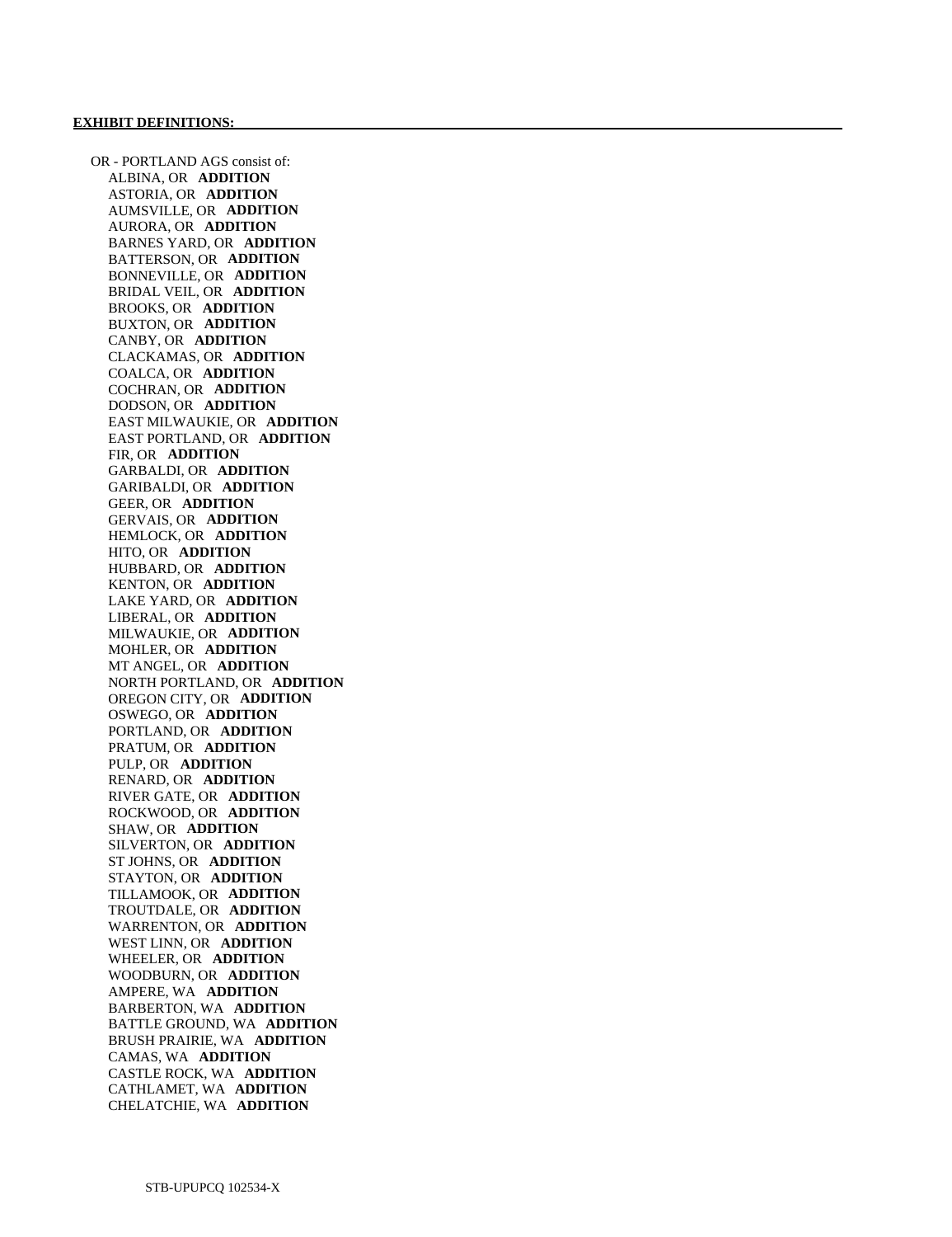COLUMBIA JCT, WA **ADDITION**  HEISON, WA **ADDITION**  HOMAN, WA **ADDITION**  KALAMA, WA **ADDITION**  KELSO, WA **ADDITION**  LONGVIEW, WA **ADDITION**  OSTRANDER, WA **ADDITION**  RIDGEFIELD, WA **ADDITION**  ROCKY POINT, WA **ADDITION**  RYE JCT, WA **ADDITION**  VANCOUVER, WA **ADDITION**  VANCOUVER JCT, WA **ADDITION**  WASHOUGAL, WA **ADDITION**  WOODLAND, WA **ADDITION**  YACOLT, WA **ADDITION**  WA - SEATTLE AGS consist of: ABERDEEN, WA **ADDITION**  ABERDEEN JCT, WA **ADDITION**  ALDERTON, WA **ADDITION**  ALLISON, WA **ADDITION**  ANDOVER, WA **ADDITION**  ARGO, WA **ADDITION**  AUBURN, WA **ADDITION**  BALLARD, WA **ADDITION**  BALLARD JCT, WA **ADDITION**  BANGOR, WA **ADDITION**  BAY SHORE, WA **ADDITION**  BELFAIR, WA **ADDITION**  BELLINGHAM, WA **ADDITION**  BELMORE, WA **ADDITION**  BLACK RIVER, WA **ADDITION**  BLAJCT, WA **ADDITION**  BLAKESLEE JCT, WA **ADDITION**  BREMERTON, WA **ADDITION**  BRIARWOOD, WA **ADDITION**  BUCODA, WA **ADDITION**  BURLINGTON, WA **ADDITION**  CAMP MURRAY, WA **ADDITION**  CAPITOL, WA **ADDITION**  CENPARK, WA **ADDITION**  CENTRALIA, WA **ADDITION**  CHEHALIS, WA **ADDITION**  CLAY CITY, WA **ADDITION**  CONCORA, WA **ADDITION**  DIVIDE, WA **ADDITION**  DUPONT, WA **ADDITION**  EAST OLYMPIA, WA **ADDITION**  EAST PUYALLUP, WA **ADDITION**  EATONVILLE JCT, WA **ADDITION**  EDMOND, WA **ADDITION**  EDMONDS, WA **ADDITION**  ELBE, WA **ADDITION**  ELMA, WA **ADDITION**  ESSEX, WA **ADDITION**  EVERETT, WA **ADDITION**  EVERETT, WA **ADDITION**  FERNDALE, WA **ADDITION**  FIFE, WA **ADDITION**  FREDERICKSON, WA **ADDITION**  FT LEWIS, WA **ADDITION**  GATE, WA **ADDITION**  GLOBAL GATEWAY NO, WA **ADDITION**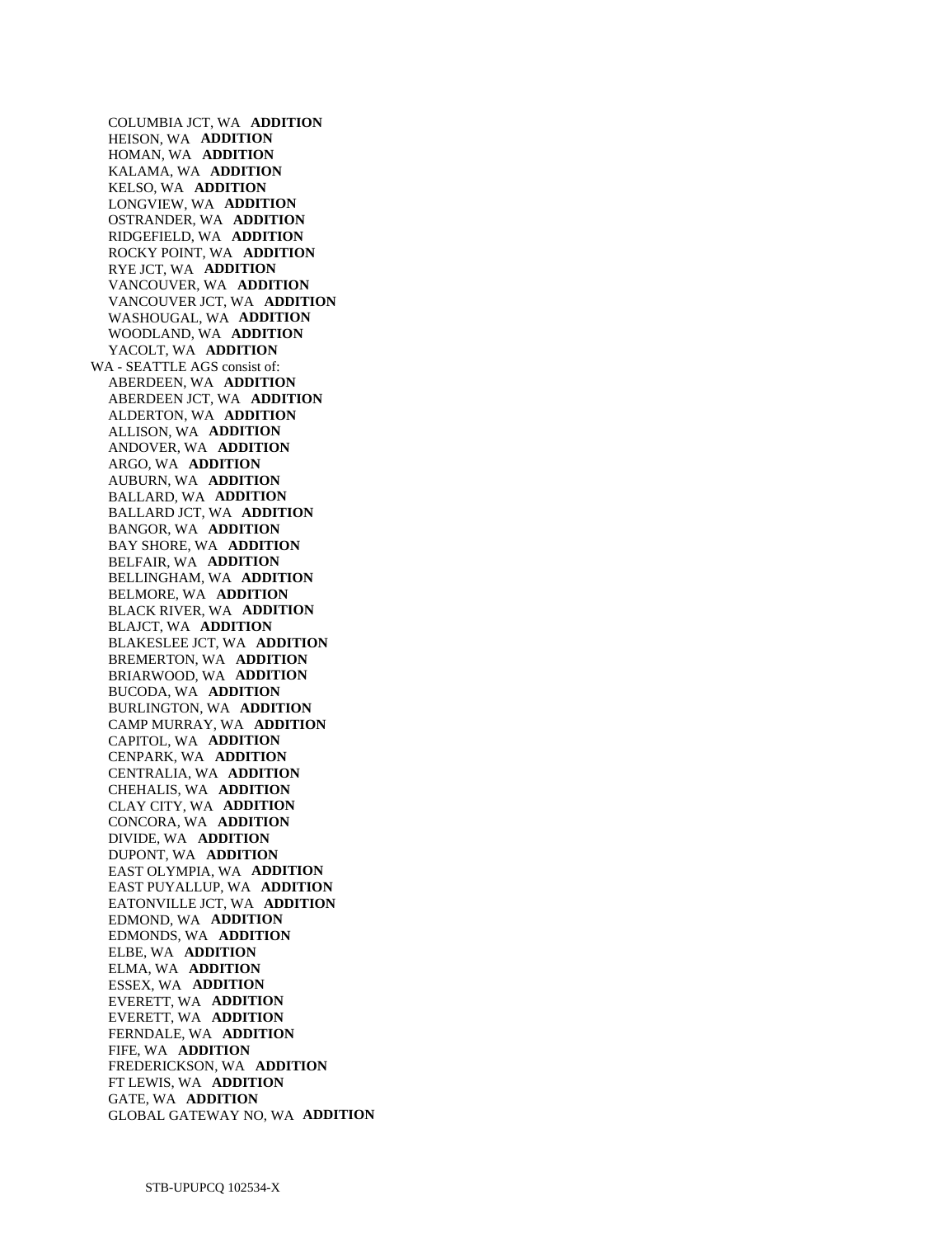GRAHAM, WA **ADDITION**  GRAND MOUND, WA **ADDITION**  GREENDALE, WA **ADDITION**  HARBOR ISLAND, WA **ADDITION**  HILLSDALE, WA **ADDITION**  HOQUIAM, WA **ADDITION**  INTERBAY, WA **ADDITION**  JUNCTION CITY, WA **ADDITION**  KAPOWSIN, WA **ADDITION**  KENT, WA **ADDITION**  KETRON, WA **ADDITION**  KYRO, WA **ADDITION**  LAKESIDE, WA **ADDITION**  LAKEVIEW, WA **ADDITION**  LOVELAND, WA **ADDITION**  LYNCH CREEK, WA **ADDITION**  LYNDEN, WA **ADDITION**  MALTBY, WA **ADDITION**  MARMAC, WA **ADDITION**  MAYTOWN, WA **ADDITION**  MCCLEARY, WA **ADDITION**  MCKENNA, WA **ADDITION**  MCMILLIN, WA **ADDITION**  MEEKER, WA **ADDITION**  MIDLAND, WA **ADDITION**  MINERAL, WA **ADDITION**  MONROE, WA **ADDITION**  MONTESANO, WA **ADDITION**  MORTON, WA **ADDITION**  MOUNT VERNON, WA **ADDITION**  MT VERNON, WA **ADDITION**  NAD JCT, WA **ADDITION**  NAPAVINE, WA **ADDITION**  NEW RELIANCE, WA **ADDITION**  NISQUALLY, WA **ADDITION**  NORTH PUYALLUP, WA **ADDITION**  OAKVILLE, WA **ADDITION**  OFFLAKE, WA **ADDITION**  OFFUTT LAKE, WA **ADDITION**  OHOP, WA **ADDITION**  OLYMPIA, WA **ADDITION**  PARK JCT, WA **ADDITION**  PIONEER, WA **ADDITION**  PORT TOWNSEND, WA **ADDITION**  PUYALLUP, WA **ADDITION**  RAINIER, WA **ADDITION**  RAISH, WA **ADDITION**  RESERVATION, WA **ADDITION**  ROCHESTER, WA **ADDITION**  ROY, WA **ADDITION**  SEATTLE, WA **ADDITION**  SEATTLE PIER, WA **ADDITION**  SHELTON, WA **ADDITION**  SILVERDALE, WA **ADDITION**  SKOOKUMCH, WA **ADDITION**  SKOOKUMCHUCK, WA **ADDITION**  SOUTH BELFAIR, WA **ADDITION**  SOUTH TACOMA, WA **ADDITION**  ST CLAIR, WA **ADDITION**  STEILACOOM, WA **ADDITION**  STIMSON, WA **ADDITION**  SUMNER, WA **ADDITION**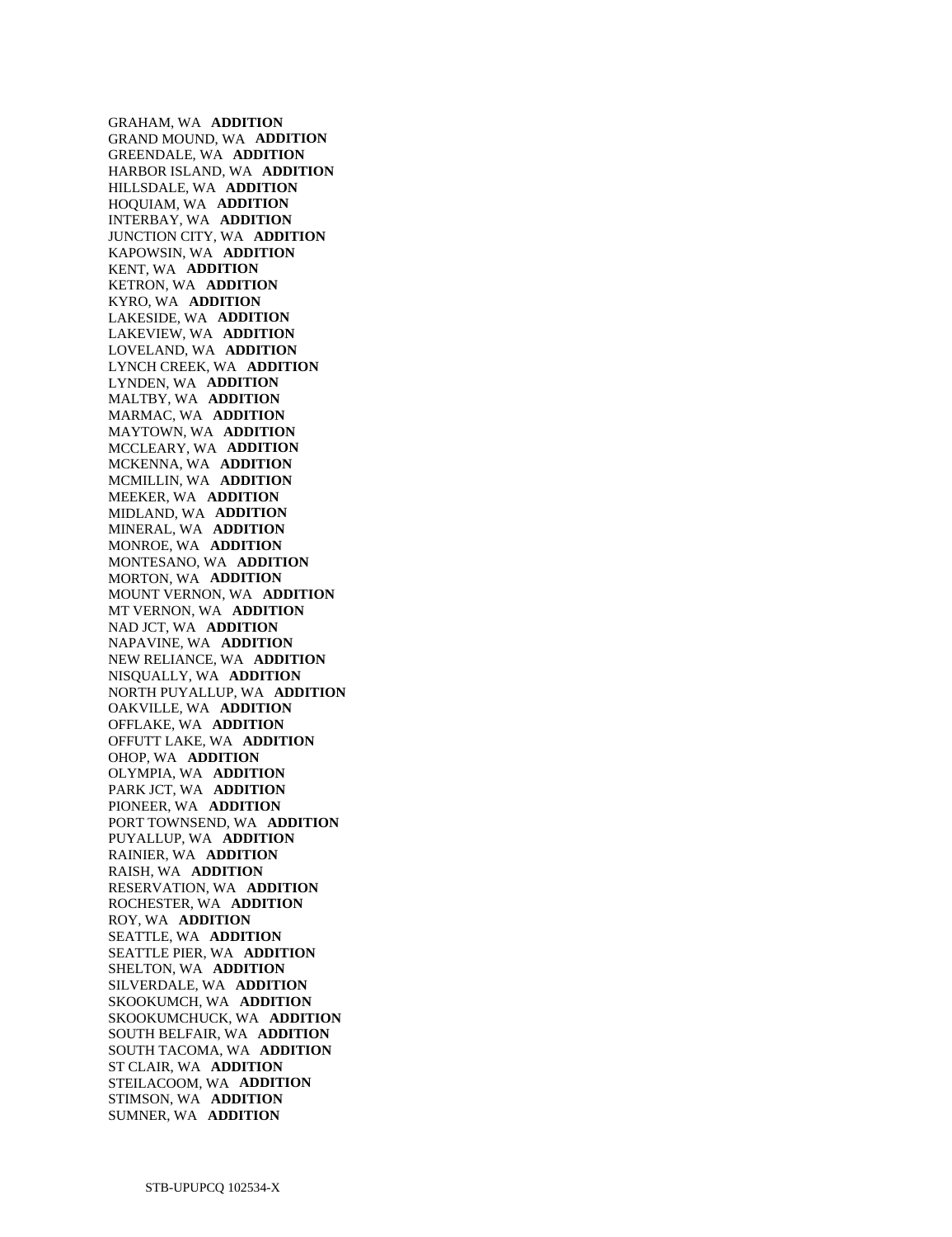TACOMA, WA **ADDITION**  TACOMA EXP, WA **ADDITION**  TACOMA EXPORT, WA **ADDITION**  TACOMA JCT, WA **ADDITION**  TACOMA PCT, WA **ADDITION**  TAYLOR WAY, WA **ADDITION**  TENINO, WA **ADDITION**  THRIFT, WA **ADDITION**  TITLOW, WA **ADDITION**  TUKWILA, WA **ADDITION**  TUMWATER, WA **ADDITION**  VADER, WA **ADDITION**  WABASH, WA **ADDITION**  WESCO, WA **ADDITION**  WEST BLAIR, WA **ADDITION**  WEST HILLSDALE, WA **ADDITION**  WEST TACOMA, WA **ADDITION**  WESTERN JCT, WA **ADDITION**  WHITES, WA **ADDITION**  WINLOCK, WA **ADDITION**  WJCT, WA **ADDITION**  WOODINVILLE, WA **ADDITION**  YELM, WA **ADDITION**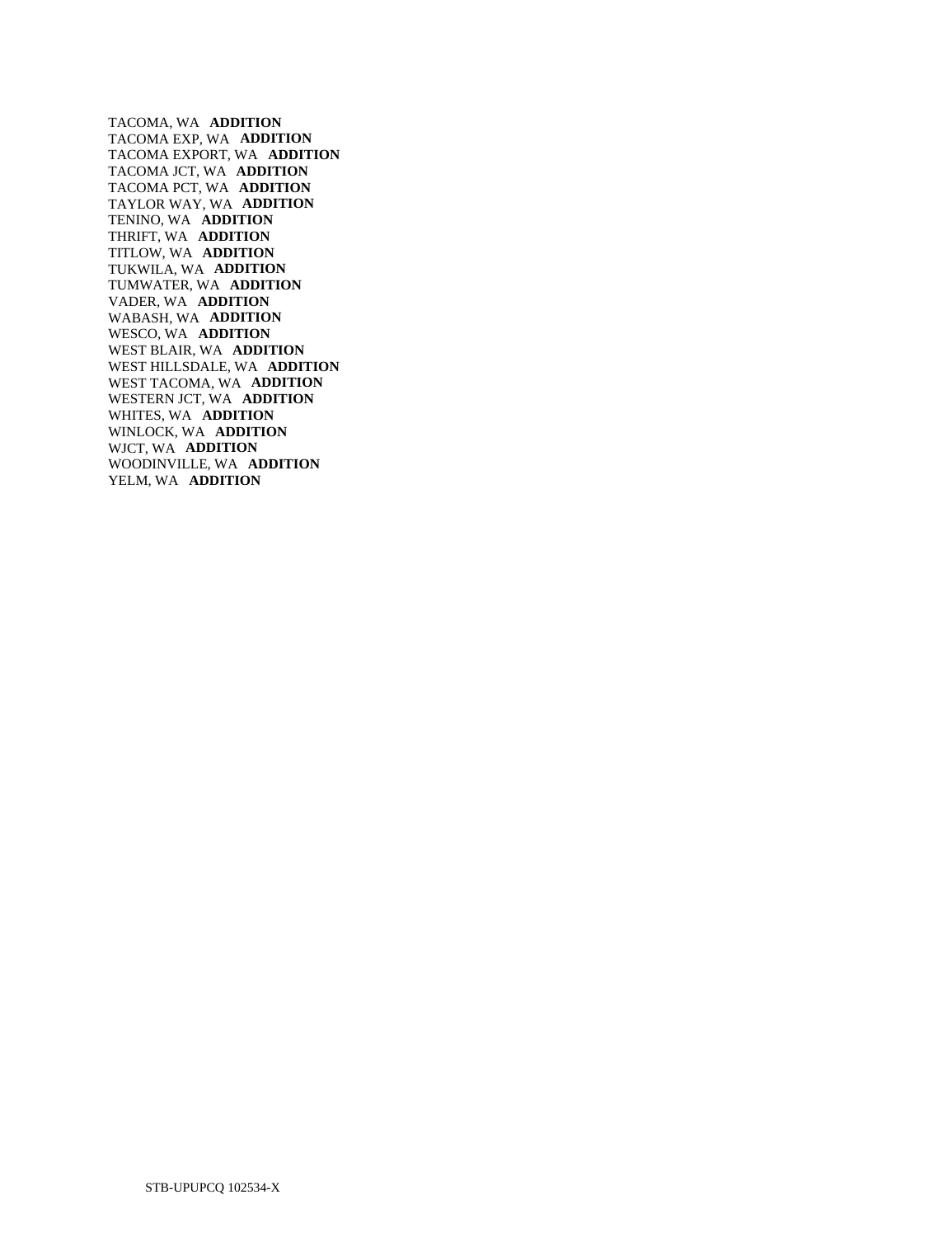

STB-UPUPCQ 102898-C

# **UNION PACIFIC RAILROAD COMPANY**

# **AMENDED CONTRACT SUMMARY**

**Issued:**  March 16, 2022

**Effective:** June 1, 2021